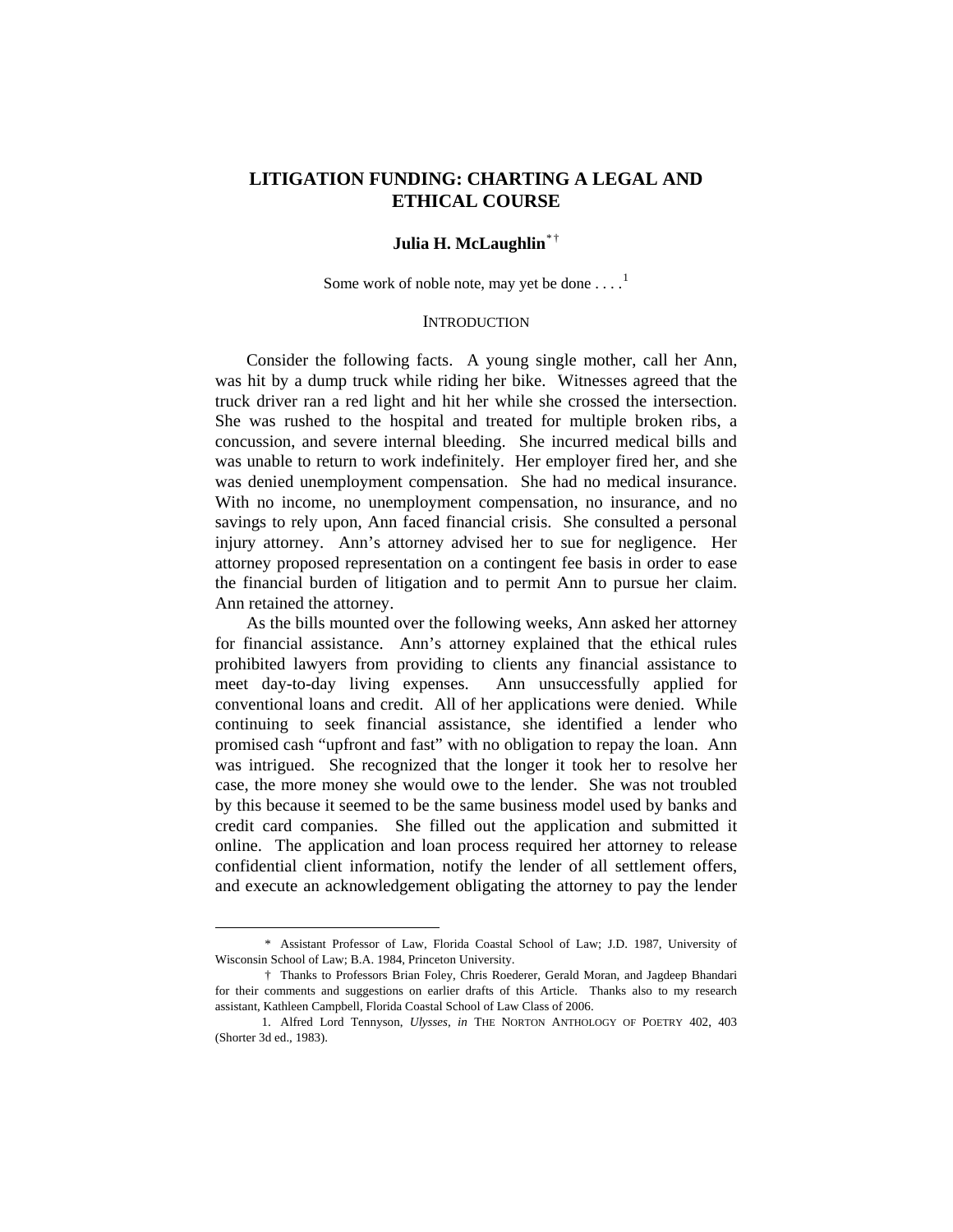directly from any proceeds recovered from the suit.

 Ann's attorney faced a dilemma. If the attorney refused to disclose and sign, Ann's request would be denied. However, if she cooperated by disclosing and executing the acknowledgement, she risked disciplinary action on two levels. First, she faced possible sanctions for violating the attorney–client privilege in relationship to any confidential information disclosed to the lender. Second, she risked compromising the duty of client loyalty by entering into an agreement with a third party whose financial interests were adverse to Ann's interests. Ann's attorney discussed all of these concerns with Ann. Thereafter, Ann authorized her attorney to disclose the requested information and to execute the acknowledgment. The attorney disclosed and signed, thus paving the way for Ann to receive the advance.

 Released from the daily stress associated with financial crisis, Ann was temporarily relieved. Although the immediate financial crisis eased, as the days and weeks passed, the financial pressures again mounted. Not only did Ann have her monthly living expenses to cover, as each day passed without resolving her case, the amount of interest she owed to her lender continued to increase. Ultimately her case settled. From her recovery designed to compensate her injuries, including her lost past and future wages, Ann was obligated to pay her medical costs, attorney's fees, the principle loan amount, plus interest at a rate far outstripping the legal lending rate.

 On September 14, 2005, in *Fausone v. U.S. Claims, Inc.*, the Florida Second District Court of Appeals addressed a similar fact pattern and decided the matter on procedural grounds by upholding the trial court's decision to enforce a mandatory arbitration provision and the resulting arbitration award.<sup>[2](#page-1-0)</sup>

 Should litigation loans be prohibited entirely with respect to personal injury claims? This prohibition would result in expedited and deflated financial settlements, at the cost of the injured party's future financial instability. On the other hand, should litigation loans remain unregulated? Providers of these loans would profit from compensable claims by reaping usurious interest, thus resulting in more equitable settlement agreements, at the cost of the injured party's future financial instability. In either scenario, the injured party faces long-term financial hardship. The injured litigant, like Odysseus, is faced with a dilemma: in order to avoid the swirling whirlpool of Charybdis, in the form of certain financial ruin, the litigant

<span id="page-1-0"></span> <sup>2.</sup> Fausone v. U.S. Claims, Inc., 915 So. 2d 626, 627 (Fla. Dist. Ct. App. 2005), *aff'd*, 931 So. 2d 899 (Fla. 2006).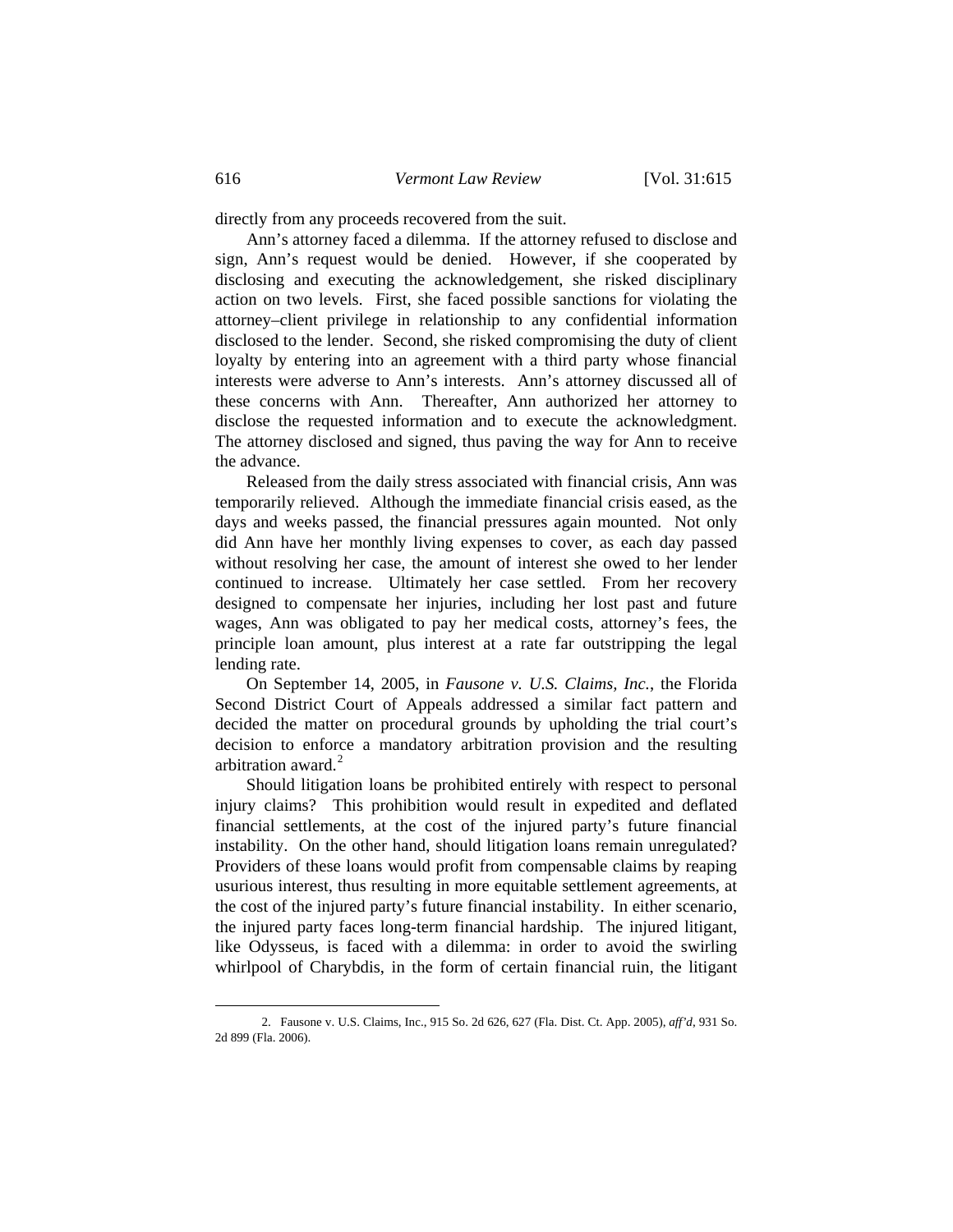must brave the six-headed monster Scylla, in the form of a litigation loan, accepting the attendant legal and ethical risks.<sup>[3](#page-2-0)</sup> The choice appears futile. Either course of action leads to future financial instability. The absence of an acceptable resolution demands legislation. This dilemma can best be resolved by compromise. The usurious profit can be eliminated by prohibiting litigation loans entirely. At the same time, the pressing financial need of injured tort litigants can be eased by creating a public trust fund, established by members of the personal injury bar and operated on a non-profit basis. Short of prohibition and non-profit funding, substantial rule reform is needed to eliminate the legal and ethical concerns posed by litigation loans.

 This Article explores the legal and ethical challenges associated with litigation loan agreements (LLAs) and provides guidance to courts and practitioners regarding their validity and enforceability. Part I of this Article examines the recent rise of litigation-funding companies (LFCs) and LLAs.<sup>[4](#page-2-1)</sup> Part I also surveys the scholarship surrounding this industry. Part II examines the *Fausone* ruling in more detail to highlight the legal and ethical concerns associated with LLAs.<sup>[5](#page-2-2)</sup> Part III examines the law of usury, champerty, and unconscionability as existing legal impediments to LLAs, justifying prohibition. Part IV explores ethical concerns raised by LLAs. Part V examines the New York structured settlement statute and the New York Attorney General's attempt to regulate LFCs absent legislation. Part VI of this Article proposes the prohibition of LFCs, or at least substantial rule reform, to protect plaintiff litigants from unscrupulous practices and to prevent further erosion of the public's trust in lawyers and the legal system.

# I. THE RISING TIDE: LITIGATION LOAN AGREEMENTS OVERTAKE THE INJURED

 Part I of this Article is divided into two subparts. The first subpart defines LLAs and surveys how LFCs advertise, obtain confidential client information, and vet potential clients to reduce, if not eliminate, the risk of non-recovery. The second subpart surveys the literature discussing the benefits and burdens of LLAs.

<span id="page-2-0"></span> <sup>3.</sup> *See id.* at 630 (noting potential financial difficulties as well as inadvertent ethical transgressions); HOMER, THE ODYSSEY 274, 278 (Robert Fagles trans., Penguin Books 1996) (describing the dangers of Charybdis and Scylla).

<span id="page-2-2"></span><span id="page-2-1"></span> <sup>4.</sup> Some LFCs use terms other than litigation loan to refer to their products, including but not limited to: litigation funding, litigation advances, settlement funding, non-recourse lawsuit loans, presettlement funding, and pre-settlement cash advances. *Fausone*, 915 So. 2d at 627 n.1.

 <sup>5.</sup> *Id.* at 630.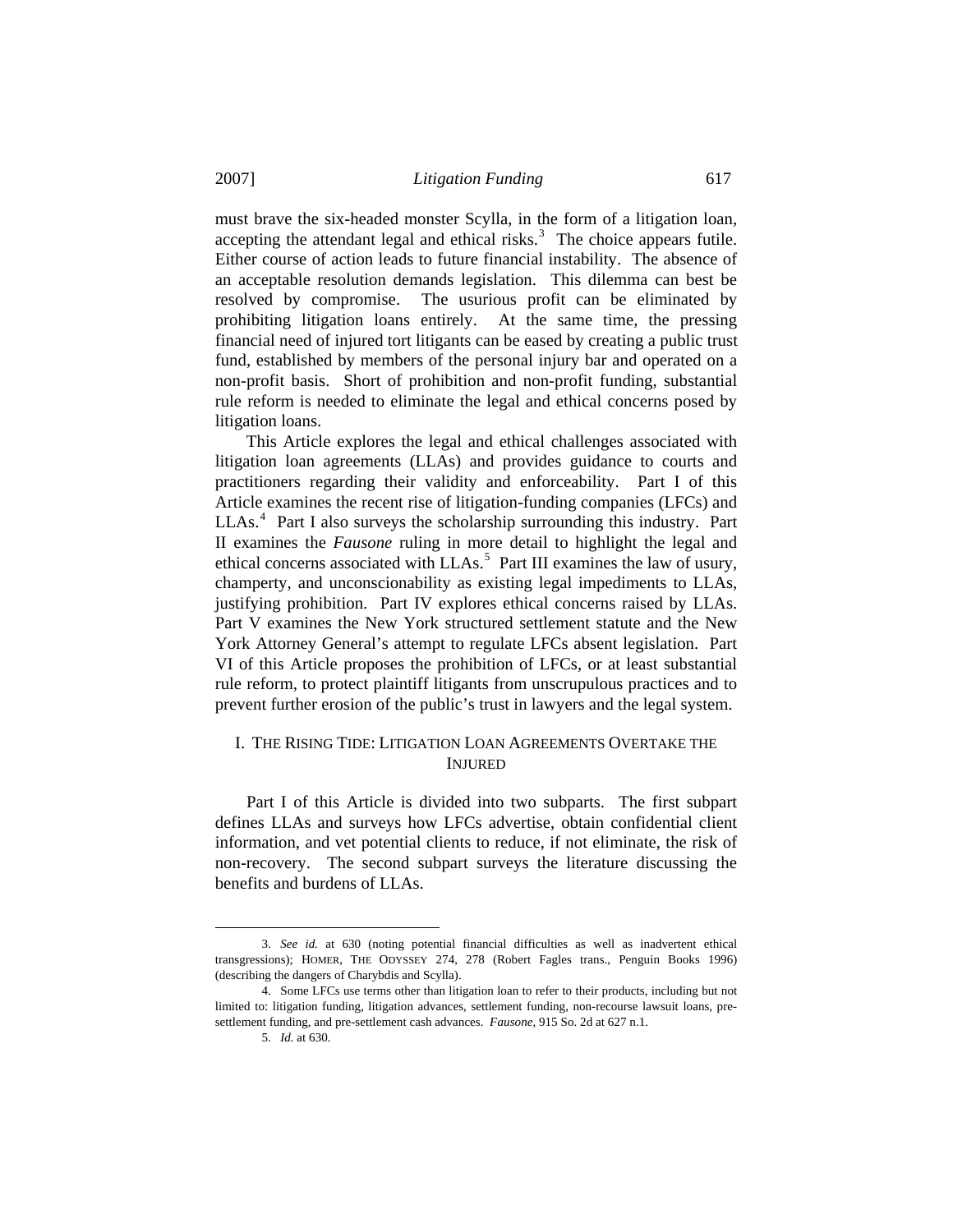#### *A. Litigation Lending: The Dilemma Defined*

 LFCs constitute a relatively new and unregulated money-making business.<sup>[6](#page-3-0)</sup> LFCs advance money to injured claimants in exchange for a share of the proceeds related to the claim. The advance is accomplished according to the terms of an  $LLA$ <sup>[7](#page-3-1)</sup>. The service provided—a cross between a usurious loan and a futures market in damages awards—is sometimes referred to as a "litigation loan." The word *loan* is a misnomer because the advance is conditional in nature and is repayable only upon receipt of a cash recovery by the plaintiff.<sup>[8](#page-3-2)</sup> Although subject to many different names, six criteria typify a litigation loan: (1) a cash advance; (2) made by a nonparty; (3) to a plaintiff in a personal injury civil action; (4) in exchange for an assigned share of the litigation proceeds, if any; (5) arising out of settlement or judgment; and  $(6)$  payable at the time of recovery.<sup>[9](#page-3-3)</sup> The absence of a legal obligation to repay the funds advanced if financial recovery is denied arguably shields the industry from the existing usury legislation designed to protect consumers from predatory lenders.

 It is no surprise that Las Vegas, the glitzy city of high rollers where the odds overwhelmingly favor the house, is described as a hub of the litigation-funding industry.<sup>[10](#page-3-4)</sup> One of the most noted litigation lenders is

<span id="page-3-0"></span> <sup>6.</sup> *See* Susan Lorde Martin, *The Litigation Financing Industry: The Wild West of Finance Should Be Tamed Not Outlawed*, 10 FORDHAM J. CORP. & FIN. L. 55, 55 (2004) ("[L]ending money to plaintiffs to finance their lawsuits has become an industry within the last ten years . . . [and] it is not clear how the law does control or should control these transactions.").

<span id="page-3-1"></span> <sup>7.</sup> This Article focuses on money advanced to injured claimants, rather than on the ethical and legal concerns raised by litigation-support companies advancing funds to plaintiffs in other types of civil actions or to attorneys directly.

<span id="page-3-2"></span> <sup>8.</sup> *See Fausone*, 915 So. 2d at 627 ("These transactions are often referred to as 'litigation loans,' but the law does not regard them as loans because the corporation that gives money to the plaintiff has no right to recover from the plaintiff in the event that the lawsuit is unsuccessful.").

<span id="page-3-3"></span> <sup>9.</sup> *See* David L. Hudson, Jr., *Helping Clients Get Living-Cost Loan OK: But Pennsylvania Committee Warns of 'Serious Ethical Issues'*, A.B.A. J. E-REPORT, Dec. 12, 2005, at 2. "[T]he attorney can assist the client in obtaining a cash advance from a litigation-funding organization. Under these arrangements, the funding group advances the plaintiff money in exchange for an interest in the plaintiff's lawsuit. The funding group is repaid from the resolution of the plaintiff's lawsuit." *Id.*; *see also* Mariel Rodak, Comment, *It's About Time: A Systems Thinking Analysis of the Litigation Finance Industry and Its Effect on Settlement*, 155 U. PA. L. REV. 503, 506–07 (2006) ("Described as promoting a 'new twist on legalized gambling,' litigation financiers offer nonrecourse funding—if the plaintiff ultimately loses her case at trial she has no obligation to repay the amount advanced, and the company thus forfeits its entire investment.") (footnote omitted).

<span id="page-3-4"></span> <sup>10.</sup> *See* Susan Lorde Martin, *Financing Litigation On-Line: Usury and Other Obstacles*, 1 DEPAUL BUS. & COM. L.J. 85, 100 (2002) ("Locating in Nevada is probably a good idea for litigation financing firms because Nevada does not have usury laws (Idaho, New Hampshire, Oregon and Wyoming also do not[])."). This advantage may be offset, however, because at least one Nevada court recognized champerty as a defense to the enforceability of agreements in Nevada. *See* Prosky v. Clark, 109 P. 793, 793 (1910) ("If the contract between Prosky and Hafer was unexecuted and was in fact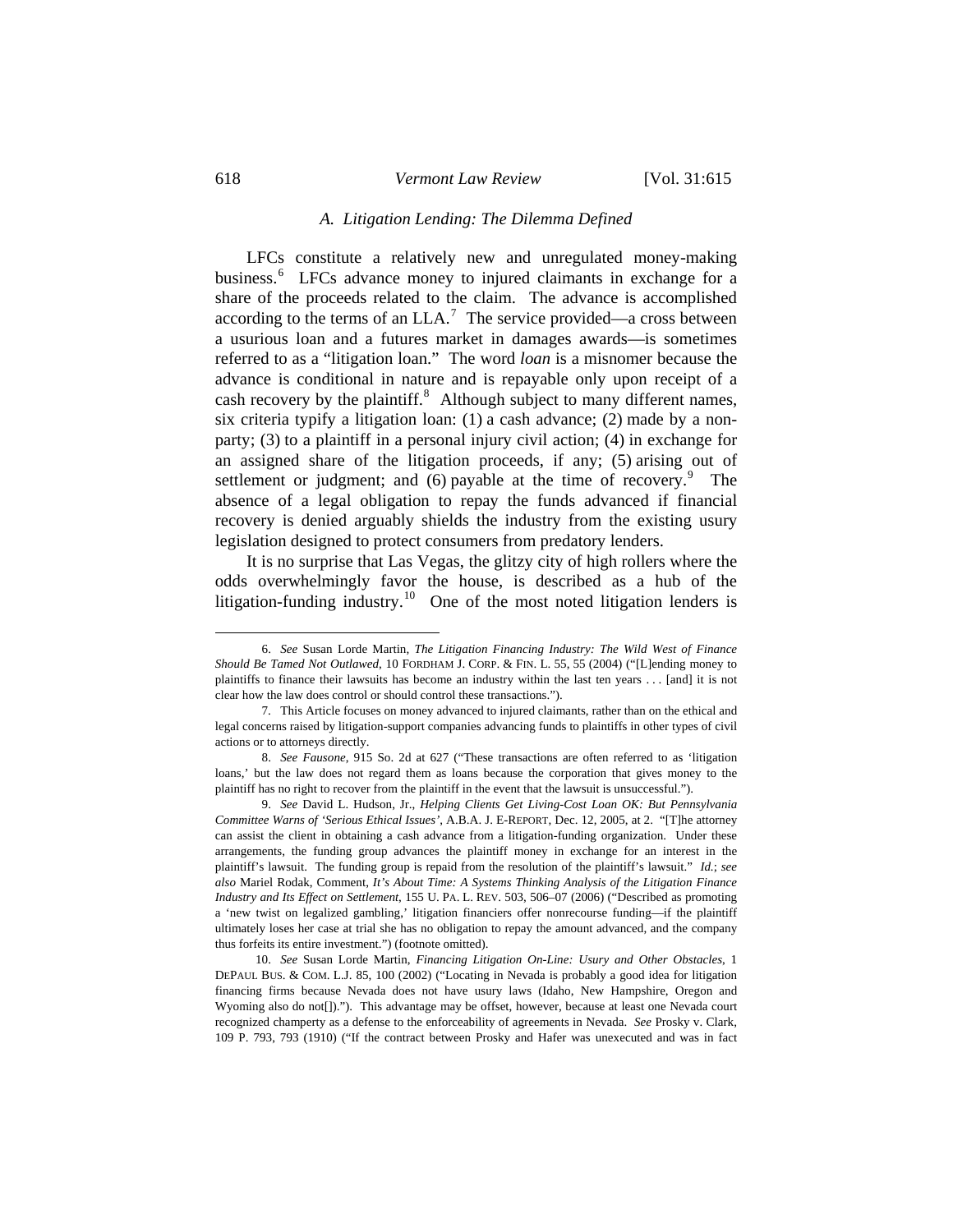$LLA<sup>15</sup>$  Study of these claims reveals how LFCs game the legal system by Perry Walton, $^{11}$  $^{11}$  $^{11}$  the owner of Future Settlement Funding, a litigationfunding company located in Nevada. Walton established his litigationfunding company after he was convicted for extortionate collection of debt under Nevada law.<sup>[12](#page-4-1)</sup> Like Perry Walton, Darryl Levine is no stranger to litigation. He owns USClaims, Ms. Fausone's LFC.<sup>[13](#page-4-2)</sup> In addition to suing Ms. Fausone to recover \$102,000 in exchange for advances totaling  $$30,000$ ,<sup>[14](#page-4-3)</sup> he sued another customer to collect under the terms of an

"courses" which he taught applicants to his school of how to loan money to Walton developed a wide ranging business of loaning money in pending lawsuits around the country for huge returns. To facilitate this scheme he began offering plaintiffs in lawsuits.

 $[$50]$  to the families of the airplane victims of the September 11, 2001 terrorist attacks. (Walton Depo. p. 96, 97). He taught classes for FSF [Future Settlement Funding] for which he netted . . . [\$200,000] to . . . [\$300,000] per year (Walton Depo. p. 109). Indeed, Walton has taught a sufficient number of persons that FSF has probably four hundred (400) affiliates. One of the affiliates, Providence Funding Group, mailed . . .

taught funnel money making opportunities to the Defendants [referring to Walton The base of operations for the lawsuit funding business developed by Walton is Las Vegas, Nevada. The probable four hundred (400) affiliates he and others] in Las Vegas from all over the country.

The affiliates of FSF likewise refer cases to RSC. (Walton Depo. p. 100).

system. Walton incorporated FSF. He was its initial officer, and director. Walton put up the money which FSF was loaning to persons in the judicial (Walton Depo. pp. 41–44).

attendant question of whether referral fees are paid by one LFC to another and whether such payments should be disclosed to consumers. Plaintiff's Response to Defendants' Motions for Summary Judgment Dated March 22, 2002 Pursuant to FRCP 56(e), Plaintiff's Motion for Partial Summary Judgment Pursuant to FRCP 56(a) at 8, Weaver, Bennett & Bland, PA v. Speedy Bucks, Inc., 162 F. Supp. 2d 448 (W.D.N.C. 2001). The foregoing summary of Mr. Walton's deposition testimony traces his initial conception of the litigation funding industry, his creation of a course to teach and export LFCs throughout the country, and his creation of a loose referral network of approximately 400 affiliates. *Id.* The creation of a referral network raises the

12. *Id.* at 7–8.

<span id="page-4-2"></span><span id="page-4-1"></span>to access the web page. See Am. Legal Fin. Ass'n, USClaims, http://www.usclaims.com (describing 13. *Fausone*, 915 So. 2d at 628. Although captioned as "U.S. Claims" in the *Fausone* case, and other litigation, the website collapses the name as follows: "USClaims." This spelling must be used USClaims' purpose).

14. *Fausone*, 915 So. 2d at 627.

<span id="page-4-3"></span> 15. Darryl Levine sued his former lawyer for breach of their LLA. *See generally* U.S. Claims, Inc. v. Ostroff, Villari, & Kusturiss, P.C., No. 2025, 2001 WL 1807893 (Pa. Com. Pl. July 25, 2001). Attorney Villari represented Darryl Levine, the principal shareholder of the LFC, USClaims. Mr. Villari allegedly assigned to USClaims his future legal fees of \$152,837.50 (payable on December 31, 1999) from a separate action in exchange for an immediate payment of \$144,000 (paid on July 5, 1999). *Id*. at \*1. When the relationship later soured and Levine terminated Villari's representation, Attorney Villari

<span id="page-4-0"></span>champertous, in a suit by Prosky against Hafer to enforce the contract, the latter might set up the defense that the contract was void for champerty.").

<sup>11.</sup> Mr. Walton has been described by one litigant suing him for tortious interference with contract as follows: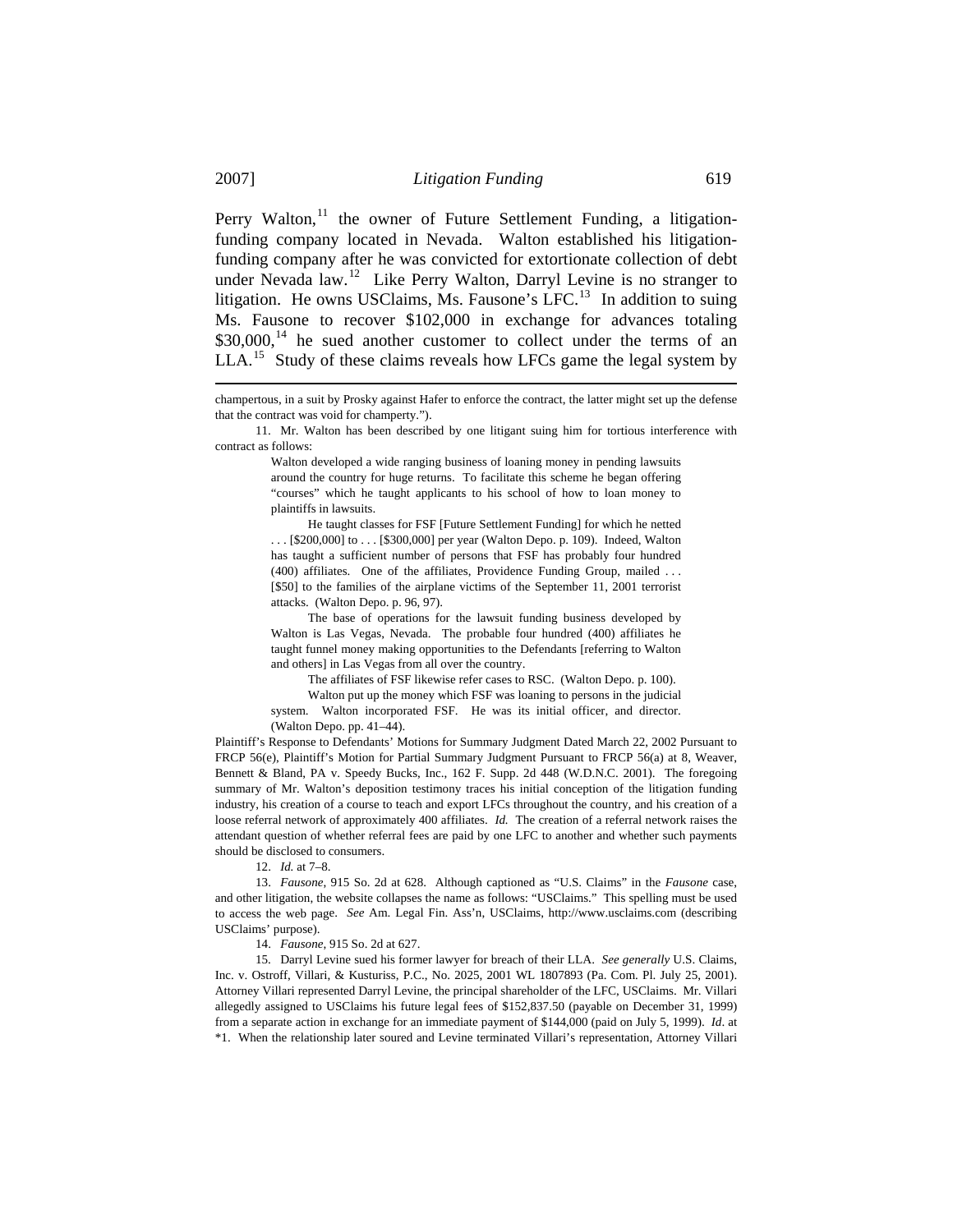diverting to venture capitalists money awarded to injured victims.

LFCs structure LLAs in a variety of ways. The funds advanced often come from a group of investors who provide cash to LFCs according to the terms of their underlying investment agreement.<sup>[16](#page-5-0)</sup> After securing funding, the LFC solicits applicants with pending litigation claims and advances money to injured parties in cases that are deemed meritorious; that is, cases likely to result in a damages award large enough to repay the amount advanced and reap a profit for the LFC.

Claim alienation is typically partial<sup>17</sup> [but can also be full.](#page-5-0)<sup>18</sup> The LLA sets forth the terms of the parties' agreement and secures the LFC's interest in the proceeds of the lawsuit through assignment. While there are no constraints placed on the use of the money advanced to the injured party, most injured parties use the advance to pay living expenses, pending the resolution of the litigation and receipt of any damages awarded.<sup>[19](#page-5-1)</sup> Under the terms of the LLA, the LFC is repaid only if the injured party recovers. Thus, the potential recovery, if any, secures the LFC's interest. If there is no recovery, then the advance is a windfall to the injured litigant and a loss to the LFC.<sup>[20](#page-5-2)</sup> However, if the injured party recovers, the money owed to

sued USClaims, asserting a 25% interest in USClaims. *Id*. The ownership interest asserted by Attorney Villari raised ethical issues related to attorney ownership in LFCs and client loyalty; however, these questions were never addressed by any court because Attorney Villari settled his action against USClaims in 1999. *Id.* However, USClaims initiated action in 2001 against Attorney Villari, asserting breach of the settlement agreement. *Id.* Thus, Mr. Levine has been sued at least twice in the past decade and called upon to defend the legality of USClaims' LLAs. Additional claims may also have been settled or arbitrated; however, these matters are not of public record.

<span id="page-5-0"></span> <sup>16.</sup> *See* George Steven Swan, *Economics and the Litigation Funding Industry: How Much Justice Can You Afford?*, 35 NEW ENG. L. REV. 805, 805 (2001) ("Each litigation funding company can reap the benefits of the portfolio means of investing. That is to say, investor funds can simultaneously be directed to multiple lawsuits."); *see also* Ari Dobner, Comment, *Litigation for Sale*, 144 U. PA. L. REV. 1529, 1542 (1996) ("Champerco also offers investors several avenues for investing in litigation. Investors seeking the greatest possible returns can invest directly in specific lawsuits. These direct investments offer the greatest returns because the investment is undiluted, but also involves the highest risks because it is undiversified.").

<span id="page-5-1"></span> <sup>17.</sup> *See* Douglas R. Richmond, *Other People's Money: The Ethics of Litigation Funding*, 56 MERCER L. REV. 649, 650 (2005). Richmond describes partial claim alienation in this way: "For example, a litigation funding company may agree to loan a plaintiff \$10,000 in exchange for the first \$25,000 of any settlement or judgment received within a specified time." *Id.*

<span id="page-5-2"></span> <sup>18.</sup> Isaac Marcushamer, Note, *Selling Your Torts: Creating a Market for Tort Claims and Liability*, 33 HOFSTRA L. REV. 1543 (2005). Marcushamer describes complete claim alienation in this way: "From an economic perspective, the sale of a tort is possible because of the difference between the risk factors of the individuals involved. . . . A certainty equivalent is the 'minimum amount of money' a person 'would rather have for certain instead of taking some risk.'" *Id.* at 1572.

<span id="page-5-3"></span> <sup>19.</sup> *See, e.g.*, *Fausone*, 915 So. 2d at 630 ("Grocery stores and home mortgage lenders do not wait for payment merely because a person is unable to work due to an automobile accident or other injury.").

 <sup>20.</sup> *See* Martin, *supra* note 10, at 86 ("If the plaintiff loses, the money need not be returned.").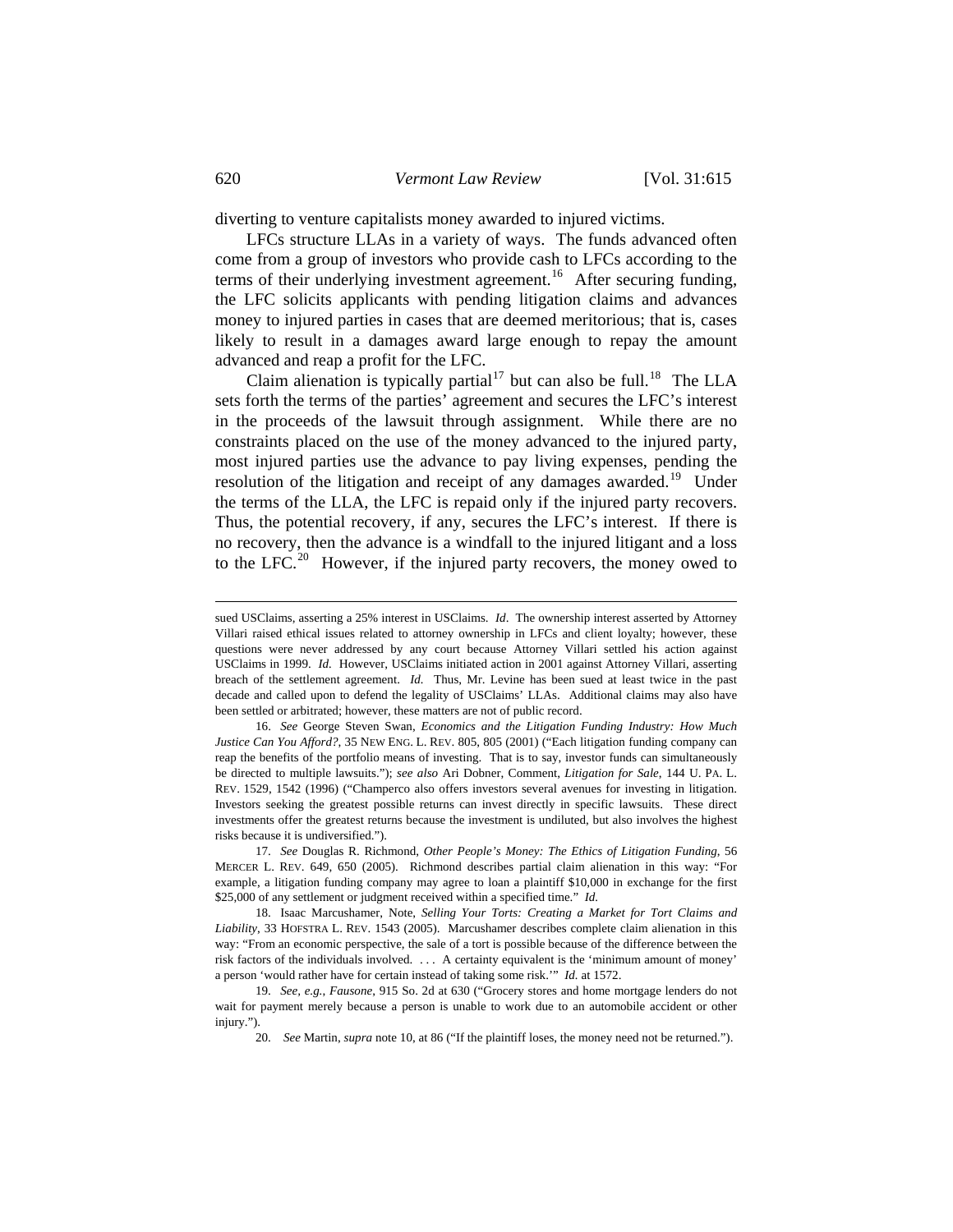the LFC can exceed by more than 200% the amount of the funds advanced, thus creating significant legal and ethical questions.<sup>[21](#page-5-3)</sup>

 Although varied and evolving, LFCs occupy a unique niche in the American consumer financing market. By structuring its business using buy–sell agreements, the litigation-funding industry attempts to evade usury and other financial market regulations.<sup>[22](#page-6-0)</sup> The absence of regulation may also be attributed to the industry's repetitive and drum-like focus on the attendant risks associated with the business of advancing funds: there is no promise of repayment, no collateral to secure the debt, and no guaranteed return on investment associated with the traditional lending industry.

 At first blush, LLAs seem risky indeed. However, an LFC staffed by a litigation savvy businessperson and a skilled litigation claims adjuster could reduce, even eliminate, the risk of loss by adroitly valuing the range of recovery in personal injury actions and by advancing only a fraction of the carefully calculated range of recovery dollars. Absent regulations, LFCs stand to regularly reap a hefty profit.

 Free market advocates might celebrate LFCs as a triumph of innovation.<sup>[23](#page-6-1)</sup> Upon closer inspection, however, the litigation-funding industry carries heavy costs born by the injured litigants and society. Plaintiffs trade future financial security for immediate cash, and thereby provide to LFCs a rate of return that far outstrips the average profit available in traditional investment markets such as bonds, CDs, and even the stock market, when profit is adjusted over time.<sup>[24](#page-6-2)</sup>

 <sup>21.</sup> *See Fausone*, 915 So. 2d at 627 ("[T]he interest rate on [Fausone's agreement with Advance Legal Funding] depended on the date of repayment, but was never less than 200%."); *see also*  Martin, *supra* note 10, at 98 ("[I]t is hard to know whether the percentages cited in *Rancman*, 280% and 180%, exemplify those in the industry in general.").

<span id="page-6-0"></span> <sup>22.</sup> For example, the LFC industry trades in futures accounts and is analogous to the types of transactions governed by the Commodity Futures Trading Commission (CFTC). *See* THOMAS LEE HAZEN, THE LAW OF SECURITIES REGULATION § 22.7 (5th ed. 2005) (identifying the regulatory authority of the CFTC). The CFTC enjoys exclusive jurisdiction over "transactions involving contracts of sale of a commodity for future delivery." 79A C.J.S. *Securities Regulation* § 470 (2005) (citing 7 U.S.C.A. § 2 (West 2006)). The CFTC analogy is appropriate given the following similarities to the LFC industry: both deal in the sale of future commodities, and both raise concerns surrounding disclosure of investment costs to the consumer and risk to the financier. Unlike the commodities futures trading industry, however, LFCs are not regulated.

<span id="page-6-1"></span> <sup>23.</sup> *See* Swan, *supra* note 16, at 816-17 ("Competitive exchange affords a promising remedy for inefficient tort laws. Regardless of the initial allocation by law of liability rights, exchange in (at least) a complete set of perfectly competitive markets allocates liability rights efficiently.").

<span id="page-6-2"></span> <sup>24.</sup> *Compare Fausone*, 915 So. 2d at 627 ("[T]he interest rate on [Fausone's agreement with Advance Legal Funding] depended on the date of repayment, but was never less than 200%."), *with*  Bankrate.com, [http://bankrate.com/brm/rate/high\\_home.asp](http://bankrate.com/brm/rate/high_home.asp) (select "5-year CD" under "Choose Your Option") (listing annual percentage rates for these CDs as anywhere from 4.55% to 5.40%), *and*  CNNMoney.com, <http://money.cnn.com/markets/bondcenter>(charting the yield for 2- to 30-year bonds at under 5%).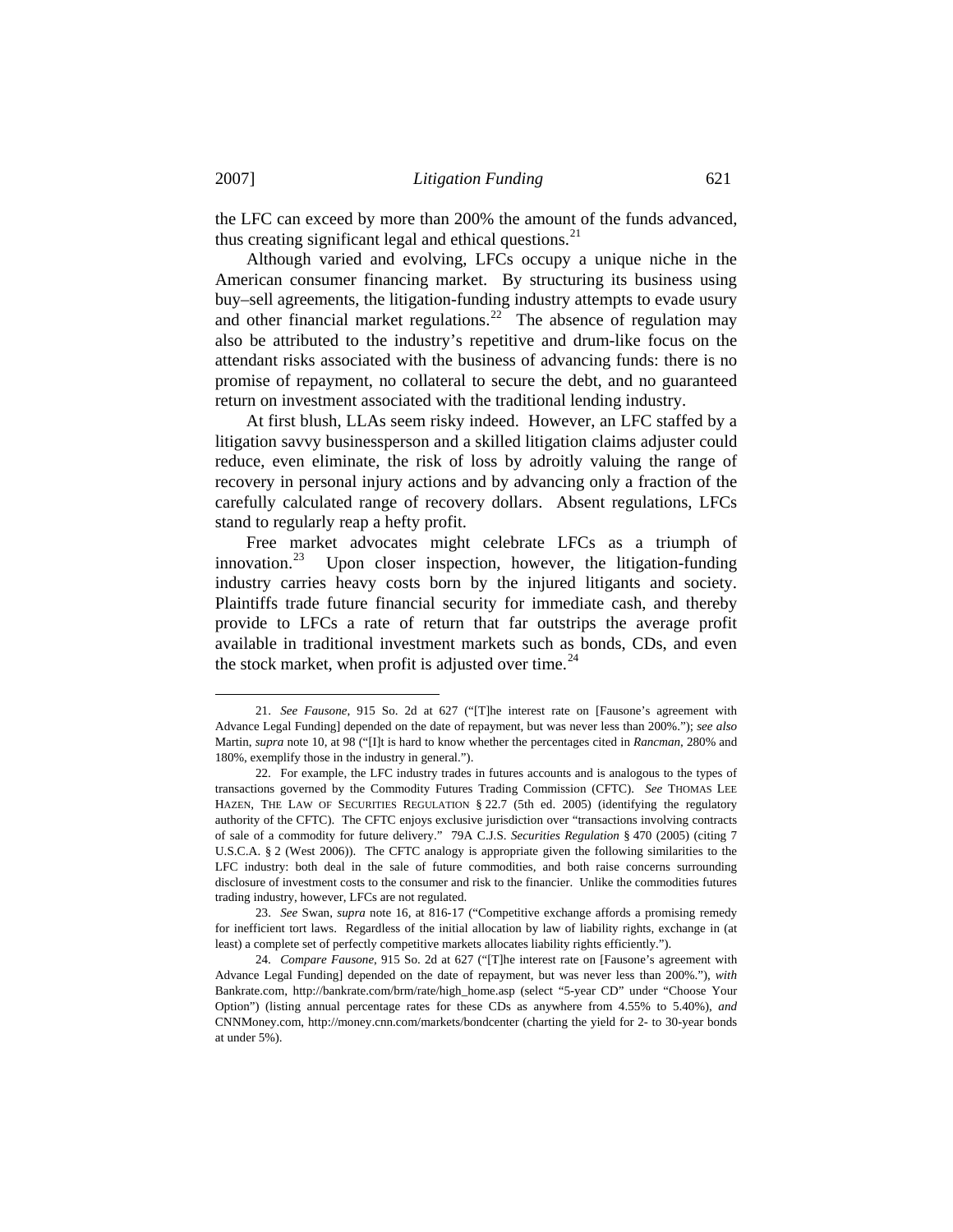It is difficult to present a complete picture of the LFC industry. Numerous "dotcom" companies are marketing a profusion of financial advance services, under a wide variety of names. When the query "litigation funding advance" is submitted to the Google search engine, over 1,300,000 "hits" are identified. Among them is a link to "American Legal Finance Association" (ALFA). Under the umbrella ALFA, the following twelve funding entities are listed: Plaintiff Support Services, Lawmax Legal Finance, Global, Money for Lawsuits, LawCash, CMG Cash, Whitehaven, Pre-settlement Finance, Bridge Funds, Law Cash Advance, Magnolia Legal Funding, and Oasis Legal Finance.<sup>[25](#page-7-0)</sup> ALFA is an association organized by a group of litigation-funding companies to create guidelines for lending within the industry.<sup>[26](#page-7-1)</sup> Absent mandatory disclosure rules, the ALFA website offers no information about the owners, the investors, the employees, the profit margins, or the jurisdictions of incorporation for any of the ALFAN LFCs.<sup>[27](#page-7-2)</sup> There is, likewise, no explanation as to the membership criteria of ALFA. The recognition of the need for guidelines by the LFCs suggests that independent oversight of the industry is needed.

 Examination of the manner in which business is generated confirms the need for oversight. For example, USClaims' home page on the web is decidedly upbeat.<sup>[28](#page-7-3)</sup> It features a patriotic red, white, and blue color scheme and showcases personal testimonials of satisfied customers. The page claims to "specialize[] in satisfying the immediate financial needs of clients with ... assistance ... provided at 75% less than other services."<sup>[29](#page-7-4)</sup> The page is geared to attorneys and their clients.

 USClaims' website bears a flashing seal guaranteeing fifteen-minute application results. $30$  The initial USClaims application can be completed

<span id="page-7-0"></span> <sup>25.</sup> Am. Legal Fin. Ass'n, http:www.americanlegalfin.com/alfasite2/index.asp. Six of these twelve LFCs signed a stipulation, dated February 17, 2005, which was partially entitled "Assurance of Discontinuance." The stipulation was also executed by Eliot Spitzer, who was then Attorney General for the State of New York. The stipulation set forth the conditions under which these LFCs could continue to do business in New York. *In re* Plaintiff Support Services, Inc., Assurance of Discontinuance Pursuant to Executive Law § 63(15), Op. Att'y Gen. \*4–7 (Feb. 17, 2005). *See infra* notes 223–28 and accompanying text.

<span id="page-7-1"></span> <sup>26.</sup> Daniel Brook, *Litigation by Loan Shark*, LEGAL AFFAIRS, Sept.–Oct. 2004, at 42, 47. According to Brook, ALFA's goal is to "create a code of conduct" within the industry, setting "standards on issues like disclosure of rates and contract terms." *Id.* The hope is that self-regulation will lend an air of legitimacy to the industry. *Id.* 

 <sup>27.</sup> Am. Legal Fin. Ass'n, http://americanlegalfin.com/alfasite2/index.asp.

<span id="page-7-3"></span><span id="page-7-2"></span> <sup>28.</sup> *See* Am. Legal Fin. Ass'n, USClaims, http://www.usclaims.com (showing a smiling family in front of a waving American flag).

 <sup>29.</sup> *Id.*

<span id="page-7-5"></span><span id="page-7-4"></span> <sup>30.</sup> *Id.* This promise of quick approval may warrant investigation by consumer protection agencies. For example, Florida state law prohibits deceptive trade practices. Florida Deceptive and Unfair Trade Practices Act, FLA. STAT. ANN. §§ 501.201–501.23 (West 2006). "Unfair methods of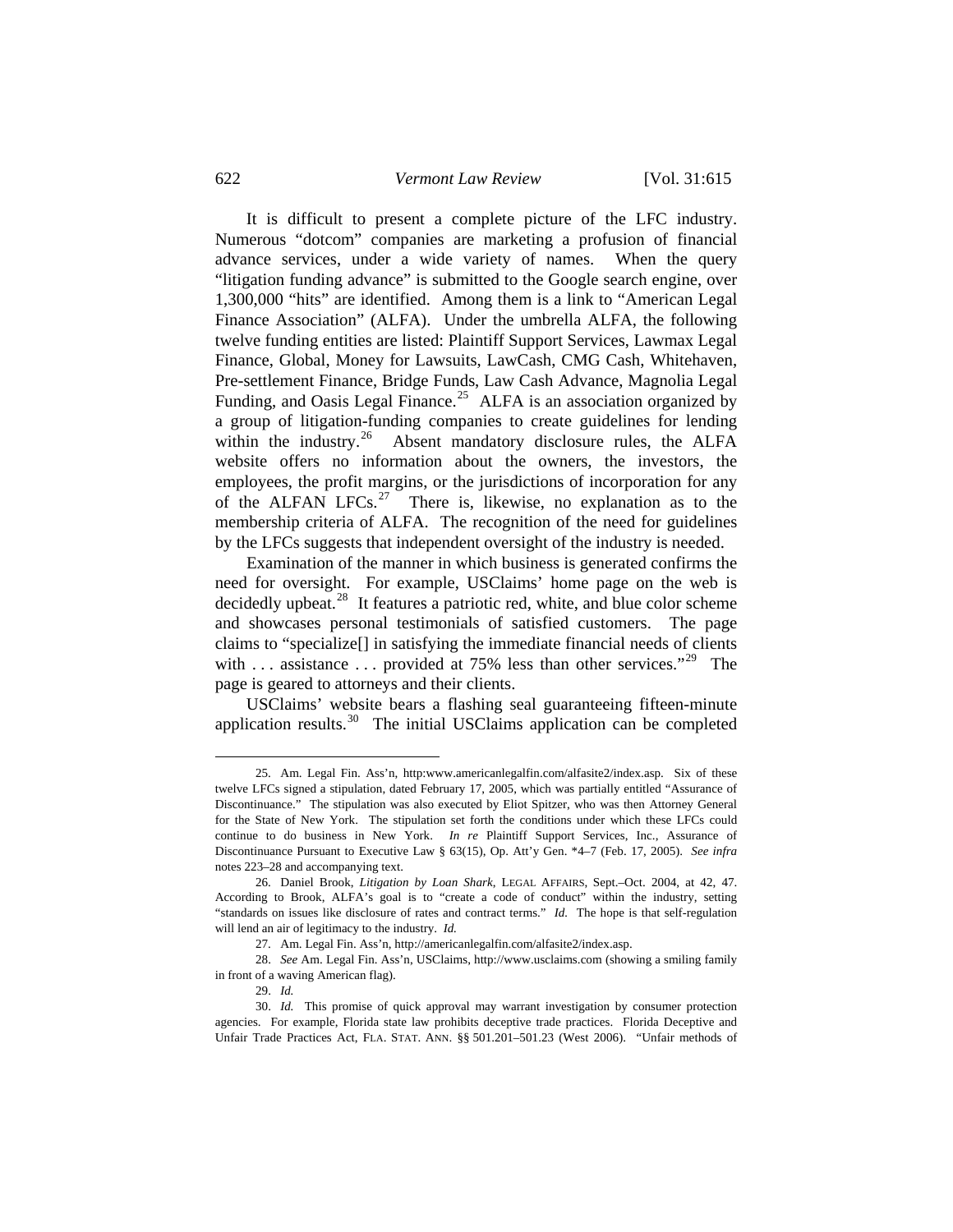and submitted online. The form requests background information about the customer and very specific information relating to: (1) the nature of the litigation claim; (2) the name of the attorney handling the case; (3) the legal theories of recovery advanced; (4) past and future wages lost and past and future medical expenses; and  $(5)$  copies of any settlement offers.<sup>[31](#page-8-0)</sup> Applicants are also asked to provide copies of all papers filed in connection with the case, medical records, any demand letters, and correspondence between the insurance company and the client.<sup>[32](#page-8-1)</sup> It seems unlikely that all of the information could be gathered and transferred, much less reviewed in fifteen minutes.

 The section entitled "How We Work" summarizes the main points of the Purchase Agreement and encourages the attorney to review it fully with the client before execution, thus attempting to transfer the burden of intelligent and knowing execution from the LFC to the personal injury attorney.<sup>[33](#page-8-2)</sup> One troubling portion of the summary provides, "[t]he amount paid to USClaims comes directly out of the proceeds of your client's case. In the Purchase Agreement, your client authorizes you to do this, and you acknowledge this authorization and agree to pay USClaims when the case is concluded."<sup>34</sup> Thus, the USClaims Purchase Agreement creates a Thus, the USClaims Purchase Agreement creates a contractual relationship with both the client and the client's attorney.<sup>[35](#page-8-4)</sup>

 Although USClaims does not even allude to the potential conflicts of interest between the attorney's duty of client loyalty and the attorney's duty to the third-party LFC, $36$  there is, however, a page with links to cases and ethics opinions purporting to survey the validity of LLAs across the United States.<sup>[37](#page-8-6)</sup> USClaims "believe<sup>[s]</sup> in high ethical standards, clear terms, and

l

<span id="page-8-3"></span><span id="page-8-2"></span>[http://www.usclaims.com/how\\_we\\_work.html.](http://www.usclaims.com/how_we_work.html)

competition, unconscionable acts or practices, and unfair or deceptive acts or practices in the conduct of any trade or commerce are hereby declared unlawful." *Id.* § 501.204(1). A cause of action exists when the alleged conduct is "likely to deceive a consumer acting reasonably in the same circumstances."Fla. Office of Att'y Gen. v. Wyndham Int'l, Inc., 869 So. 2d 592, 598 (Fla. Dist. Ct. App. 2004).

<span id="page-8-1"></span><span id="page-8-0"></span> <sup>31.</sup> Am. Legal Fin. Ass'n, USClaims, [http://www.usclaims.com](http://www.usclaims.com/) (follow "Download Application Now" hyperlink).

 <sup>32.</sup> *Id.*

 <sup>33.</sup> Am. Legal Fin. Ass'n, USClaims, How We Work,

 <sup>34.</sup> *Id.*

<span id="page-8-4"></span> <sup>35.</sup> This raises a potential conflict of interests among the attorney, the client, and the LFC. *See infra* notes 244–46 and accompanying text.

<span id="page-8-5"></span> <sup>36.</sup> *See* Am. Legal Fin. Ass'n, USClaims, [http://www.usclaims.com](http://www.usclaims.com/) (failing to mention any conflicts of interest).

<span id="page-8-6"></span> <sup>37.</sup> Another webpage owned by Oasis Legal Finance contains a law and ethics link. This link relies in part on *Baltimore Scrap Corp. v. David J. Joseph Co.*, 237 F.3d 394, 401 (4th Cir. 2001), for the proposition that a person enjoys a "constitutionally protected First Amendment right" to enter into LLAs. This case upholds the trial court's grant of standing to a citizen's group opposing a permit granted to a business to install a metal shredder, despite evidence that the lawsuit was funded by a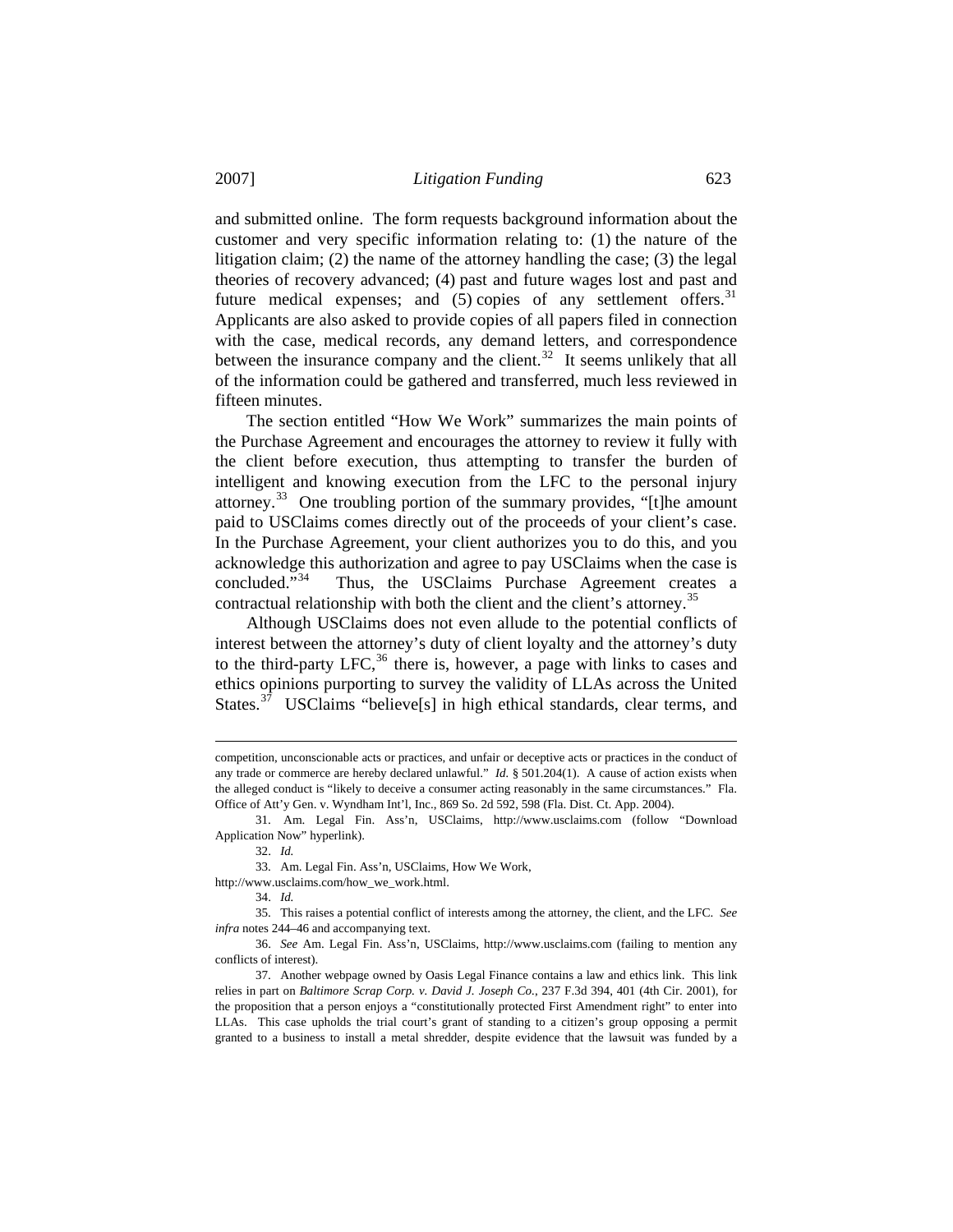fair repayment for personal injury victims[]" and has a direct link to ALFA,<sup>[38](#page-9-0)</sup> the LFC promotional and self-proclaimed ethical watchdog organization, even though USClaims is not a listed member of the ALFA.

 The application process highlights two of the most disturbing aspects of LLAs: (1) LLAs require injured customers to mortgage their future economic security by selling, at a sharply discounted rate, some or all of a potential recovery based, in part, upon their future lost wages and medical costs; and (2) LLAs require attorneys to create potential ethical violations by disclosing confidential client information and creating a third-party claim to litigation proceeds.

## *B. Litigation Loans: The Dilemma Explored*

 Initially, scholars evaluated the economic desirability of litigation investment vehicles to prohibit claim trading in light of the common-law doctrines of champerty and maintenance that prohibited a third party from acquiring an interest in a lawsuit owned by another.<sup>[39](#page-9-1)</sup> The elements of maintenance require proof that a party without a bona fide interest in the litigation provides financial assistance to a litigant.<sup>[40](#page-9-2)</sup> *Champerty* is a specific type of maintenance in which a party undertakes to further another's interest in a suit and in exchange for a part of any favorable litigation result.<sup>[41](#page-9-3)</sup> The bar to champertous agreements arguably: (1) discourages speculation and frivolous actions; (2) preserves the personal interest in the proceeds of the injured party; (3) protects the weaker party from abuse through the legal system; and (4) eliminates the potential for individuals with superior economic power to purchase claims to harass

competitor seeking to maintain its monopoly status. *Id.* at 396–97. The case is factually unrelated to LFCs or LLAs. *See* Lawsuit Settlement Funding (Settlement Advances), Law and Ethics Commentary, http:/[/www.oasislegal.com/attorney\\_lawa](http://www.oasislegal.com/attorney_law)ndethics.php (listing comments on lawsuit settlement funding).

<span id="page-9-0"></span> <sup>38.</sup> Am. Legal Fin. Ass'n, USClaims, [http://www.usclaims.com](http://www.usclaims.com/) (follow "Non-Recourse Funding" hyperlink).

<span id="page-9-1"></span> <sup>39.</sup> *See* Susan Lorde Martin, *Syndicated Lawsuits: Illegal Champerty or New Business Opportunity?*, 30 AM. BUS. L.J. 485, 498 (1992) ("The main issue in these cases [of lawsuit investment] is whether their champertous nature should categorically invalidate the agreements between the plaintiffs and those investing in the lawsuits . . . .").

<span id="page-9-2"></span> <sup>40.</sup> *See, e.g.*, Hardick v. Homol, 795 So. 2d 1107, 1109–10 (Fla. Dist. Ct. App. 2001) (setting forth Florida's definition of "maintenance").

<span id="page-9-3"></span> <sup>41.</sup> *See* Susan Lorde Martin, *Financing Plaintiffs' Lawsuits: An Increasingly Popular (and Legal) Business*, 33 U. MICH. J.L. REFORM 57, 58 (1999) [hereinafter *Financing Plaintiffs' Lawsuit*]. "Champerty is a practice in which one person . . . agrees to support another in bringing a legal action, in exchange for part of the proceeds of the litigation. It is a form of maintenance, which . . . includes any agreement by which one person finances another's legal action." *Id. See also Hardwick*, 795 So. 2d at 1109–10 (setting forth Florida's definition of champerty).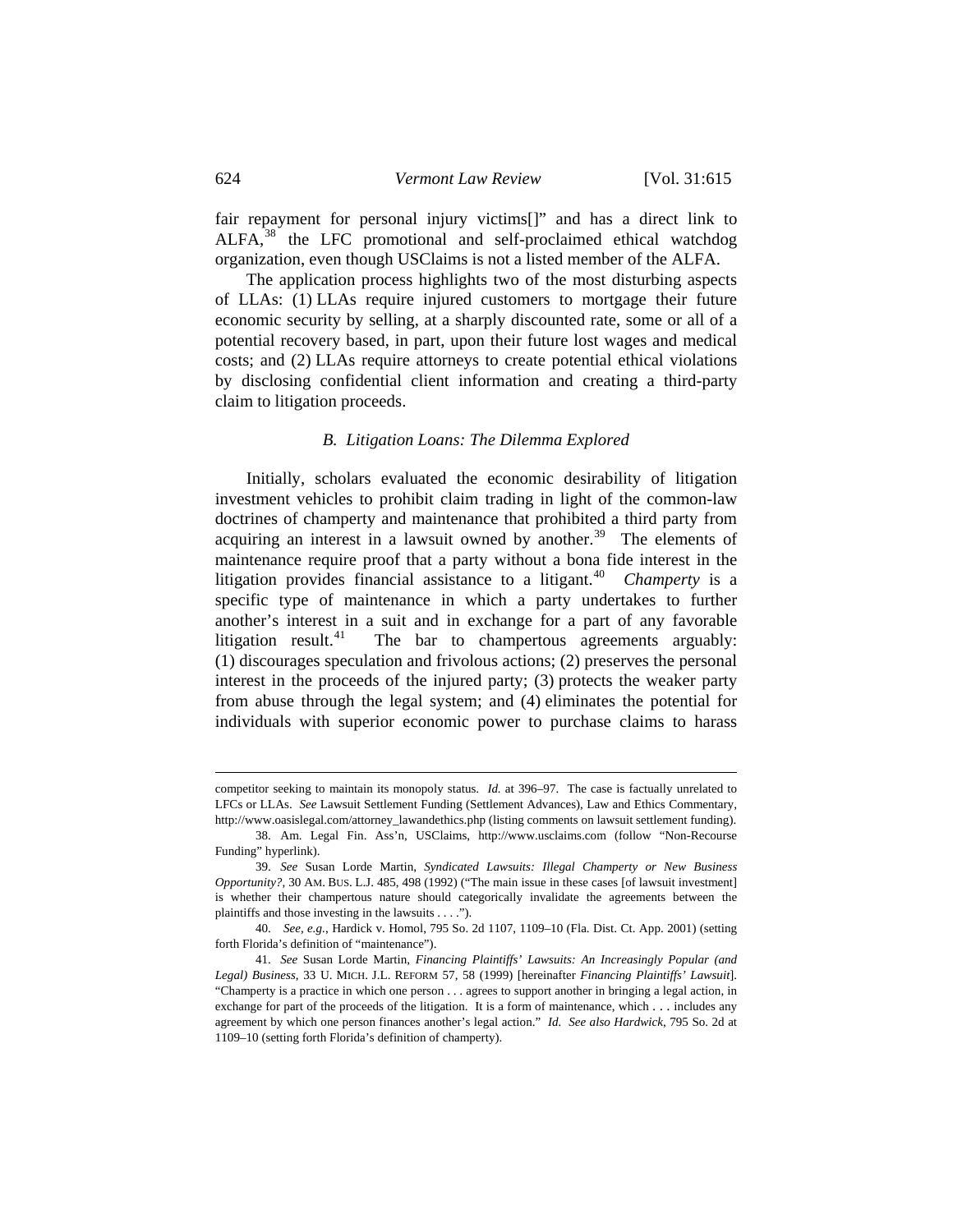l

defendants<sup>[42](#page-10-0)</sup>

 Historically, the lawyer's ability to accept cases on a contingent fee basis was barred under the champerty doctrine.<sup>[43](#page-10-1)</sup> However, given the economic needs of many injured individuals, legal and ethical rules were relaxed throughout the United States to permit attorneys to undertake legal work pursuant to a contingent fee agreement, $44$  thus enshrining the contingent fee as an acceptable payment arrangement and legitimizing the plaintiff's attorney's claim to a portion of the settlement, verdict, or judgment proceeds, if any.

 If the ethical constraints placed on the attorney–client relationship permit clients to assign an interest in the recovered proceeds to the attorney and third parties who intervene, another question arises in this discussion: Why not extend the client's right to assign interests in future recoveries? The rise of the LFC industry followed contingent fee reform and has its earliest roots in litigation in the public interest. $45$ 

 Third-party financing of litigation expenses was first permitted in relationship to civil rights class-action litigation supported by the NAACP, as long as the organization provided funding but did not control the litigation.<sup>[46](#page-10-4)</sup> Permission was next granted to syndication of copyright and patent infringement actions under federal  $law<sup>47</sup>$  $law<sup>47</sup>$  $law<sup>47</sup>$  In both instances, syndication was permitted to allow those with meritorious claims and insufficient assets to pursue them. $48$  Nevertheless, personal injury claims

 <sup>42.</sup> Marcushamer, *supra* note 18, at 1552.

<span id="page-10-1"></span><span id="page-10-0"></span> <sup>43.</sup> *See* James Moliterno, *Broad Prohibition, Thin Rationale: The "Acquisition of an Interest and Financial Assistance in Litigation" Rules*, 16 GEO. J. LEGAL ETHICS 223, 229–30 (2003) (tracing the history of the contingent fee in the United States and its subsequent prohibition).

<span id="page-10-2"></span> <sup>44. &</sup>quot;The [ABA], reflecting the history of the development of the contingent fee as one of grudging acceptance, gave its reluctant approval in 1908[,]" subject to ethical constraints and judicial scrutiny. Lester Brickman, *Contingent Fees Without Contingencies:* Hamlet *Without the Prince of Denmark?*, 37 UCLA L. REV. 29, 37–38 (1989).

<span id="page-10-3"></span> <sup>45.</sup> *See* Martin, *supra* note 39, at 507 ("The primary policy reason for permitting investors to support the litigation of others in exchange for a share of the proceeds of the litigation, if there are any, is to allow those with meritorious claims, but insufficient funds to pursue them, access to courts."); *see also* Martin, *supra* note 41, at 83 (asserting that champertous agreements should be enforceable not only in patent infringement cases, but also in tort and contract matters to afford justice to impoverished petitioners with meritorious claims).

<span id="page-10-4"></span> <sup>46.</sup> *See* Martin, *supra* note 39, at 492 ("When the NAACP challenged the newly extended statutes [on maintenance, champerty, and barratry], the Virginia court held all but one of them unconstitutional, affirming the right of the NAACP to finance litigation . . . .").

<span id="page-10-5"></span> <sup>47.</sup> *See id.* at 505 (noting federal law allowing patent assignment and a court decision upholding copyright assignment).

<span id="page-10-6"></span> <sup>48.</sup> *See id.* at 507–08 ("The United States Supreme Court has asserted that 'the civil courts of the United States and each of the States belong to the people of this country and . . . no person can be denied access to those courts . . . because he cannot pay a fee . . . .'") (citing Meltzer v. C. Buck LeCraw & Co., 402 U.S. 936, 955–56 (1971)).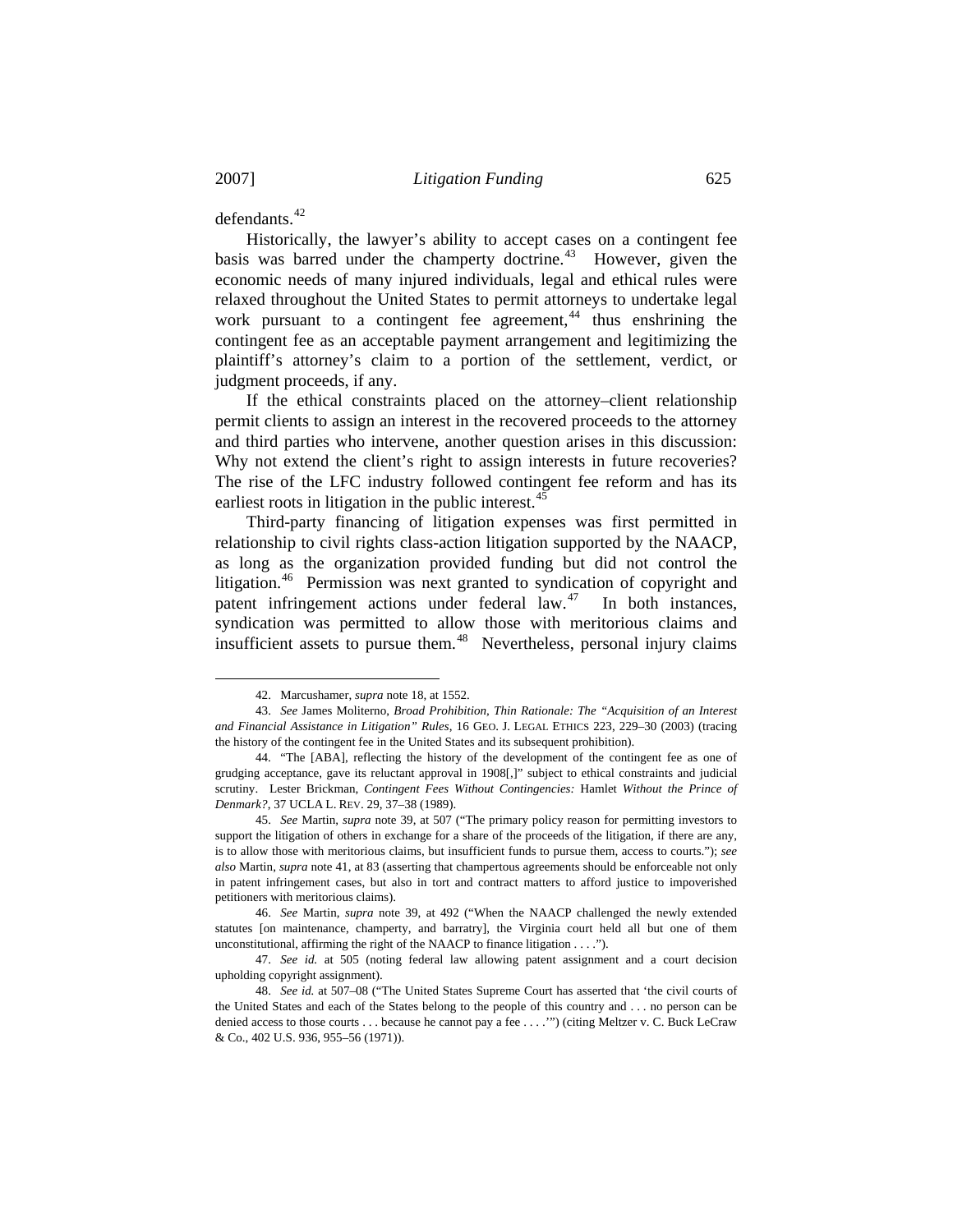remained off limits to syndication. This distinction turned on the legal doctrine of assignment. So long as the legal claims were assignable at law, the litigation-funding agreements were approved. Because tort claims were traditionally unassignable, the recoveries could not be encumbered by LLAs.<sup>[49](#page-11-0)</sup> The distinction between copyright and patent infringement actions and tort claims faded as statutory reform allowed survivability of all causes of action.<sup>[50](#page-11-1)</sup> This left little to deter the public trade in the pain and suffering of others.

Having overcome the bar to assignability with respect to tort claims,  $51$ the LFC industry extended its reach to purchase personal injury claims.<sup>[52](#page-11-3)</sup> The laissez-faire climate encouraged, perhaps, expansion of LFCs into the arena of providing funding in exchange for an interest in future tort recoveries. Expansion into the area of personal injury claims thrived absent regulations.[53](#page-11-4) In turn, scholars began to focus on the legal and ethical implications of assigning future tort recovery interests.<sup>[54](#page-11-5)</sup> Rather than critically examining the legal and policy implications of claims-trading in relationship to pain and suffering claims, scholars advocated ways to permit financing. $55$ 

<span id="page-11-4"></span> 53. *See* Oasis Legal Fin., [www.oasislegal.com/sitemap.php](http://www.oasislegal.com/sitemap.php). Oasis Legal Finance is ready for just such a market in light of its site map index listing the following specific types of claims: employment discrimination suits, animal bite, asbestos litigation, car accident lawsuit, fen-phen litigation, mass torts, medical malpractice, mesothelioma, nursing home litigation, pedestrian lawsuits, pharmaceutical drug litigation, plane crash, product liability, primary pulmonary hypertension, truck accident, and worker's compensation. *Id.*

<span id="page-11-0"></span><sup>49.</sup> *See id.* at 506–07. "In general, a cause of action for personal injuries or the proceeds of a personal injury action is not assignable. Courts have asserted the dangers of maintenance and champerty as the public policy reasons for not allowing such assignments." *Id.* 

 <sup>50.</sup> Marcushamer, *supra* note 18, at 1563.

<span id="page-11-2"></span><span id="page-11-1"></span> <sup>51.</sup> Patrick T. Morgan, Note, *Unbundling Our Tort Rights: Assignability for Personal Injury and Wrongful Death Claims*, 66 MO. L. REV. 683, 690 (2001) ("On the other hand, statutes sometimes override the common law and allow for the survivability of tort claims.").

<span id="page-11-3"></span> <sup>52.</sup> *See* Martin, *supra* note 10, at 85 (noting the rise of LFCs and their willingness to provide loans to plaintiffs regardless of the potential proceeds that may come from the lawsuit). *See also*  Andrew Hananel & David Staubitz, Note, *The Ethics of Law Loans in the Post-*Rancman *Era*, 17 GEO. J. LEGAL ETHICS 795, 800 (2003) (demonstrating that a law loan company provides an option to plaintiffs when "a claim is a little riskier").

<span id="page-11-5"></span> <sup>54.</sup> *See* Richmond, *supra* note 17, at 664 (emphasizing the attorney's obligations in entering an LLA). *See generally* Hananel & Staubitz, *supra* note 52, at 804–10 (discussing the Model Rules implicated in law loans).

<span id="page-11-6"></span> <sup>55.</sup> Moliterno, *supra* note 43, at 256–57 (suggesting an amendment of the "financial assistance and acquisition of interest rules" to permit lawyers to support clients and acquire financial interests in immature claims, including pending tort claims). *See* Mariel Rodak, Comment, *It's About Time: A Systems Thinking Analysis of the Litigation Finance Industry and Its Effect on Settlement*, 155 U. PA. L. REV. 503, 504 (2006) (arguing that the best remedy to reduce reliance upon litigation loans would be to reduce the time between claim filing and claim resolution); Lauren J. Grous, Note, *Causes of Action for Sale: The New Trend of Legal Gambling*, 61 U. MIAMI L. REV. 203, 205 (2006) (advocating litigation finance reform in Florida).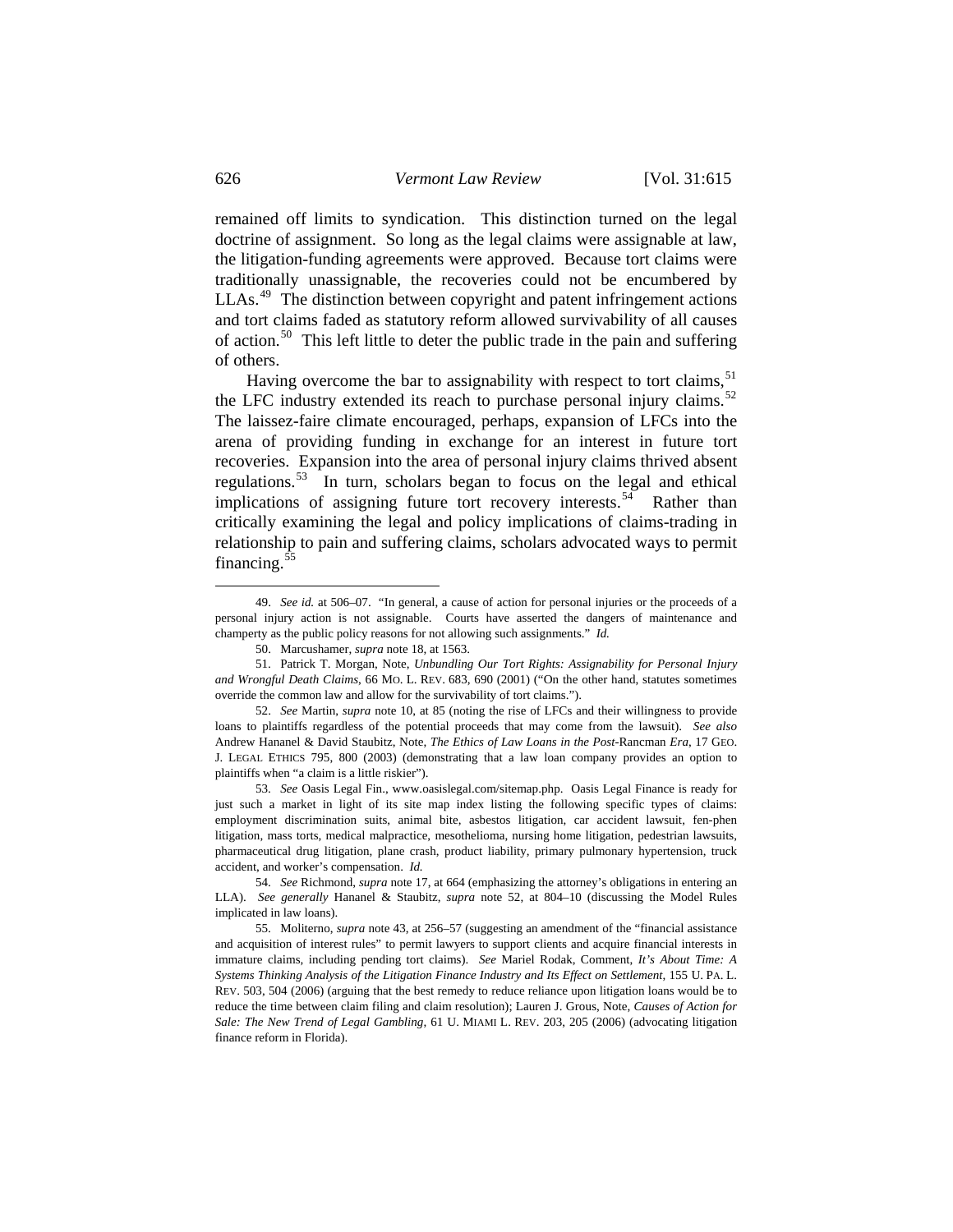The scholarship explores two separate avenues of claim alienation: partial and complete. The LLC industry profits through partial claim alienation, which requires the contingent repayment from future tort recovery proceeds, if any.<sup>[56](#page-12-0)</sup> A complete claim alienation model contemplates a complete release of all ownership in the pending tort claim by the claimant and the creation of primary and secondary markets in tort claims.[57](#page-12-1) Recently, one author examined the economic and non-economic consequences of *mandatory* claim alienation.[58](#page-12-2)

 Curiously, no scholars have called for the absolute prohibition of thirdparty LLAs. This is despite the unequal bargaining position of the customer and the LFC, the financial duress prompting the customer to sign an LLA, the usurious profit reaped by the LFCs, and the ethical pressures placed on the attorney–client relationship. This may be due to the compelling need to make living expense loans available to the injured. However, there are ways to meet this compelling need short of exposing injured litigants to unregulated, usurious lenders willing to profit from the pain and suffering of others.

 Currently, there is no federal or state legislation providing oversight of the litigation-funding industry with respect to personal injury claims.<sup>[59](#page-12-3)</sup> LFCs should be required to face the light of legislative fact-finding and to debate the relative public utility of the industry. If deemed socially useful, there should be additional public discussion to frame regulations to attain

<span id="page-12-0"></span> <sup>56.</sup> *See* Richmond, *supra* note 17, at 650 ("For example, a litigation funding company may agree to loan a plaintiff \$10,000 in exchange for the first \$25,000 of any settlement or judgment received within a specific time.").

<span id="page-12-2"></span><span id="page-12-1"></span> <sup>57.</sup> *See* Marcushamer, *supra* note 18, at 1572. "From an economic perspective, the sale of a tort is possible because of the differences between the risk factors of the individuals involved . . . . A certainty equivalent is the 'minimum amount of money' a person 'would rather have for certain instead of taking some risk.'" *Id.*

 <sup>58.</sup> Michael Abramowicz, *On the Alienability of Legal Claims*, 114 YALE L.J. 697, 758 (2005). In a mandatory-alienation regime, parties would be required to alienate their legal claims. That is, a plaintiff would be forbidden from initiating a lawsuit on her own behalf and instead would be required to sell the legal claim to a third party. Similarly, a defendant would be required to pay off a third party to assume the burden of any judgment. Settlement could occur in a mandatory-alienation regime both before and after alienation.

*Id.* Important tax questions are raised by the assignment of future interests in litigation proceeds, which can be analogized to other fraudulent income schemes. *See* Robert Grafton & Clyde Posey, *Tax Implications of Fraudulent Income Earning Schemes: Ponzi and Others*, 27 AM. BUS. L. J. 599, 608–09 (1990) (discussing the confusion in determining whether victims of income earning schemes can characterize money received as capital gains or ordinary income for tax purposes and questioning whether money received by defrauders is actually income or loans).

<span id="page-12-3"></span> <sup>59.</sup> New York has a statute dealing with structured settlements. N.Y. GEN. OBLIG. LAW § 5- 1706(b) (McKinney 2004). Additionally, the territory of Puerto Rico has a statute designed to eliminate profiteering from the sale of litigation credits. P.R. LAWS ANN. tit. 31, § 3950 (2002).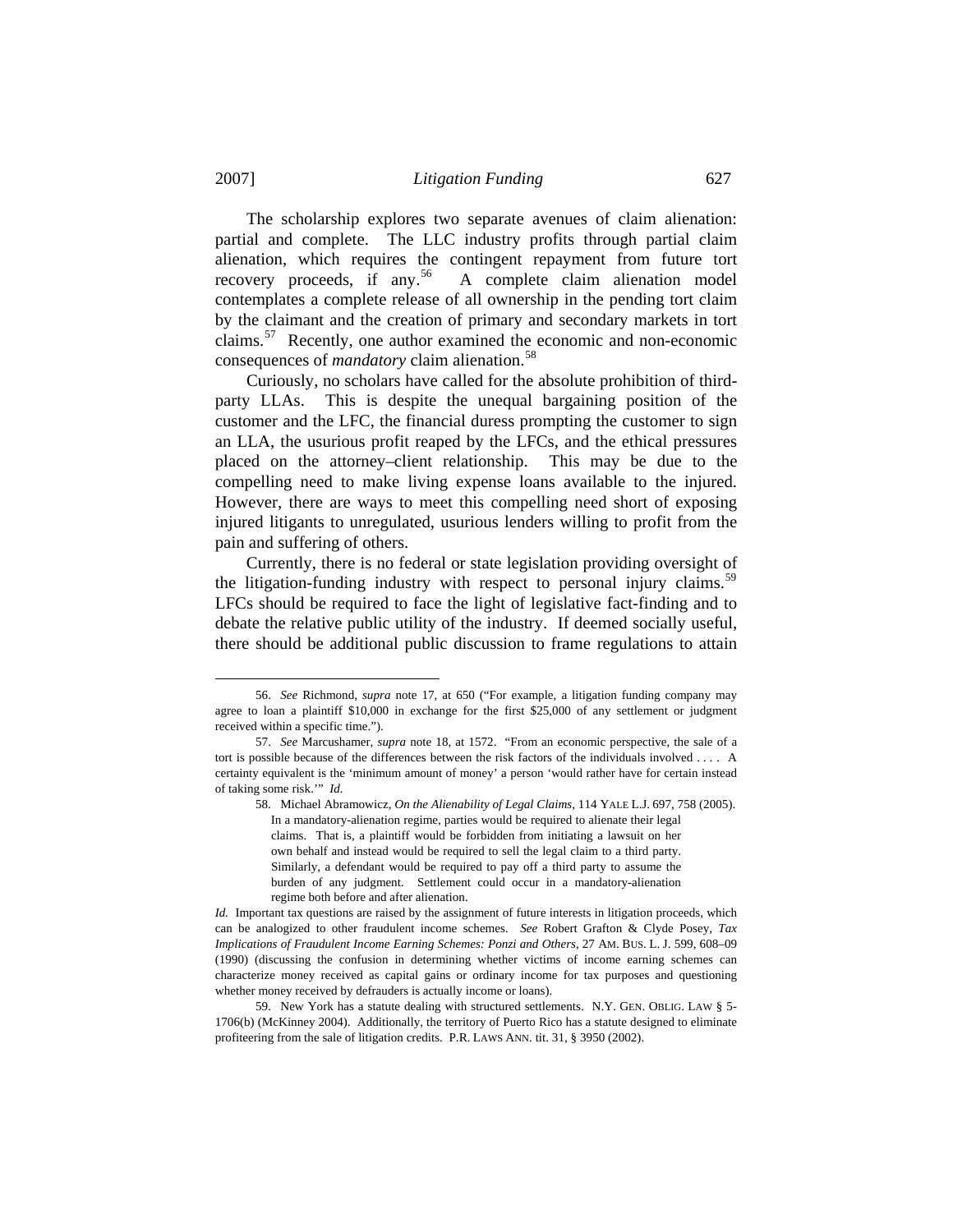the agreed-upon goals. In addition, the difficult ethical choices attorneys face should be examined. The propriety of LLAs is not even mentioned in the Model Rules of Professional Conduct.<sup>[60](#page-13-0)</sup>

 As individuals seek ways to profit peripherally from the practice of law, lawyers face the ethical dilemma presented by facilitating and profiting from the LFC industry through advising clients to enter such agreements, acknowledging the client's legal obligation to pay over litigation proceeds to the lender, or even profiting directly through business investments in  $LFCs$ <sup>[61](#page-13-1)</sup> Litigation-funding companies operate on a nationwide basis, conduct interstate commerce, $62$  and present legal and ethical questions that transcend state lines. $63$  State legislators and ethics organizations have failed to respond with laws to protect injured litigants, and legal ethics experts have yet to issue precise ethical rules to guide attorneys.<sup>[64](#page-13-4)</sup> The LFC industry is ripe for legislative and ethical oversight.

## II. LITIGATION LENDING RUN AMUCK: THE *FAUSONE* CASE

 As previously noted, the *Fausone* case inspired the opening hypothetical. The case is significant, not so much because of the legal issues it addresses, but because of the legal issues the court fails to reach in considering the legality and ethics of LLAs. This Part is subdivided into two subparts. The first explores the factual background of the *Fausone*  case. The second explores judicial willingness to enforce a mandatory arbitration clause, thereby shielding the LLA from substantive review according to state public policy concerns.

<span id="page-13-0"></span> <sup>60.</sup> *See generally* MODEL RULES OF PROF'L CONDUCT (2006) (failing to consider the propriety of LLAs).

<span id="page-13-1"></span> <sup>61.</sup> *See* U.S. Claims, Inc. v. Ostroff, Villari & Kusturiss, P.C., No. 2025, 2001 WL 1807893, at \*1 (Pa. Com. Pl. July 25, 2001) (explaining that Attorney Villari asserts a 25% ownership interest in U.S. Claims).

<span id="page-13-2"></span> <sup>62.</sup> The interstate business aspect of LLAs invites federal legislation under the commerce clause of the United States Constitution. *See* U.S. CONST. art. 1, § 8 (allocating regulation of interstate commerce to Congress).

<span id="page-13-3"></span> <sup>63.</sup> One writer examined the repercussions of treating future interests in tort claims as a security interest within the scope of U.C.C. Article IX and bankruptcy proceedings. *See generally* Harold R. Weinberg, *They Came from "Beyond the Pale": Security Interests in Tort Claims*, 83 KY. L.J. 443 (1994–95) (advocating for the expansion of the scope of U.C.C. Article IX to include security interests in tort actions); *see also* Ronald L. Cohen & Robert M. Schwartz, *Champerty and Claims Trading*, 11 AM. BANKR. INST. L. REV. 197, 210–11 (2003) (noting that the champerty defense should be inapplicable to secondary markets for non-investment grade bonds, notes, and negotiable instruments).

<span id="page-13-4"></span> <sup>64.</sup> *See* Sarah Northway, Note, *Non-Traditional Class Action Financing and Traditional Rules of Ethics: Time for a Compromise*, 14 GEO. J. LEGAL ETHICS 241, 258 (2000) (suggesting that litigation investment by attorneys or third parties to promote justice should not be precluded by antiquated rules but should be sensibly regulated).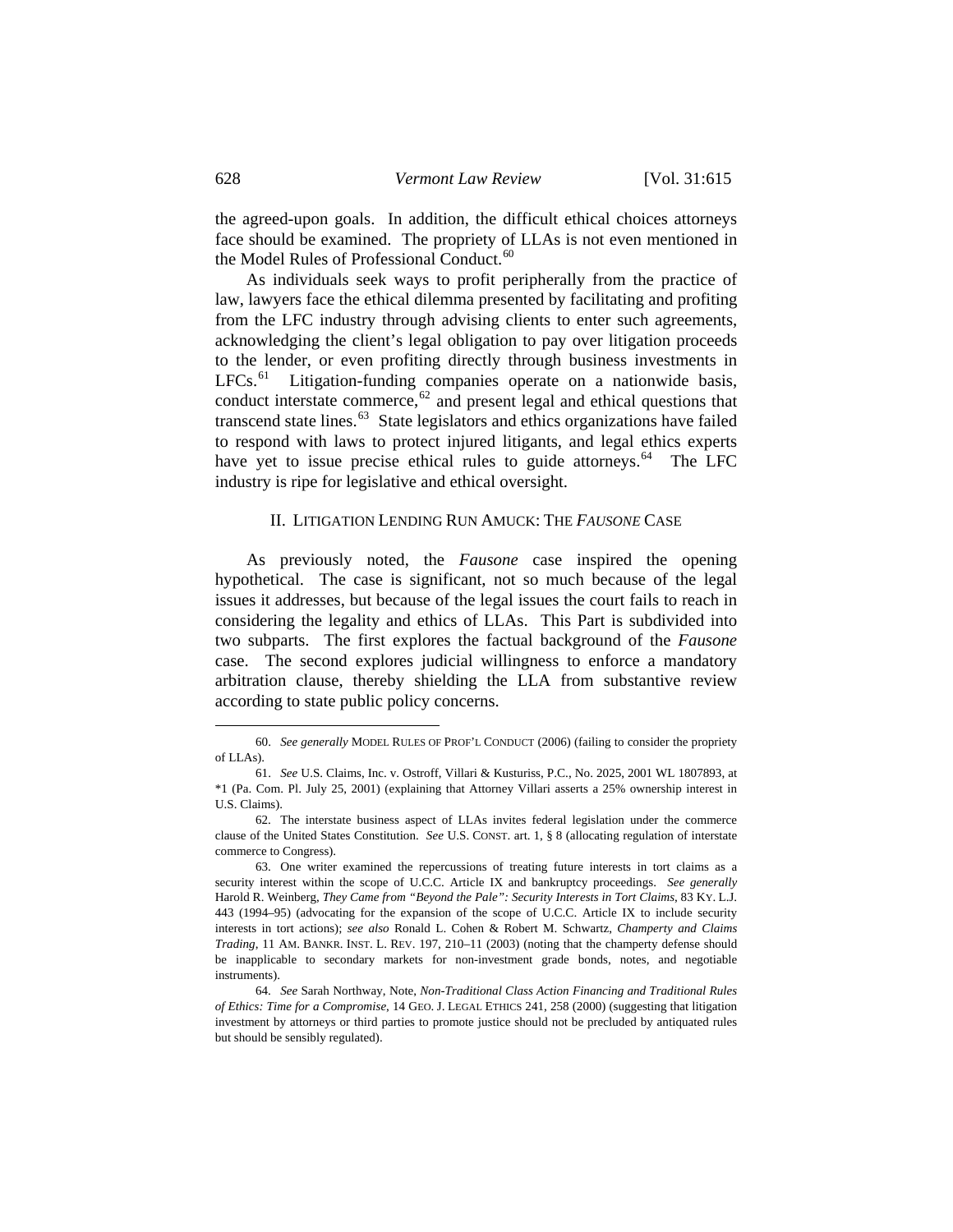## *A. The Circumstances Surrounding Ms. Fausone's LLAs*

 The *Fausone* facts illustrate the debate regarding the legality and propriety of LLAs. A dump-truck driver hit and seriously injured Ms. Fausone while she was riding a bicycle in May  $2000$ .<sup>[65](#page-14-0)</sup> She suffered injuries and retained a lawyer to represent her in this action.<sup>[66](#page-14-1)</sup> She soon faced a dilemma: Should she settle quickly for less than she would otherwise be entitled to receive, or should she seek a loan to pay her living expenses? The second option would permit meaningful negotiation backed by the credible threat of trial.

 In October 2000, less than six months after initiating suit, Ms. Fausone sought funding by selling interests in her future personal injury recovery. She sold interests first to Advance Legal Funding in exchange for \$3,000 and then to Advance Settlement Funding in exchange for  $$2,000$ .<sup>[67](#page-14-2)</sup> In August of 2001, she turned to a third LFC, USClaims, seeking yet another advance of funds.<sup>[68](#page-14-3)</sup> In total, Ms. Fausone received advances totaling \$30,000 from USClaims, all non-recourse loans secured by her future personal injury recovery.[69](#page-14-4) Each USClaims advance was predicated upon an agreement executed by Ms. Fausone and USClaims. The payment terms of the agreement were secured by a separate authorization contract, signed by Ms. Fausone, USClaims, and Ms. Fausone's personal injury lawyer.<sup>[70](#page-14-5)</sup> The agreement required her attorney to pay USClaims from any proceeds of her claim.<sup>[71](#page-14-6)</sup> Additionally, Ms. Fausone's attorney was required to sign authorization agreements, in connection with each purchase agreement, creating a series of contractual relationships between Ms. Fausone's lawyer and USClaims.<sup>[72](#page-14-7)</sup> The repayment terms provided for a rate of return well in excess of the rates legally permitted in consumer transactions under Florida

<span id="page-14-0"></span> <sup>65.</sup> Fausone v. U.S. Claims, Inc., 915 So. 2d 626, 627 (Fla. Dist. Ct. App. 2005), *aff'd*, 931 So. 2d 899 (Fla. 2006).

 <sup>66.</sup> *Id.*

<span id="page-14-2"></span><span id="page-14-1"></span> <sup>67.</sup> *Id.* The maximum legal lending interest rate in Florida when the agreements with USClaims were executed, between 2001 and 2002, was 18%. *See* FLA. STAT. ANN. §687.02 (West 2006).

 <sup>68.</sup> *Fausone*, 915 So. 2d at 627.

<span id="page-14-5"></span><span id="page-14-4"></span><span id="page-14-3"></span> <sup>69.</sup> *Id.* at 628. Ms. Fausone received the initial advance of \$18,000 in mid-August 2001. Subsequent advances were made between August 2001 and November 2002.

 <sup>70.</sup> *Id.*

 <sup>71.</sup> *Id.*

<span id="page-14-7"></span><span id="page-14-6"></span> <sup>72.</sup> *Id.* According to a Florida State Bar Advisory Opinion dealing specifically with relationship to LLAs: "The attorney shall not co-sign or otherwise guarantee the financial transaction." Fla. State Bar Ass'n, Comm. On Prof'l Ethics, Formal Op. 00-3, at \*4, 2002 WL 463991 (2002). Thus, Florida attorneys are prohibited from signing such assignments on or after March 15, 2002, the date of the advisory opinion.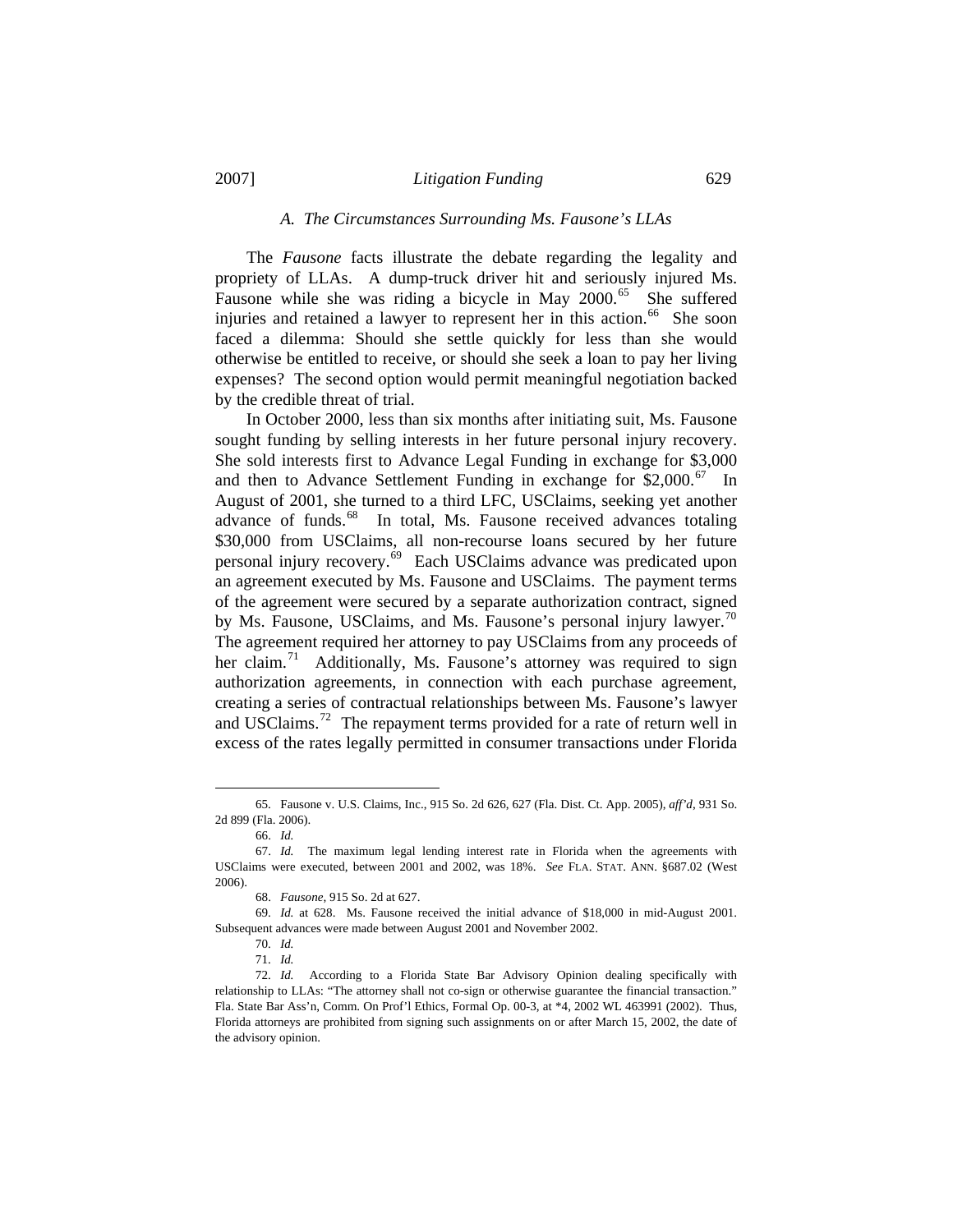law.<sup>[73](#page-15-0)</sup> In exchange for the August 2001 payment of \$30,000, the LLA required Ms. Fausone to pay to USClaims \$42,890 if she received her proceeds before November 14, 2002.<sup>[74](#page-15-1)</sup> If she recovered after November 14, 2002, but before February 14, 2003, the amount owed increased to  $$46,808.<sup>75</sup>$  $$46,808.<sup>75</sup>$  $$46,808.<sup>75</sup>$  If she recovered between February 14, 2003, and May 14, 2003, the amount increased to  $$50.937$ .<sup>[76](#page-15-3)</sup> Additional interest accrued on a monthly basis thereafter.<sup>[77](#page-15-4)</sup>

 In addition to making a profit well in excess of Florida's legal lending rate, the USClaims LLA also included a variety of contract terms that proved debilitating to Ms. Fausone. Under the LLA, Ms. Fausone agreed to arbitrate disputes in the jurisdictions of Pennsylvania or Delaware.<sup>[78](#page-15-5)</sup> She waived her right to challenge personal jurisdiction or venue.<sup>[79](#page-15-6)</sup> Delaware law controlled the agreement and, at the same time, the agreement expressly prohibited Ms. Fausone from arguing that Delaware choice-oflaw rules required the application of Florida law to determine the enforceability of the LLA. $80$  This condition also blocked review of the enforceability of the agreement under the Florida public policy exception to an otherwise valid choice-of-law provision. $81$  The agreement further mandated arbitration as the sole remedy for breach.<sup>[82](#page-15-9)</sup> Finally, the

<span id="page-15-1"></span><span id="page-15-0"></span> $\overline{\phantom{a}}$ 

<span id="page-15-9"></span> 82. *Fausone*, 915 So. 2d at 628. Under Florida law in place at the time of execution and enforcement, Ms. Fausone was entitled to have a trial court determine the overall validity of the agreement under usury laws before she could be compelled to arbitrate. *See* FastFunding the Company,

 <sup>73.</sup> *Fausone*, 915 So. 2d at 628.

 <sup>74.</sup> *Id.*

 <sup>75.</sup> *Id.*

 <sup>76.</sup> *Id.* 

<span id="page-15-5"></span><span id="page-15-4"></span><span id="page-15-3"></span><span id="page-15-2"></span> <sup>77.</sup> *See id.* at n.5 and accompanying text (noting the amount owed would continue to increase in line with the initial agreement).

 <sup>78.</sup> *Id.* at 628.

 <sup>79.</sup> *Id.*

 <sup>80.</sup> *Id.*

<span id="page-15-8"></span><span id="page-15-7"></span><span id="page-15-6"></span> <sup>81.</sup> The choice-of-law provision was expertly crafted. It identified Delaware law as controlling with the exception of the Delaware choice-of-law precepts. *Id.* In this way, USClaims guarded against Ms. Fausone's ability to argue that, under Delaware choice-of-law precepts, Florida law applies to determine the validity of the agreement. The court never reached the merits of Ms. Fausone's claim because the arbitrator ruled first. *See id.* at 629 (tracing Ms. Fausone's claim from trial court, to arbitration, to appeal). Thus, Ms. Fausone's potential argument that parties may not, by agreement, prevent a court from applying its own conflicts rules to determine the validity of choice-of-law provisions in contracts was never addressed by any court or arbitrator. Arguably, when a Florida court is called upon to enforce an agreement designating foreign law as applicable, the court retains the authority to determine whether enforcement of the agreement, valid under the laws of another jurisdiction, violates a fundamental Florida public policy, rendering the agreement unenforceable in Florida. *See* Mazzoni Farms, Inc. v. E.I. DuPont de Nemours & Co., 761 So. 2d 306, 312 (Fla. 2000) ("Although courts have adopted varied formulations, the underlying principle remains the same: the countervailing public policy must be sufficiently important that it outweighs the policy protecting freedom of contract.").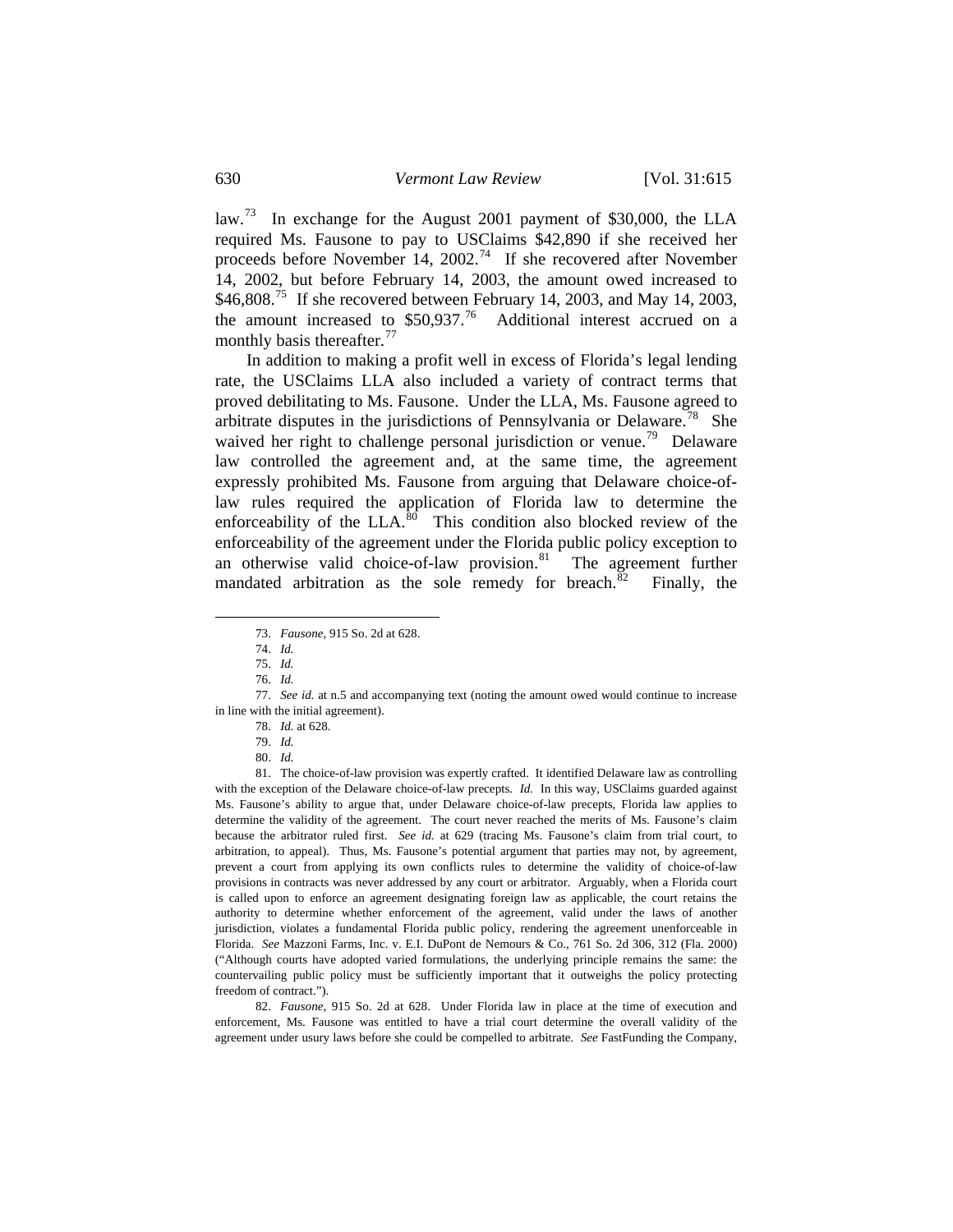agreement provided that if the proceeds on the claim were less than the money owed, then USClaims was entitled to 100% of the proceeds.<sup>[83](#page-16-0)</sup> If Ms. Fausone did not recover, she had no obligation to make any payments unless her failure to recover was due to her "fraud, misrepresentation, breach of warranty or failure to perform any covenant" under the LLA.<sup>[84](#page-16-1)</sup>

 In 2002, Ms. Fausone recovered \$200,000 in compensation for her injuries and instructed her attorney, a party to the USClaims acknowledgement contract, not to release the funds owed to USClaims.<sup>[85](#page-16-2)</sup> Despite his signature on the LLAs expressly obligating him to release the funds, Ms. Fausone's attorney retained them, as she instructed.<sup>[86](#page-16-3)</sup>

 USClaims initiated arbitration proceedings in Philadelphia, an appropriate forum according to the LLA, to enforce the agreement according to Delaware law.<sup>[87](#page-16-4)</sup> Ms. Fausone, a Florida resident injured in Florida and a party to an LLA executed in Florida, initiated a declaratory

83. *Fausone*, 915 So. 2d at 628.

<span id="page-16-1"></span><span id="page-16-0"></span> 84. *Id.* While there may not be a representational conflict between the attorney and the LFC, there is a clear conflict of interest between the attorney's contractual obligations to the client, as well as to the lender through the LLA. This may result in the attorney and the lender claiming the same dollars from the client's recovery, ultimately leaving the client with nothing. At a minimum, the conflict and the potential results must be explained to the client and a waiver obtained. This need to disclose may be inferred from the Florida Rules of Professional Conduct. FLA. STAT. ANN., RULES OF PROF'L CONDUCT R. 4-1.7(b)(4), (c) (West 2006).

<span id="page-16-3"></span><span id="page-16-2"></span> 86. *Id*. *See* FLA. STAT. ANN., RULES OF PROF'L CONDUCT R. 4-4.1 (West 2006). This rule states that the attorney owes an obligation of truthfulness to third parties. This may be violated if the attorney signs an agreement to turn over litigation proceeds and later refuses to do so. *Id.* 

<span id="page-16-4"></span> 87. *Fausone*, 915 So. 2d at 629. The Delaware usury law permits an annual interest rate of no more than 5% over the federal discount rate. *See* DEL. CODE ANN. tit. 6, § 2301(a) (2005). In addition to the cap on interest, Delaware courts invalidate agreements tainted by champerty. Hall v. State, 655 A.2d 827, 830 (Del. Super. Ct. 1994). Delaware law defines champerty to include any transaction in which the assignee had no interest in a cause of action prior to the assignment. *Id.* at 829. Thus, even applying the chosen law of Delaware, Ms. Fausone could have attacked the validity of the agreement as champertous had she been adequately represented in her challenge to the LLA.

Inc. v. Betts, 758 So. 2d 1143, 1144 (Fla. Dist. Ct. App. 2000). However, in 2006, the United States Supreme Court ruled that arbitrators have jurisdiction to determine illegality arguments regarding payday loan agreements. This settled a split amongst jurisdictions regarding a state court's right to preempt an arbitrator's jurisdiction to decide questions of contractual validity and enforceability when the agreement contains a mandatory arbitration clause. Buckeye Check Cashing, Inc. v. Cardegna, 126 S. Ct. 1204, 1209 (2006). This case could arguably be distinguished on the basis that the LLAs at issue were poorly disguised loans, usurious in nature, thus tainting the enforceability of the entire contract and rendering the mandatory arbitration clause invalid. In *Durst v. Abrash*, 253 N.Y.S.2d 351, 352 (N.Y. App. Div. 1964), the plaintiff sought "a declaratory judgment to determine that a certain purported stock sale transaction was in fact a disguise for a usurious loan agreement . . . ." The court, after determining that the agreement was a loan, held that if the agreement were usurious, a subsidiary agreement to arbitrate disputes arising under the transaction would also be unenforceable. *See id.* at 354 ("[I]t is undisputed law that a usurious agreement is invalid regardless of the form it takes . . . . It is always possible to show that any transaction and the documents which are part of it are illegal and unenforceable as a usurious transaction.").

 <sup>85.</sup> *Fausone*, 915 So. 2d at 628–29.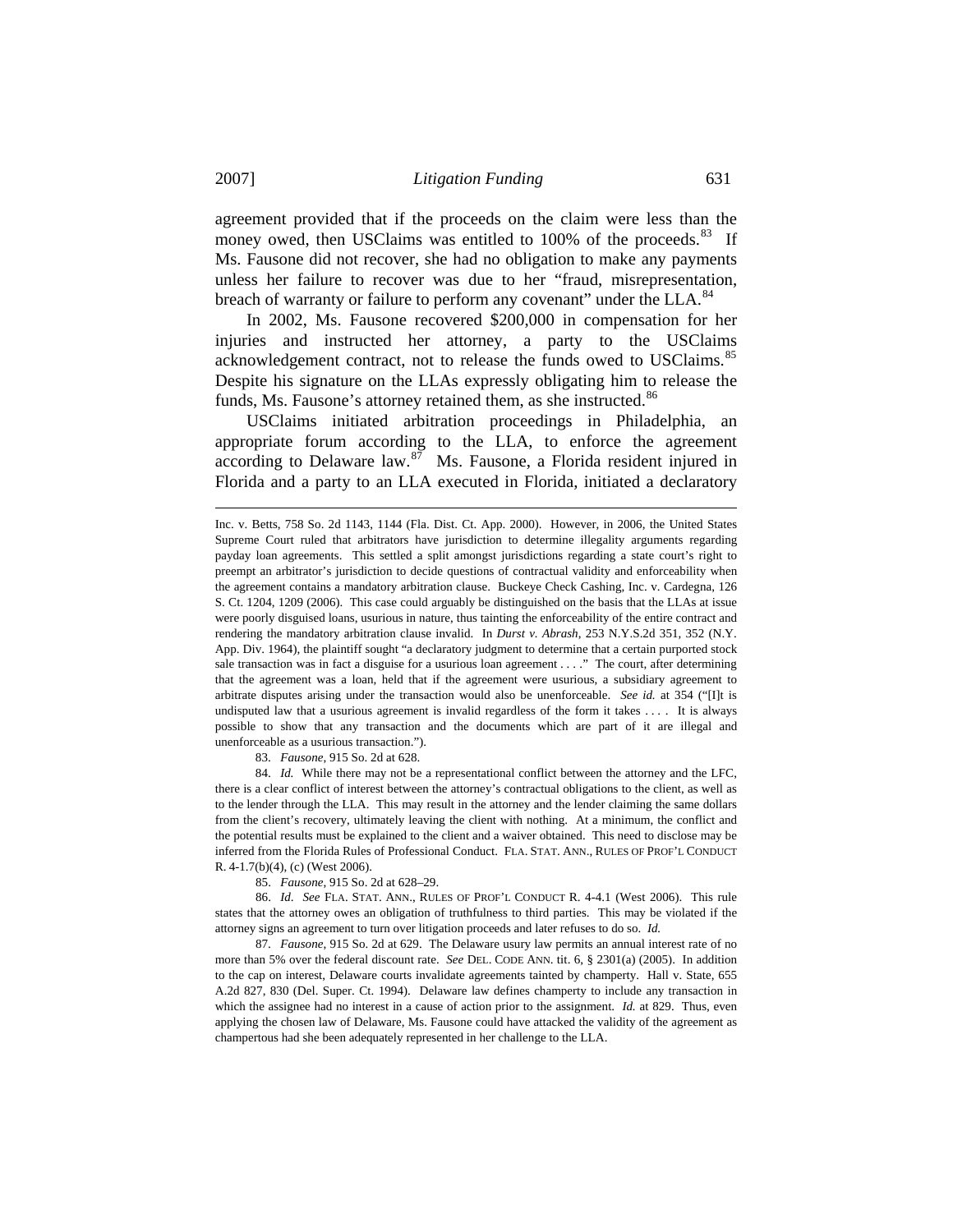judgment action in Florida to invalidate the LLA because it was unconscionable.<sup>[88](#page-17-0)</sup> Ms. Fausone remained unrepresented throughout her Florida challenge to the LLA.<sup>[89](#page-17-1)</sup> Additionally, the arbitration went forward without Ms. Fausone, who declined to participate by telephone. <sup>[90](#page-17-2)</sup> The Philadelphia arbitrator awarded \$72,117 to USClaims in February 2004.<sup>[91](#page-17-3)</sup> This amount increased to  $$102,007$  after February 14, 2005.<sup>[92](#page-17-4)</sup> Ms. Fausone then filed a motion to vacate the award in the Circuit Court of Pasco County, Florida; USClaims then filed a motion to confirm.  $93$ Unrepresented, Ms. Fausone ultimately withdrew her motion to vacate, and the trial court confirmed the arbitration award entered in February 2004.<sup>[94](#page-17-6)</sup> The award required Ms. Fausone to pay USClaims the full amount of \$30,000, plus interest and fees of  $$72,007<sup>95</sup>$  $$72,007<sup>95</sup>$  $$72,007<sup>95</sup>$  This was an investment return in excess of 240%, or \$1,714 per month in profit, over the 42-month life of the LLAs (August 2001–February 2005).<sup>[96](#page-17-8)</sup>

### *B. The* Fausone *District Court Upholds LLAs*

 Absent evidence that the original LLAs between Fausone and USClaims were invalid under Florida law, the Florida Second District Court of Appeals reluctantly enforced the arbitration award.<sup>[97](#page-17-9)</sup> In reaching its decision, the court noted the absence of statutory law in Florida regarding LLAs.<sup>[98](#page-17-10)</sup> The court encouraged the Florida legislature to "examine the industry to determine whether Florida's citizens are in need of any statutory protection."[99](#page-17-11) Absent such legislation, the *Fausone* court affirmed. $100$ 

<span id="page-17-1"></span><span id="page-17-0"></span> <sup>88.</sup> *Fausone*, 915 So. 2d at 629. In the trial court declaratory judgment action, Ms. Fausone claimed that the agreement was invalid because it identified arbitration as the only dispute resolution remedy. The trial court granted USClaims' request to stay the action pending the arbitration results. Ms. Fausone appealed the ensuing arbitration award after choosing not to participate in the action. *Id.*

 <sup>89.</sup> *Id.* 

 <sup>90.</sup> *Id.* 

 <sup>91.</sup> *Id.* 

 <sup>92.</sup> *Id.* at n.5.

 <sup>93.</sup> *Id.* at 629.

<span id="page-17-11"></span><span id="page-17-10"></span><span id="page-17-9"></span><span id="page-17-8"></span><span id="page-17-7"></span><span id="page-17-6"></span><span id="page-17-5"></span><span id="page-17-4"></span><span id="page-17-3"></span><span id="page-17-2"></span> <sup>94.</sup> *Id.* In upholding the arbitration agreement and enforcing the arbitration award on appeal, the district court commented on the absence of counsel on behalf of Ms. Fausone. *Id.* Although the trial court stayed Ms. Fausone's declaratory action pending the arbitration result, there is no further mention of the absence in the opinion.

 <sup>95.</sup> *Id.* at n.5.

 <sup>96.</sup> *Id.*

 <sup>97.</sup> *Id.* at 630.

 <sup>98.</sup> *Id.* at 629. 99. *Id.* at 630.

<span id="page-17-12"></span> <sup>100.</sup> *Id.* at 629.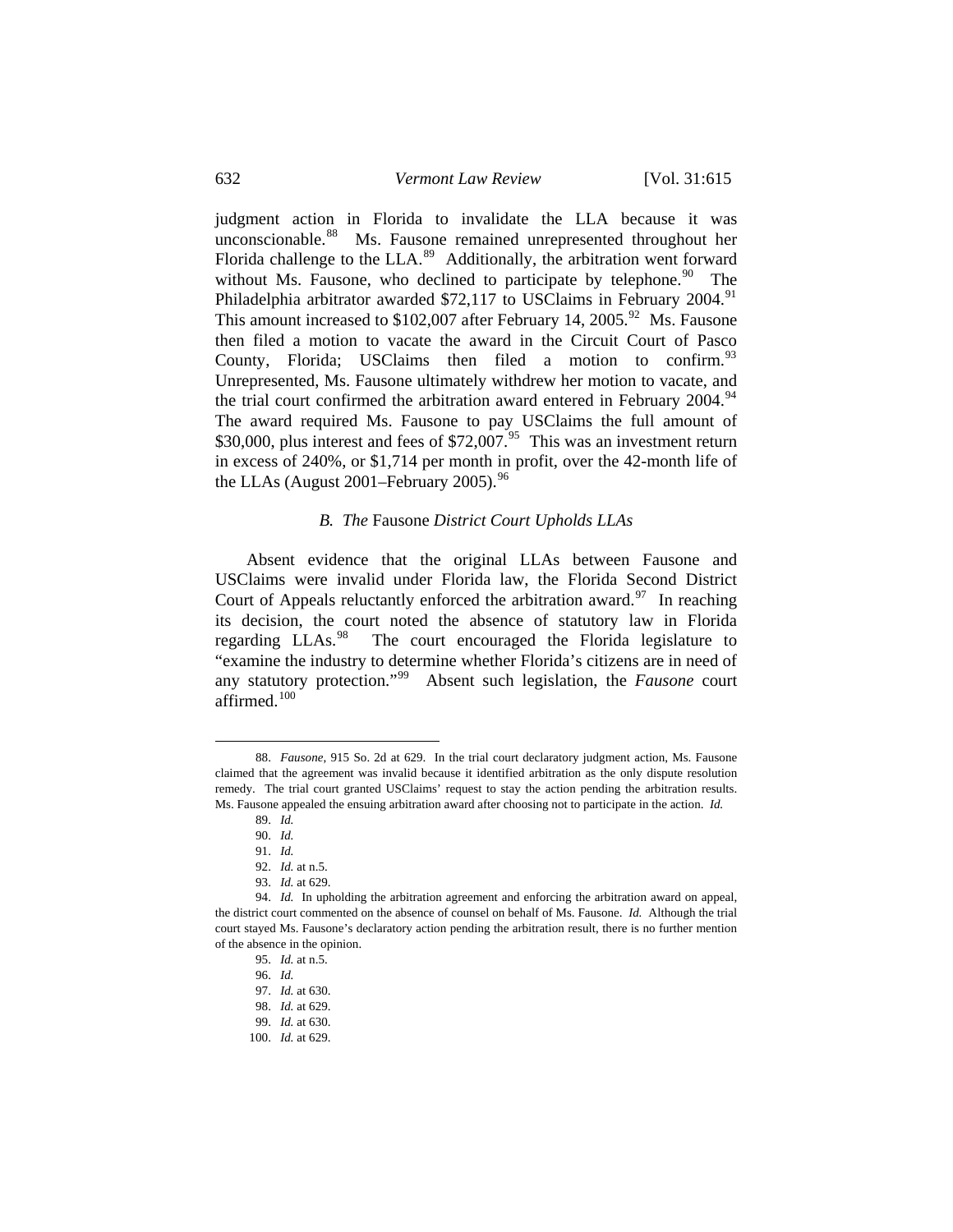On January 12, 2006, Ms. Fausone, proceeding pro se, filed with the Florida Supreme Court a petition for discretionary review of the decision of the Second District Court of Appeals and an amended brief on iurisdiction.<sup>[101](#page-18-0)</sup> In her brief, she asserted that the trial court erred by granting USClaims' request to abate the action pending arbitration without addressing Ms. Fausone's claim of illegality.<sup>[102](#page-18-1)</sup> Likewise, Ms. Fausone asserted that the Florida Second District Court of Appeals erred by refusing to reverse on appeal.<sup>[103](#page-18-2)</sup> Ms. Fausone petitioned the Florida Supreme Court to grant jurisdiction, reverse, and remand.<sup>[104](#page-18-3)</sup> She argued, as a matter of law, that she was entitled to have the legality of the underlying arbitration agreement determined by a Florida court prior to arbitration.<sup>[105](#page-18-4)</sup> The Florida Attorney General's Office filed an amicus brief in support of Ms. Fausone, only to have the brief quashed as premature and, subsequently, the Florida Supreme Court denied review.<sup>[106](#page-18-5)</sup>

 In summary, neither the Philadelphia arbitrator nor any trial court has determined the validity and enforceability of the underlying LLA. Unchallenged, the LLA entitles USClaims to collect the full amount of the funds advanced, plus an additional \$72,007, a profit in excess of twice the amount of cash originally advanced to Ms. Fausone over a period of 42 months.<sup>[107](#page-18-6)</sup> The sheer number and weight of the legal issues left unresolved by the Florida court is dizzying: (1) Are LLAs subject to applicable usury lending interest rates? (2) Do LLAs constitute impermissible champerty? (3) Do LLAs violate applicable common-law unconscionability standards? $108$  and (4) By advising a client to sign an LLA and, by

 $\overline{\phantom{a}}$ 

107. *Fausone*, 915 So. 2d at 629 n.5.

<span id="page-18-0"></span> <sup>101.</sup> Petitioner's Amended Brief on Jurisdiction at \*5, Fausone v. U.S. Claims, Inc., No. SC06- 82 (Fla. Feb. 2006), 2006 WL 460052.

 <sup>102.</sup> *Id.*

<span id="page-18-2"></span><span id="page-18-1"></span> <sup>103.</sup> *See id.* at \*8 (suggesting that the Second District Court erred by enforcing an arbitration clause in conflict with precedent).

<span id="page-18-3"></span> <sup>104.</sup> *See id.* (requesting that the Florida Supreme Court accept jurisdiction and implying that it should reverse and remand).

<span id="page-18-4"></span> <sup>105.</sup> *See id.* (arguing that precedent required the trial court to rule on the legality of the loan contract before compelling arbitration).

<span id="page-18-5"></span> <sup>106.</sup> *See* Brief on Jurisdiction for Attorney General as Amicus Curiae Supporting Petitioner, Fausone v. U.S. Claims, 931 So. 2d. 899 (Fla. 2006) (No. SC06-82).

<span id="page-18-7"></span><span id="page-18-6"></span> <sup>108.</sup> Hypothetically, USClaims could sell its interest in Ms. Fausone's future recovery to another litigation funding company for a profit in excess of the net money advanced, but less than the payment due the assignee upon recovery. Thus, absent any risk of non-recovery, a series of LFCs could continue to leverage Ms. Fausone's future injury recovery in a chain of lesser assignments. Each assignee would receive an interest in a future financial recovery for lost wages and/or pain and suffering. The further down the chain, the more removed the assignee is from the injured cyclist and the careless truck driver. Each assignee can use the proceeds to invest in additional claims, with the goal of divesting themselves of the risk through a secondary resale market. A dishonest plaintiff could sell multiple interests in his or her future recovery, abscond with the cash, and leave the LFCs without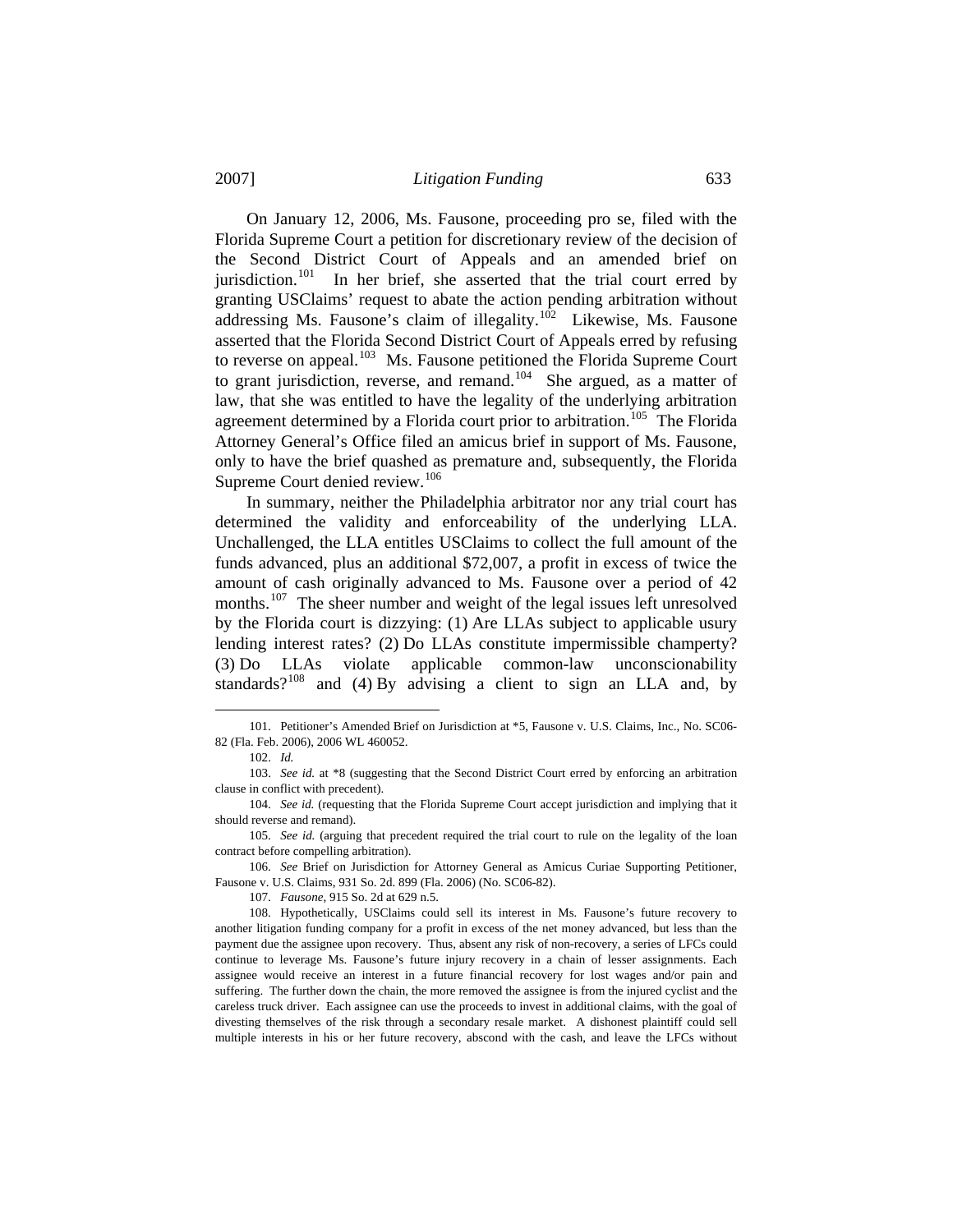acknowledging the LLA, does an attorney violate the applicable rules of professional conduct? Given the finality of the *Fausone* decision, none of the substantive legal issues or the ethical concerns are ripe for review by the Florida Supreme Court. Thus, unhindered and emboldened, the LFCs operate freely.

# III. NAVIGATING SCYLLA'S PERILS: USURY, CHAMPERTY, AND UNCONSCIONABILITY

 Ideally, when faced with financial crisis, Ms. Fausone and our hypothetical Ann should have applied for and received a consumer loan at prevailing interest rates to assist them in meeting their financial needs during this pending personal injury litigation. Conventional loans, however, would have been unavailable to our unemployed and injured applicants, both of whom lack sufficient collateral to secure loans. As a matter of necessity, each woman turned to the predatory litigation-funding industry and signed LLAs. The contracts, although providing immediate economic benefits, resulted in grave economic harm to the accident victims and presented ethical dilemmas to their attorneys. Although barred from arguing the invalidity of the LLAs at trial because of mandatory arbitration clauses, the LLAs were subject to numerous legal challenges.

 When courts strictly construe mandatory arbitration clauses, plaintiffs are deprived of the opportunity to litigate the validity and enforceability of LLAs according to precepts of usury, champerty, and unconscionability. Interpreting clauses in this way does not take into account the public policy of the jurisdiction in which enforcement is sought. The inclusion of mandatory arbitration clauses, designating foreign forums and foreign law as controlling, pit the interests of sophisticated businesses against the interests of injured-plaintiff consumers in financial crisis. Courts asked to enforce LLAs should consider the defenses of usury, champerty, and unconscionability.

## *A. The First Concern: Usury Law*

The traditional elements of usury include: (1) a loan or forbearance of

recourse. Either Ponzi scheme is worthy of the master himself. *See generally* Cunningham v. Brown, 265 U.S. 1, 7–10 (1924) (describing Charles Ponzi's pyramid scheme); *see also* Robert Grafton, *Tax Implications of Fraudulent Investment and Earning Scams: Ponzi and Others*, 27 AM. BUS. L.J. 599, 601 (1990) (describing Charles Ponzi's 1920 pyramid scheme in which he borrowed from Peter to pay Paul). In the first instance, the reassignment of an LLA eliminates entirely the risk of non-payment. In the second example, the injured party sells a future interest he no longer owns. Both schemes leave the last investor holding a valueless claim.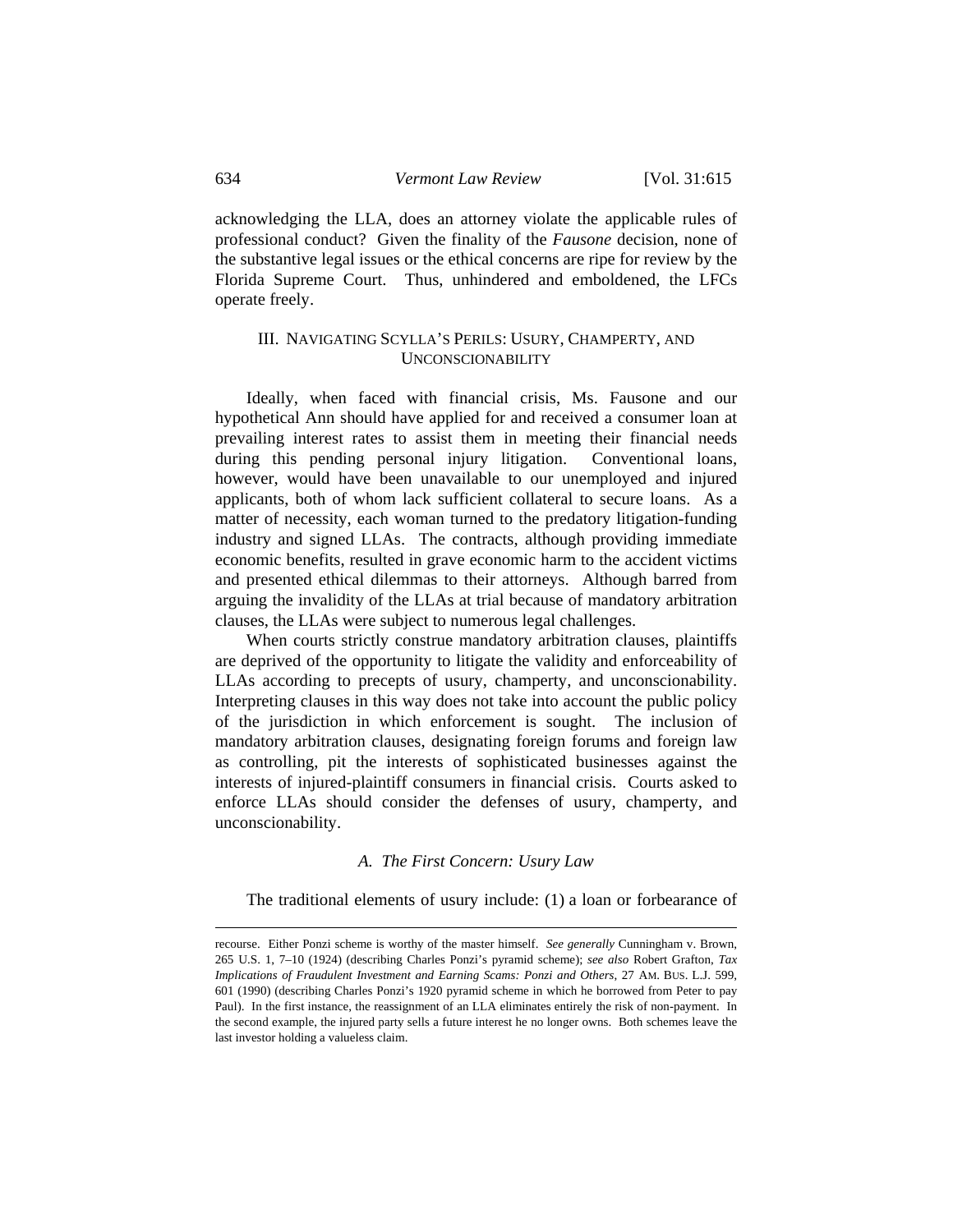money (either express or implied); (2) made with the understanding that the principal will be returned, along with an exaction from the borrower of greater compensation than the amount allowed by law; (3) with the intent to violate or evade the law.[109](#page-20-0) Historically, usury was a matter of common law; however, the legal lending interest rate is typically a matter of state statutory law.<sup>[110](#page-20-1)</sup> Prior to the enactment of usury statutes across the United States, drafters of the *Restatement (First) of Contracts* realized that deals could be creatively structured to evade usury laws. Section 529, entitled "Usurious Bargain In Fact Though Not In Form," recognizes the need for flexibility and provides:

> Where the intent of a party to a bargain is to make a loan of money or an extension of the maturity of a pecuniary debt for a greater profit than is allowed by law, the agreement is illegal though the transaction is put in whole or in part in the form of a sale, a contract to sell or other contract.<sup>[111](#page-20-2)</sup>

Thus, section 529 reflects the need for flexible legal standards to cope with usurious deals.

 Few state courts have expressly addressed whether LLAs are invalid due to state usury statutes. However, both New York and Michigan courts adopted a flexible definition of usury to invalidate LLAs. This flexible definition permits courts to examine the true nature of the LLA to determine whether the transaction is a loan for purposes of the usury statute, rather than accepting the LFC's attempt to distinguish the transaction because the repayment obligation is contingent. A New York trial court in *Echeverria v. Estate of Lindner*<sup>[112](#page-20-3)</sup> raised, sua sponte, the issue of the validity of an LLA between the plaintiff and LawCash, an LFC and party to the February 17, 2005 Stipulation with the New York Attorney General's Office.<sup>[113](#page-20-4)</sup> The LLA under scrutiny was executed on November 25, 2003.[114](#page-20-5) While litigation was pending, LawCash advanced \$25,000 to cover plaintiff's surgery expenses.<sup>[115](#page-20-6)</sup> In an action reviewing the validity of

<span id="page-20-0"></span> <sup>109.</sup> *See generally* Pollice v. Nat'l Tax Funding, L.P., 225 F.3d 379, 397–98 (3d Cir. 2000) (ruling that NTF did not fulfill all the requirements necessary to apply usury law); Janis K. Cheezem, *Equity Financing Under Florida Law*, 38 U. MIAMI L. REV. 711, 719 (1984) (discussing the elements of usury under Florida law).

 <sup>110. 47</sup> C.J.S. *Interest & Usury* § 145 (2005).

 <sup>111.</sup> RESTATEMENT (FIRST) OF CONTRACTS § 529 (1932).

<span id="page-20-6"></span><span id="page-20-5"></span><span id="page-20-4"></span><span id="page-20-3"></span><span id="page-20-2"></span><span id="page-20-1"></span> <sup>112.</sup> Echeverria v. Estate of Lindner, No. 018666/2002, 2005 WL 1083704, at \*1 (N.Y. Super. Ct. Mar. 2, 2005).

 <sup>113.</sup> *See infra* notes 167–72 and accompanying text.

 <sup>114.</sup> *Echeverria*, 2005 WL 1083704, at \*12.

 <sup>115.</sup> *Id.* at \*2.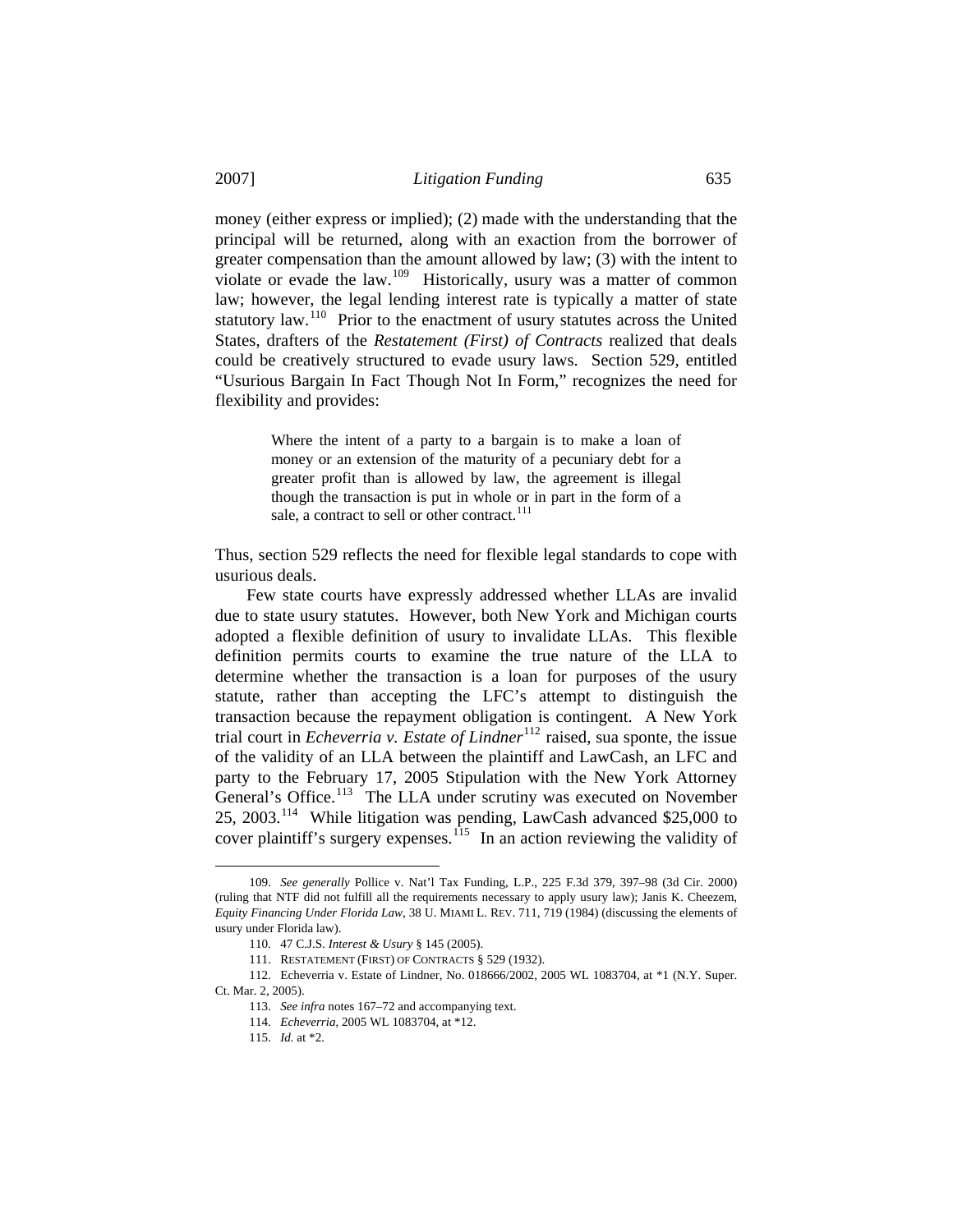the LLA—which provided that interest accrued at the rate of 3.85% per month compounded monthly, until the balance was repaid—the court held that the LLA presented serious public policy concerns: (1) LLAs undermine public policy favoring settlement; (2) there was no risk assumed by LawCash because the injury was subject to New York's strict liability labor law; and  $(3)$  the interest rate was clearly usurious.<sup>[116](#page-21-0)</sup> The court held that LawCash was lending money at usurious rates and that it was

> ludicrous to consider this transaction anything else but a loan unless the court was to consider it legalized gambling. Is it a gamble to loan/invest money to a plaintiff in a Labor Law action where there is strict liability? I think not. In fact, it might be considered a "sure thing." ... Thus, it is not a gamble, but a "sure thing," therefore, it is a loan, not an investment with great risk. If it is a loan, then the interest rate charged is usurious and the court could vitiate the agreement.<sup>[117](#page-21-1)</sup>

Inherent in the court's analysis is its application of a four-prong usury test requiring: (1) a loan; (2) that is repayable; (3) at a usurious rate; and (4) evidence of the lender's intent to "gorge upon the fruits of litigation."[118](#page-21-2)

 Given the numerous legal and policy concerns associated with the LLA, the court invalidated it. $119$  The court rewrote the parties' agreement and ruled that the LFC, LawCash, was entitled to prejudgment interest at the rate of 16% annually from the date of execution of the agreement.<sup>[120](#page-21-4)</sup> Finally, the New York court questioned the overall utility of such businesses, and called for further examination of the LLA industry to determine "whether this type of business practice is more of a benefit or detriment to society as a whole."<sup>[121](#page-21-5)</sup>

 Likewise, the Michigan Court of Appeals, in *Lawsuit Financial, LLC v. Curry*, characterized an LLA as a loan and invalidated it as usurious,

<span id="page-21-0"></span> <sup>116.</sup> *Id.* at \*2,\*7–\*8. The negative impact of LLAs on settlement parameters is pervasive. In a recent Tennessee court decision, the plaintiff's attorney sued to recover additional attorney's fees and argued that the court-approved settlement was too little to permit him to repay \$186,452 under an LLA in consideration for an advance of \$97,726 to pay litigation costs and still be paid adequately for his legal services. Shoughrue v. St. Mary's Med. Ctr., Inc., 152 S.W.3d 577, 587 (Tenn. Ct. App. 2004).

 <sup>117.</sup> *Echeverria*, 2005 WL 1083704, at \*8*.*

<span id="page-21-2"></span><span id="page-21-1"></span> <sup>118.</sup> *Id*. (quoting Rancman v. Interim Settlement Funding Corp., 99 Ohio St. 3d 121, 125 (Ohio 2003)). The court relies upon the Ohio court's characterization of the LFCs as predators to justify its decision.

 <sup>119.</sup> *Id.*

<span id="page-21-5"></span><span id="page-21-4"></span><span id="page-21-3"></span><sup>120.</sup> *Id.* at \*12. The court substituted this provision, rather than enforcing the agreed-upon interest rate of 3.85% compounded monthly, amounting to an annual interest rate approaching 50% on the \$25,000 cash advance. *Id.* at \*1.

 <sup>121.</sup> *Id.* at \*8.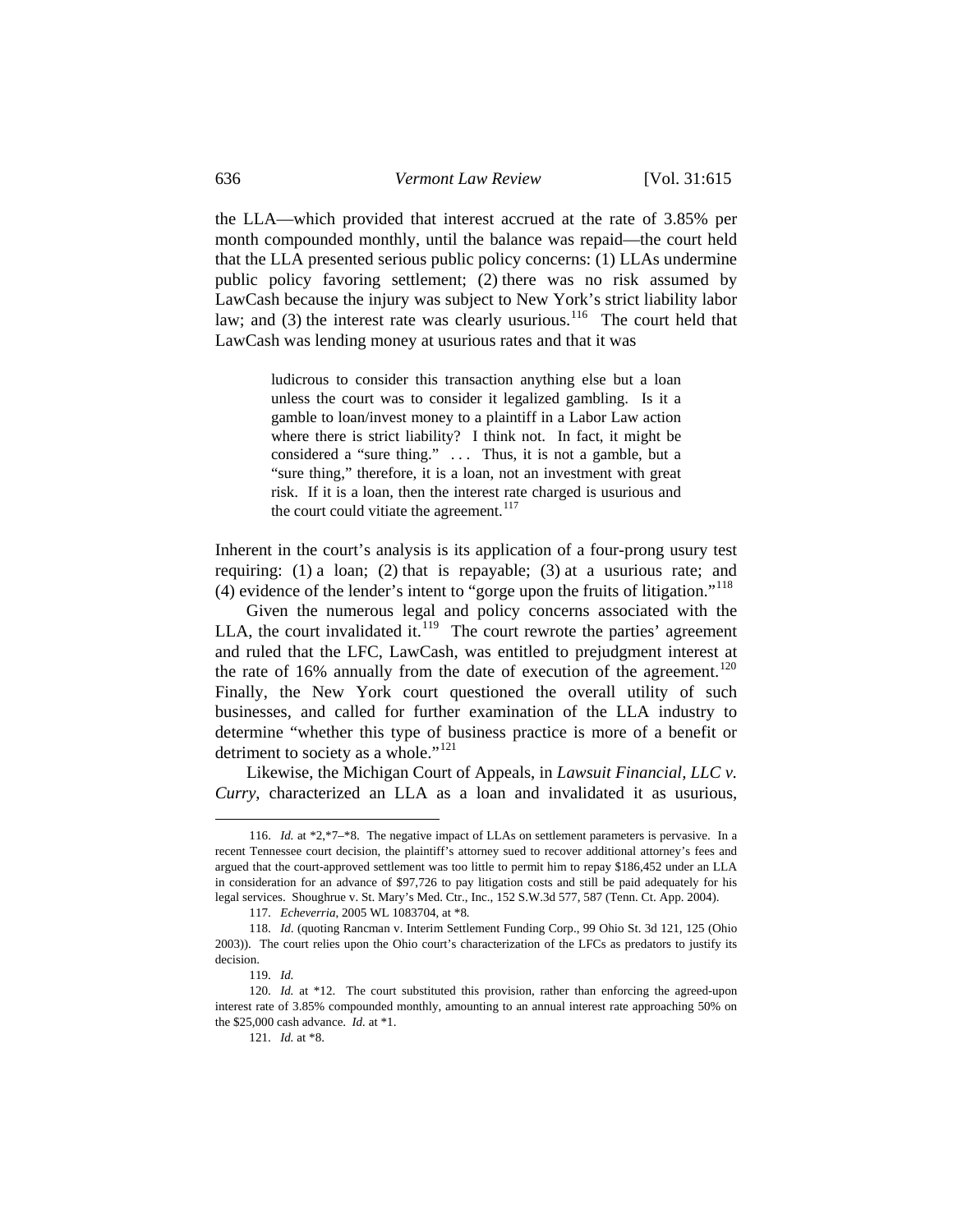despite the contingency language within the agreement.<sup>[122](#page-22-0)</sup> In *Curry*, the lender advanced \$177,500 on the condition that, when she recovered, the borrower would owe the loan company \$887,500 or 10% of the proceeds from the lawsuit, whichever was greater.<sup>[123](#page-22-1)</sup> At the time the LLA was signed, the plaintiff/borrower had won a verdict of \$27 million, which the defendant appealed.<sup>[124](#page-22-2)</sup> When the attorney settled the case for \$4,570,000, the lender demanded payment of  $$887,500$ .<sup>[125](#page-22-3)</sup> The law firm refused to disburse, and the lender sued for breach of contract and conversion.<sup>[126](#page-22-4)</sup> Because the money was advanced pursuant to agreements that were reached after the defendants had admitted liability, the court held that the advances were usurious loans and were therefore unenforceable.<sup>[127](#page-22-5)</sup> The *Curry* LLA was signed after the borrower had received a favorable jury verdict of \$27 million, but before determination of the motion to reduce the exemplary damages.<sup>[128](#page-22-6)</sup> Thus, the court characterized Curry's recovery as a certainty, despite its executory nature.<sup>[129](#page-22-7)</sup>

 Both the New York and Michigan courts characterized LLAs as usurious, applied the traditional criteria, and invalidated the LLAs. The first element of usury requires evidence of an express or implied  $\alpha$ .<sup>[130](#page-22-8)</sup> While, admittedly, the definition of loan requires that the loan be "repayable absolutely,"[131](#page-22-9) litigation advances granted by LFCs assume minimal risk when LFCs employ stringent lending parameters,  $132$  such as extending credit only in cases of strict liability or admitted wrongdoing. All lenders who provide unsecured loans accept some risk of non-payment. Although creating the illusion of heightened risk taking, LFCs arguably enjoy greater security of repayment from personal injury proceeds than do

<span id="page-22-3"></span><span id="page-22-2"></span><span id="page-22-1"></span><span id="page-22-0"></span>l

130. Cheezem, *supra* note 109, at 719.

 <sup>122.</sup> Lawsuit Fin. v. Curry, 683 N.W.2d 233, 240 (Mich. Ct. App. 2004).

 <sup>123.</sup> *Id.* at 236.

 <sup>124.</sup> *Id.* at 237.

 <sup>125.</sup> *Id.* at 236.

 <sup>126.</sup> *Id.*

 <sup>127.</sup> *Id.* at 239–40.

 <sup>128.</sup> *Id.* at 237.

 <sup>129.</sup> *Id.* at 239.

<span id="page-22-9"></span><span id="page-22-8"></span><span id="page-22-7"></span><span id="page-22-6"></span><span id="page-22-5"></span><span id="page-22-4"></span> <sup>131.</sup> *See generally* 45 AM. JUR. 2D *Interest and Usury* § 132 (1999) ("To constitute usury it is essential that the sum loaned be repayable absolutely . . . . [I]t is also held that the mere contracting for usurious interest is in violation of the usury statutes, even though no interest is actually collected, implying that it is the obligation and not *the payment which satisfies the requirement*.") (emphasis added).

<span id="page-22-10"></span><sup>132</sup>*. See* Yifat Shaltiel & John Cofresi, *Litigation Lending for Personal Needs Act: A Regulatory Framework to Legitimatize Third Party Litigation Finance*, 58 CONSUMER FIN. L.Q. REP. 347, 348 (2004) (explaining that lenders consider multiple risk factors depending on the type of case, allowing "investors . . . to guarantee the litigant who borrows that if he or she does not prevail at trial, his or her obligations to repay the advance will cease and the obligation to repay will be nullified.").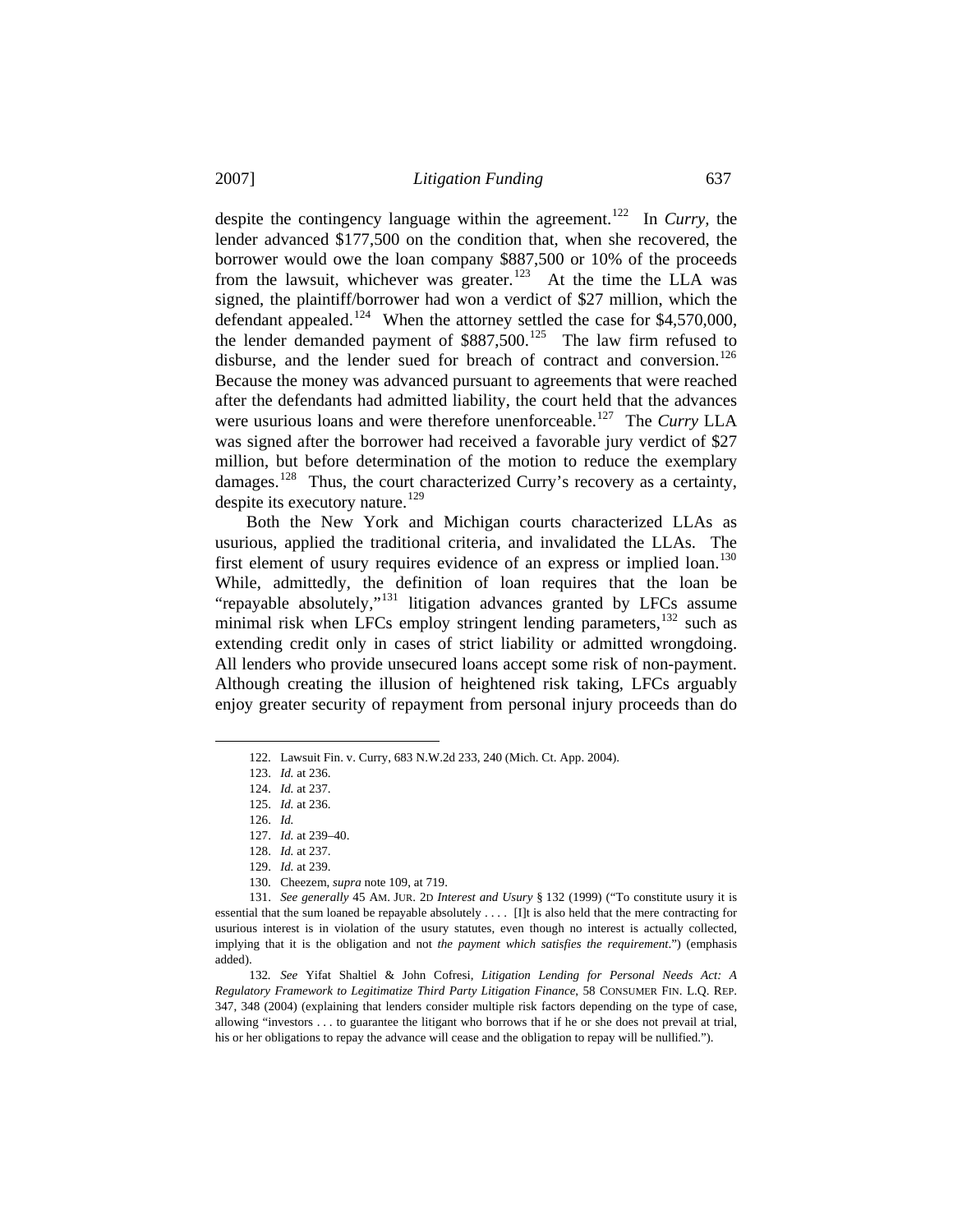traditional lenders providing unsecured loans based only on credit history and income information. Thus, all lenders factor in the risk of non-payment in setting interest rates governed by maximum interest rates determined by state law. Both the New York and Michigan courts expressly rejected the argument that LLAs escape usury laws because of the contingent nature of repayment, and the courts applied state usury law to the LLAs at issue. Both the *Echeverria* and *Curry* courts deemed the risk of non-payment negligible, thus ruling that the first two elements of usury, a loan repayable as a matter of law, were satisfied.

 Likewise, the third element of usury, an excessive interest rate, was also present according to both courts.<sup>[133](#page-23-0)</sup> Although a matter of state law, annual interest rates in excess of 3.85% per month compounded monthly in the *Echeverria* case and annual interest rates of 200%–370% in the *Curry* case were clearly excessive under applicable law.[134](#page-23-1) With respect to the final element, corrupt intent, the very structure of the agreement—charging interest at rates far exceeding the legal rate coupled with a negligible risk of non-payment—demonstrated a corrupt intent.<sup>135</sup> Given the realities non-payment—demonstrated a corrupt intent.<sup>[135](#page-23-2)</sup> surrounding some LLAs, there is no legal justification for exempting them all from state usury law.[136](#page-23-3)

 $\overline{\phantom{a}}$ 

<span id="page-23-0"></span> <sup>133.</sup> Cheezem, *supra* note 109, at 719; *Lawsuit Fin.*, 683 N.W.2d at 240; *Echeverria*, 2005 WL 1083704, at \*1.

<span id="page-23-1"></span> <sup>134.</sup> *See also* Fausone v. U.S. Claims, Inc., 915 So. 2d 626, 627 (Fla. Dist. Ct. App. 2005) *aff'd*, 931 So. 2d 899 (Fla. 2006). In the *Fausone* case, the interest was in excess of 200% of the principal advanced to the client. *Id.* This amount clearly exceeds the legal annual lending interest rate of 18% under Florida law, which would have permitted a profit of approximately \$13,500. FLA. STAT. ANN. § 687.02 (2003). The \$13,500 figure is calculated as follows: 18% of \$30,000 equals \$5,400, multiplied by 2.5 years (or 30 months).

<span id="page-23-2"></span> <sup>135.</sup> Cheezem, *supra* note 109, at 719–20 (asserting that corrupt intent is based upon the surrounding circumstances, including consideration of unequal bargaining position). By characterizing the repayment terms as conditional, yet exacting repayment in an amount double the value of the funds advanced, USClaims revealed its corrupt intent through its conduct, thus satisfying the third prong of the usury test.

<span id="page-23-3"></span> <sup>136.</sup> Strict interpretation of state usury law creates inequity. For example, the Florida pawn shop industry evades usury regulation by structuring the deal as a buy-sell agreement. The shop charges a buy-back fee that is calculated by adding 25% to the money paid for the pawn. This interest rate exceeds the legal usury rate of 18%; however, the industry escapes the net cast by Florida usury law because the transaction is not defined as a loan. *See* Jarret C. Oeltjen, *Florida Pawnbroking: An Industry in Transition*, 23 FLA. ST. U. L. REV. 995, 1023–24 (1996). Likewise, payday lenders also craft transactions to avoid state usury laws by structuring them as sale-leasebacks, cash-back-advertising sales, or as catalogue-sales arrangements. Marjorie Wengert, *Cause of Action Against Payday Loan Creditors for Violating Disclosure Requirements of the Federal Truth in Lending Act*, *in* 26 CAUSES OF ACTION 2ND 409, 417 (Clark Kimball ed., 2004). *See also* Creola Johnson, *Payday Loans: Shrewd Business or Predatory Lending?*, 87 MINN. L. REV. 1, 4, 18–21 (2002). The payday loan industry creates legal and ethical questions that are similar to those raised by LLAs. *See* GA. CODE ANN. § 16- 17-1 (2007) (regulating payday lending). This statute designates Georgia law as controlling and designates the forum as "the court of competent jurisdiction in the county in which the borrower resides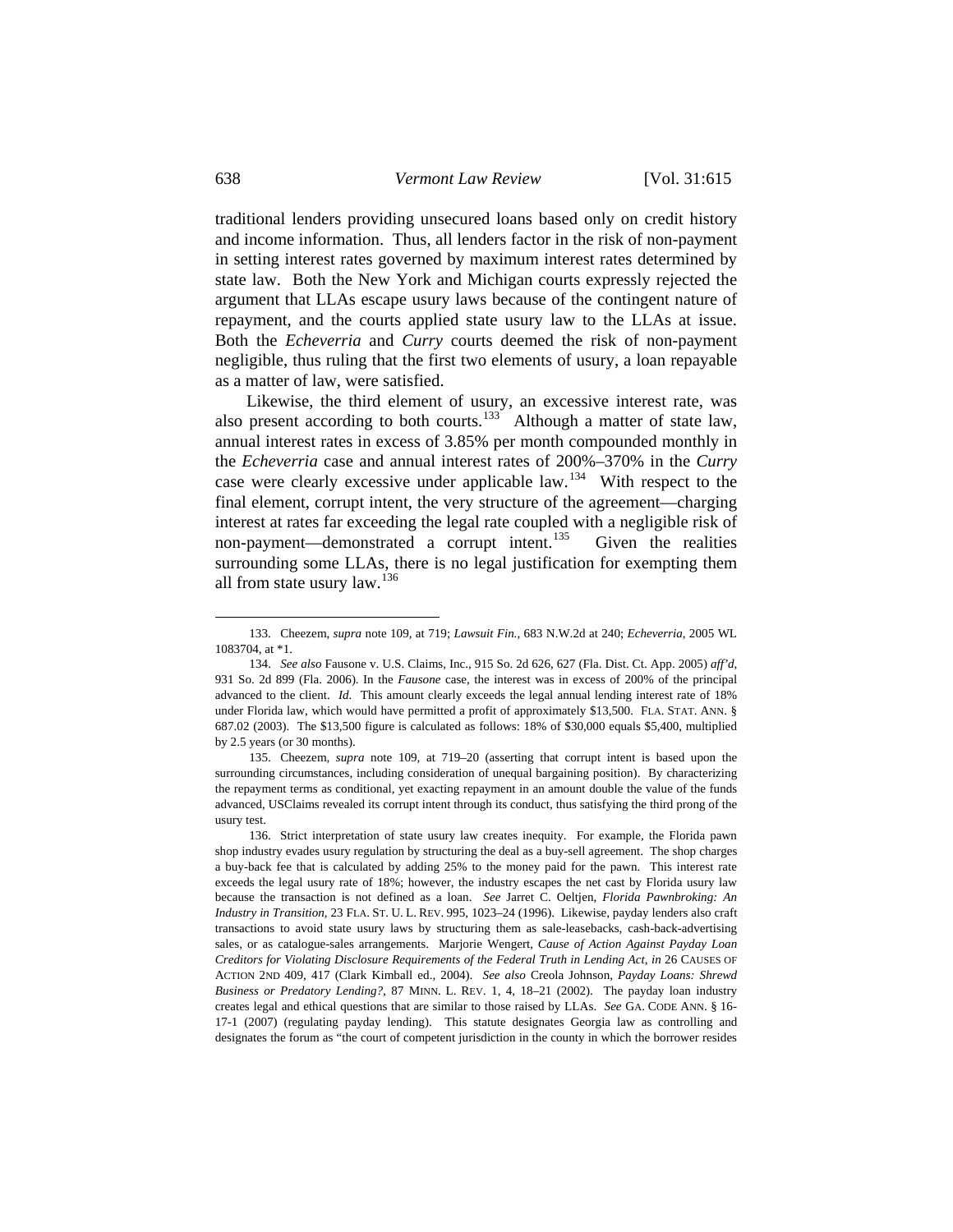### *B. The Second Concern: Champerty Law*

 Another challenge to the validity of LLAs is embodied in the common-law doctrine of champerty<sup>[137](#page-24-0)</sup> and in the *Restatement (First) of Contracts* section 547.<sup>[138](#page-24-1)</sup> This subpart of the Article is divided into three separate sub-subparts. The first analyzes the cases in which courts have invalidated LLAs based on champerty. The second examines the application of precepts of fairness and reasonableness when jurisdictions reject the doctrine of champerty as antiquated. The final sub-subpart examines the general contract prohibition against assignment of personal injury claims as a bar to LLAs.

## 1. The Policies Underlying Champerty Protect Litigants and the Legal System

 Champerty and maintenance are doctrines of medieval English origin arising out of the feudal system, designed to protect litigants from "officious intermeddling" and profiteering from the sale of legal claims to third parties.<sup>[139](#page-24-2)</sup> As previously noted, the elements of champerty are: (1) a party undertakes; (2) to further another's interest in a suit; (3) in exchange for a part of any favorable litigation result. $140$ 

 In many states, the common-law actions of maintenance and champerty have been superseded by the statutory claims of malicious prosecution and abuse of process.<sup>[141](#page-24-4)</sup> The rules deter speculation in litigation and protect defendants from frivolous law suits.<sup>[142](#page-24-5)</sup> While the common-law cause of action of champerty may be unavailable to those harmed by LLAs, both the borrower and his or her attorney may proceed according to the malicious prosecution statutes or on the theory of tortious interference with contract.

 In *Rancman v. Interim Funding Settlement Corp.*, the Ohio Supreme Court allowed the use of champerty as a defense to invalidate an LLA. The

or the loan office is located." *Id.* Additionally, the statute states that such loans are "having an unreasonable impact upon the elderly, the economically disadvantaged," and that "certain payday lenders have attempted to use forum selection clauses contained in payday loan documents to avoid the courts of the State of Georgia, and . . . such practices are unconscionable and should be prohibited." *Id.*

<span id="page-24-0"></span> <sup>137.</sup> *See* Hananel & Staubitz, *supra* note 52, at 797–98 (discussing the doctrines of champerty and maintenance).

<span id="page-24-2"></span><span id="page-24-1"></span> <sup>138.</sup> *See* RESTATEMENT (FIRST) OF CONTRACTS § 547 (1932) (discussing assignment of personal injury claims).

 <sup>139.</sup> Moliterno, *supra* note 43, at 232; Hananel & Staubitz, *supra* note 52, at 797.

 <sup>140.</sup> Martin, *supra* note 41, at 58.

<span id="page-24-5"></span><span id="page-24-4"></span><span id="page-24-3"></span> <sup>141.</sup> *See* Moliterno, *supra* note 43, at 232–33 (discussing the development of "litigation controls").

 <sup>142.</sup> *Id.*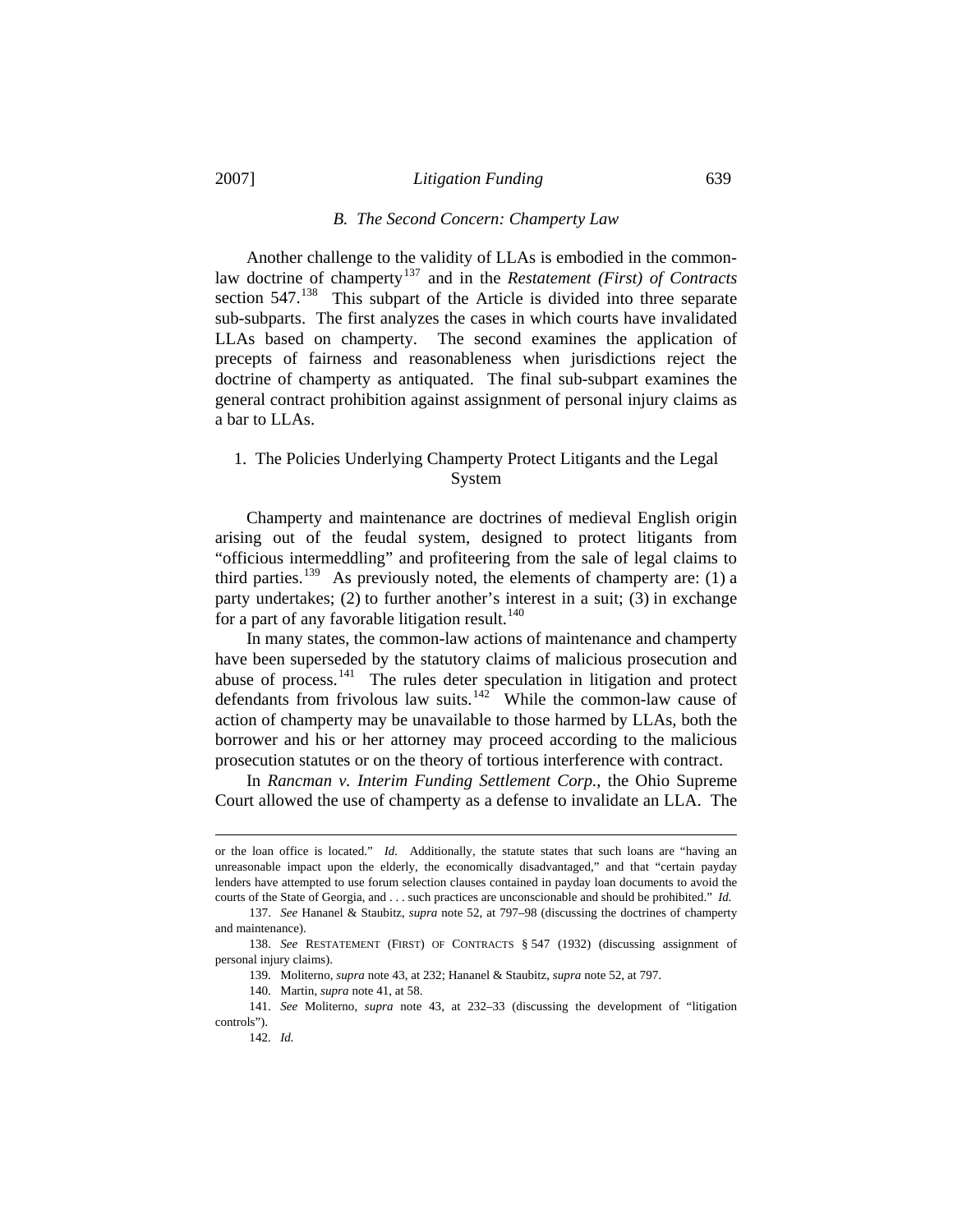court held that the transaction was an illegal loan in violation of Ohio maintenance and champerty law.<sup>[143](#page-25-0)</sup> Ms. Rancman was hit by a car.<sup>[144](#page-25-1)</sup> During the pendency of her personal injury case, she entered into an agreement with Interim Settlement Funding Corp. (Interim) to borrow a total of \$6,000, repayable in increasing amounts of \$16,800 if repaid within one year, \$22,200 if repaid within 18 months, and \$27,600 if repaid within 24 months.[145](#page-25-2) If the suit was not resolved in Rancman's favor, she owed nothing.[146](#page-25-3) Rancman borrowed an additional \$1,000 secured by the next \$2,800 she expected to collect from her suit.<sup>[147](#page-25-4)</sup> She settled for \$100,000 within 12 months and refused to pay the amounts owed.<sup>[148](#page-25-5)</sup> Instead she offered to repay the \$7,000 she had borrowed at 8% interest per annum.<sup>[149](#page-25-6)</sup> Interim rejected the offer, and Rancman filed an action "seeking rescission of the contracts and a declaratory judgment that the defendant's practices were unfair, deceptive, and unconscionable."<sup>[150](#page-25-7)</sup>

 The *Rancman* trial court invalidated the agreements, not on the basis pled, but on the basis of champerty law.<sup>[151](#page-25-8)</sup> The court identified two policy objections to the litigation-funding agreement. First, it could "prolong litigation and reduce settlement incentives" when the claimant must pay a premium to the funding company.[152](#page-25-9) Second, the speculation in lawsuits by the funding company is expressly prohibited under Ohio law because "[a]n intermeddler is not permitted to gorge upon the fruits of litigation."<sup>[153](#page-25-10)</sup> Thus, the agreements were void and unenforceable. In *Rancman,* the appellate courts affirmed the trial court's decision to invalidate the  $LLAs$ <sup>[154](#page-25-11)</sup>

 Seven years earlier, in 2001, a North Carolina appeals court ruled that an assignment of a litigant's interest in a personal tort claim was void against public policy because it promoted champerty.<sup>[155](#page-25-12)</sup> If such assignments take place, notwithstanding the state prohibition, attorneys representing the injured plaintiff face serious ethical challenges. The severity of such conflicts faced by an attorney seeking to zealously represent a client within the bounds of ethical practice is starkly illustrated

 <sup>143.</sup> Rancman v. Interim Settlement Funding Corp., 789 N.E.2d 217, 221 (Ohio 2003).

<span id="page-25-2"></span><span id="page-25-1"></span><span id="page-25-0"></span> <sup>144.</sup> *Id.* at 218.

 <sup>145.</sup> *Id.* at 218–19.

<span id="page-25-3"></span> <sup>146.</sup> *Id.* at 219.

<span id="page-25-4"></span> <sup>147.</sup> *Id.*

<span id="page-25-5"></span> <sup>148.</sup> *Id.*

<span id="page-25-6"></span> <sup>149.</sup> *Id.*

 <sup>150.</sup> *Id.* (internal quotation omitted).

<span id="page-25-8"></span><span id="page-25-7"></span> <sup>151.</sup> *Id.* at 221.

<span id="page-25-10"></span><span id="page-25-9"></span> <sup>152.</sup> *Id.*

 <sup>153.</sup> *Id.*

<span id="page-25-11"></span> <sup>154.</sup> *Id.*

<span id="page-25-12"></span> <sup>155.</sup> Horton v. New South Ins. Co., 468 S.E.2d 856, 858 (N.C. Ct. App. 1996).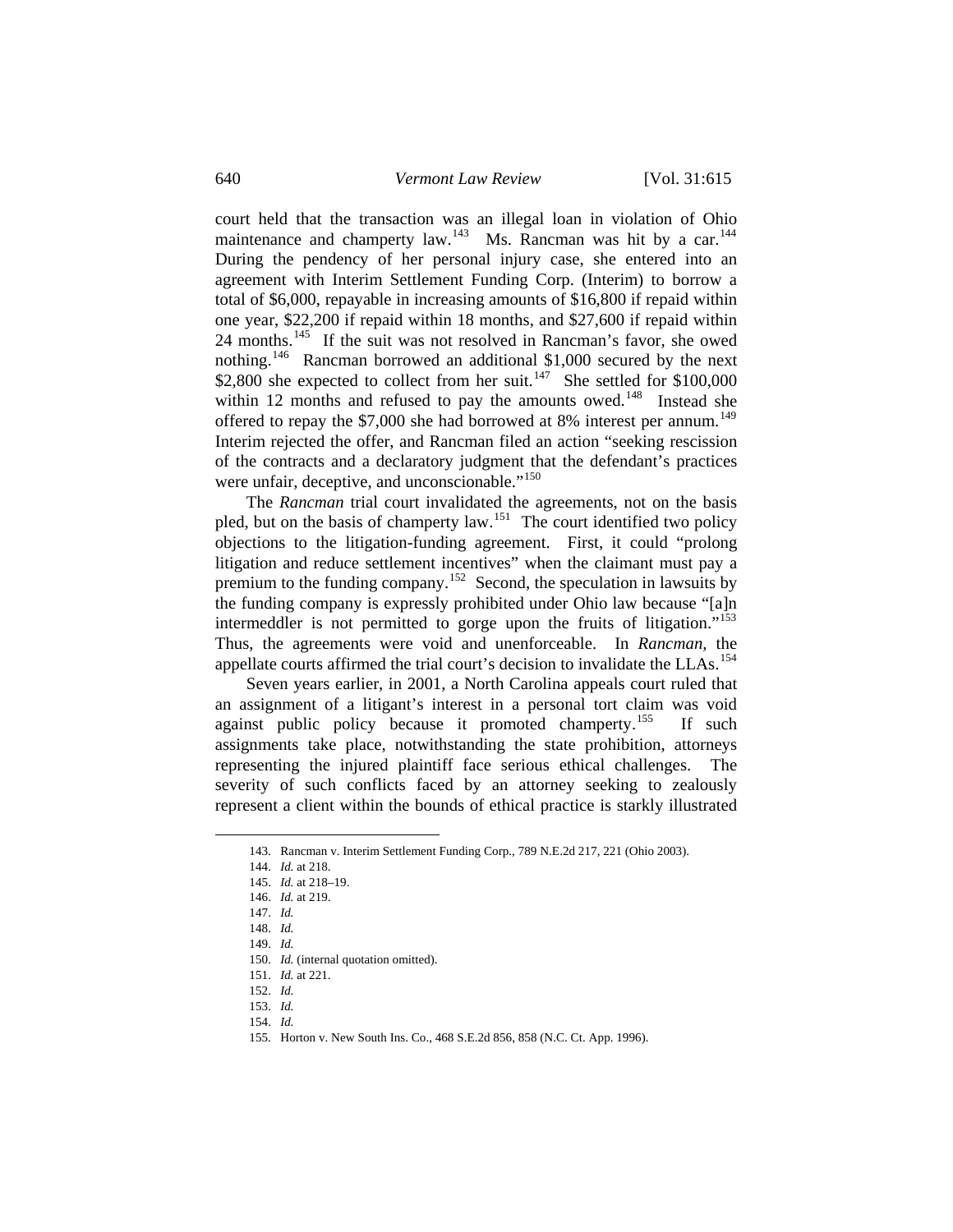in *Weaver, Bennett & Bland v. Speedy Bucks, Inc.*, where a plaintiff law firm survived summary judgment to continue its suit against the LFCs, Speedy Bucks and Future Settlement Funding.<sup>[156](#page-26-0)</sup> The law firm's suit claimed tortious interference with contract, asserting that the litigationfunding companies secretly and wrongfully advanced \$200,000 to the firm's client, thus making it impossible for the firm to settle the lawsuit for less than \$1,200,000 in order to repay the minimum litigation-funding debt of  $$600,000$  after the collection of the 50% contingency fee.<sup>[157](#page-26-1)</sup> The Federal District Court denied the defendant's motion to dismiss because the plaintiff law firm satisfied its initial evidentiary pleading burden under North Carolina law. The plaintiff law firm alleged that the defendant, Speedy Bucks, intentionally induced the plaintiff law firm's client not to perform the obligations arising out of her attorney–client contractual relationship, as evidenced by her refusal to accept the settlement offer, in contravention of her attorney's advice.<sup>[158](#page-26-2)</sup> Thus, through no fault of its own, the law firm absorbed the financial costs of trying and losing a case that should have settled but did not because of the officious intermeddling of the LFC. The firm's attempt to recover some or all of its losses remained alive in federal court. Ultimately, the judge and jury awarded damages totaling \$521,225 to the law firm.<sup>[159](#page-26-3)</sup>

 This victory demonstrates how LLAs interfere with pending litigation and poison the attorney–client relationship. In *Weaver*, the LLA interfered with the attorney's ability to settle the case, thus forcing a trial. Conversely, an LLA might also encourage the client to accept an early settlement offer, against attorney advice, in order to staunch the daily interest costs due to the LFC upon settlement. Either result interferes with the attorney's ability to zealously represent the client.

# 2. Antiquated Champerty Rules Transformed into Principles of Reasonableness and Fairness

 Even when courts reject as antiquated the defense of champerty to invalidate assignments related to litigation proceeds, they have substituted fairness considerations to review the deals. For example, the South Carolina Supreme Court abolished the champerty defense and adopted a

<span id="page-26-1"></span><span id="page-26-0"></span> <sup>156.</sup> Weaver, Bennett & Bland v. Speedy Bucks, Inc., 162 F. Supp. 2d 448, 450 (W.D.N.C. 2001).

 <sup>157.</sup> *Id.* at 451–52.

 <sup>158.</sup> *Id.* at 452.

<span id="page-26-3"></span><span id="page-26-2"></span> <sup>159.</sup> Gary Young, *No Advance to the Rear: Litigation Financiers Have Been Hurt by Ohio, North Carolina Rulings, But the Industry Shows No Sign of Disappearing*, 78 MIAMI DAILY BUS. REV. 8, 10 (2003).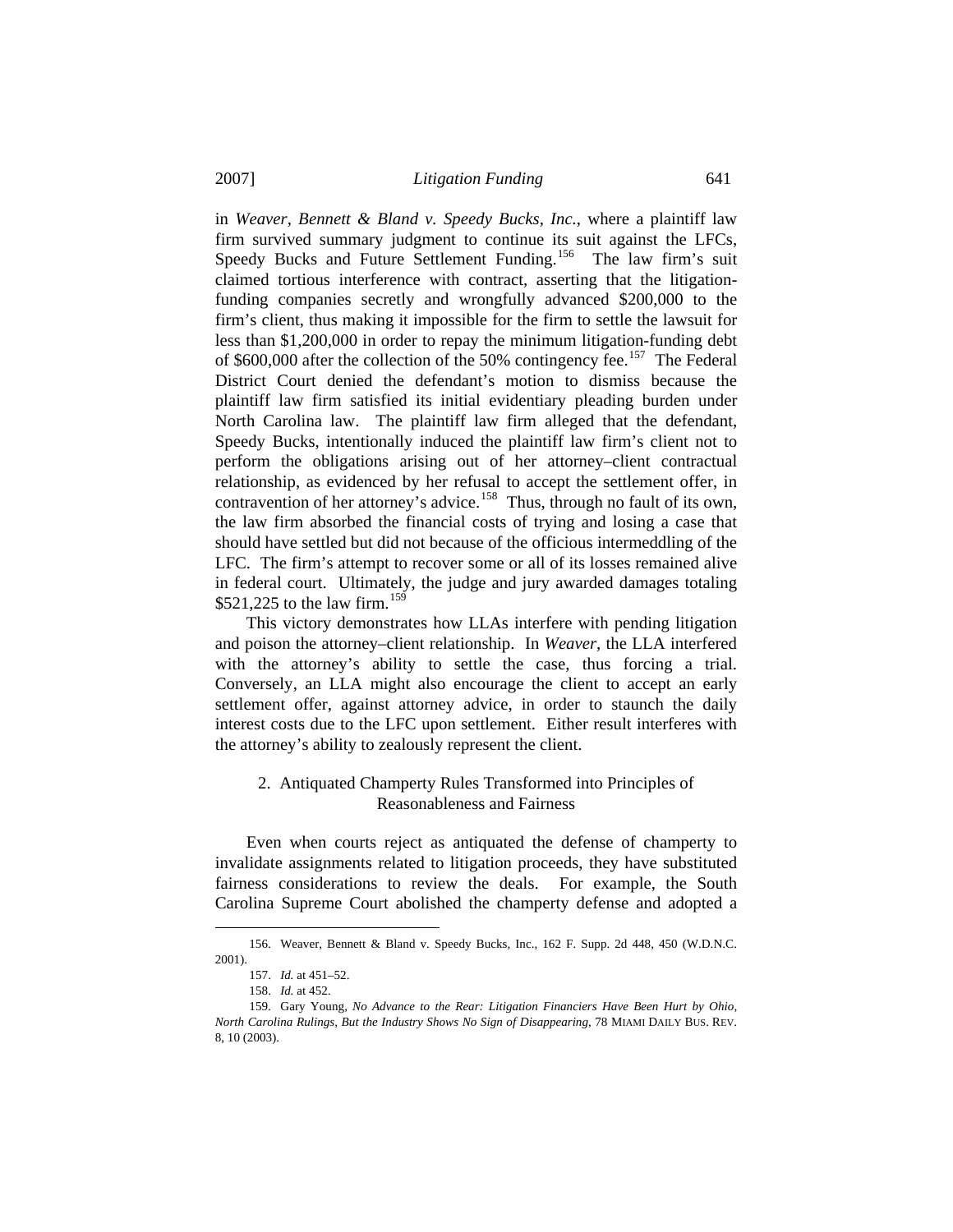fairness test directing courts to consider the bargaining power of the parties to the contract, the degree of understanding of the parties, the degree of financial need of the borrowing party, whether the return on the funds advanced was disproportionate, and "whether the financier engaged in officious intermeddling."<sup>[160](#page-27-0)</sup>

 Three years earlier, the Massachusetts Supreme Court also abrogated the common-law doctrines of champerty, barratry, and maintenance.<sup>[161](#page-27-1)</sup> The court replaced them by adopting a fairness and reasonableness test to analyze lawsuit financing agreements.<sup>[162](#page-27-2)</sup> According to the court, the relevant considerations include the reasonableness of the agreement under the circumstances and the relative bargaining positions of the parties.<sup>[163](#page-27-3)</sup> The matter was remanded to the trial court to determine whether Saladini's claim for repayment of the \$19,229 advanced plus half of the net remaining recovery, leaving the plaintiff with only \$35,000 of the \$130,000 recovery, was reasonable.<sup>[164](#page-27-4)</sup> The *Saladini* loan differed from the LLAs examined in this Article because the funds were advanced by an individual, not a business entity.<sup>165</sup> Additionally, the advance permitted the plaintiff to Additionally, the advance permitted the plaintiff to pursue a potential property interest in real estate, rather than a personal injury claim.<sup>[166](#page-27-6)</sup> Despite the absence of the hallmarks of an LLA—unequal bargaining power, a usurious interest rate, and looming personal financial collapse—the *Saladini* court embraced a reasonableness test in place of the outdated concepts of champerty, barratry, and maintenance.

# 3. Section 547 of the *Restatement (First) of Contracts* Reflects Champerty Policies

 The common-law doctrine of champerty, which underlies the commonlaw contract principle prohibiting assignment of personal injury claims, renders LLAs unenforceable. The *Restatement (First) of Contracts* section 547 is entitled, "When An Assignment Of A Claim Or Bargain To Assign It Is Illegal" and provides: "An assignment of a claim against a third person or a bargain to assign such a claim is illegal and ineffective if the claim is for . . . damages for an injury the gist of which is to the person rather than to

<span id="page-27-6"></span><span id="page-27-5"></span><span id="page-27-4"></span><span id="page-27-3"></span><span id="page-27-2"></span><span id="page-27-1"></span><span id="page-27-0"></span> <sup>160.</sup> Osprey, Inc. v. Cabana Ltd. P'ship, 532 S.E.2d 269, 277–78 (S.C. 2000) (citing Saladini v. Righellis, 687 N.E.2d 1224, 1227 (Mass. 1997)).

 <sup>161.</sup> Saladini v. Righellis, 687 N.E.2d 1224, 1224 (Mass. 1997).

 <sup>162.</sup> *Id.* at 1227.

 <sup>163.</sup> *Id.*

 <sup>164.</sup> *Id.* at 1225, 1227–28.

 <sup>165.</sup> *Id.* at 1224.

 <sup>166.</sup> *Id.*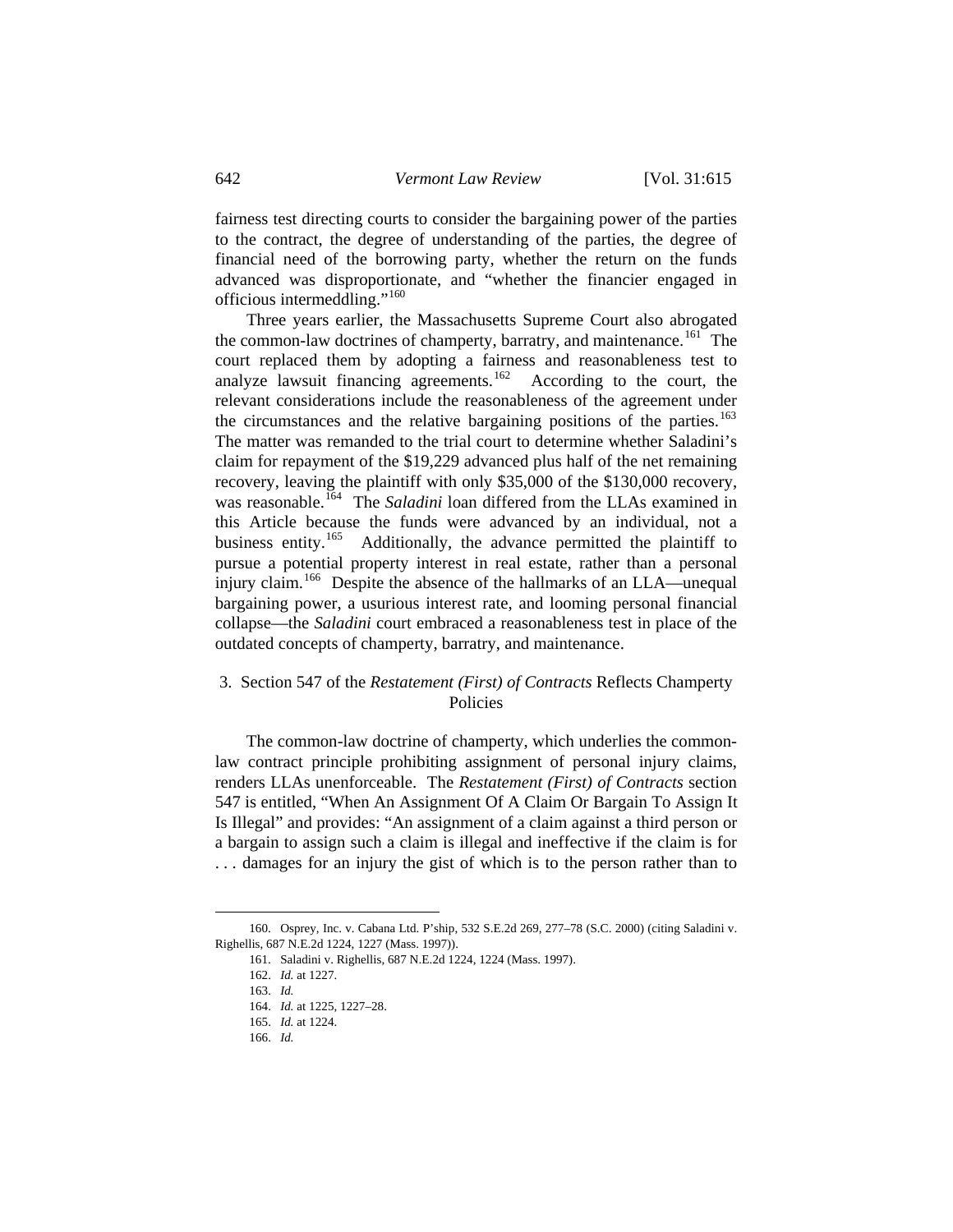property, unless the claim has been reduced to judgment."<sup>[167](#page-28-0)</sup>

 Careful examination of the policy underlying the non-assignability of personal injury claims is warranted. Recovery in dollars is measured by the proven degree of harm. To the extent that the injured party's share of the proceeds from settlement or judgment is reduced, so arguably is the litigant's incentive to participate fully in the fact-finding process. Our tort system is based upon individual rights of personhood. If this relationship is strained to the breaking point, the entire system will collapse. Thus, freedom-of-contract arguments do not account for the elimination of the personhood policies supporting our tort system. This would be less of a concern if our government provided a strong social services net to provide income, housing, and medical care to the needy; however, this is not the current model. Therefore, the *Restatement (First)* section 547 reflects policy condemning the trafficking in human pain and suffering.

## *C. The Third Concern: Unconscionability*

 The contract defense of unconscionability provides another basis upon which to challenge the validity of LLA agreements. Unconscionable agreements shock the conscience and are so one-sided as to render them unenforceable.<sup>[168](#page-28-1)</sup> Precepts of unconscionability are matters of state law reflecting general fairness concerns. This subpart explores precepts of fairness in relation to LLAs, using Florida law as a lens.

 Under Florida law, an agreement may be set aside only if the petitioner can demonstrate both procedural and substantive unconscionability.<sup>[169](#page-28-2)</sup> Florida courts have historically exercised their equitable power to invalidate a contract when

> one party has overreached the other and has gained an unjust and undeserved advantage which it would be inequitable to permit him to enforce[.]  $\ldots$  [A] court of equity will not hesitate to interfere, even though the victimized parties owe their

 <sup>167.</sup> RESTATEMENT (FIRST) OF CONTRACTS § 547 (1932).

<span id="page-28-1"></span><span id="page-28-0"></span> <sup>168.</sup> *See* Robert Oakley, *Fairness in Electronic Contracting: Minimum Standards for Non-Negotiated Contracts*, 42 HOUS. L. REV. 1041, 1063 (2005) (explaining the components of procedural and substantive unconscionability).

<span id="page-28-2"></span> <sup>169.</sup> Powertel, Inc. v. Bexley, 743 So. 2d 570, 574 (Fla. Dist. Ct. App. 1999). Evidence of unequal bargaining power and disparate familiarity with the law establishes procedural unconscionability*. Id.* Substantive unconscionability can be demonstrated by terms requiring a party to waive legal rights, remedies, and protections such as participating in a class action, seeking injunctive relief, seeking declaratory relief, and seeking punitive damages. *Id.* at 576. Such circumstances and provisions are arguably illegal attempts to evade consumer protection law.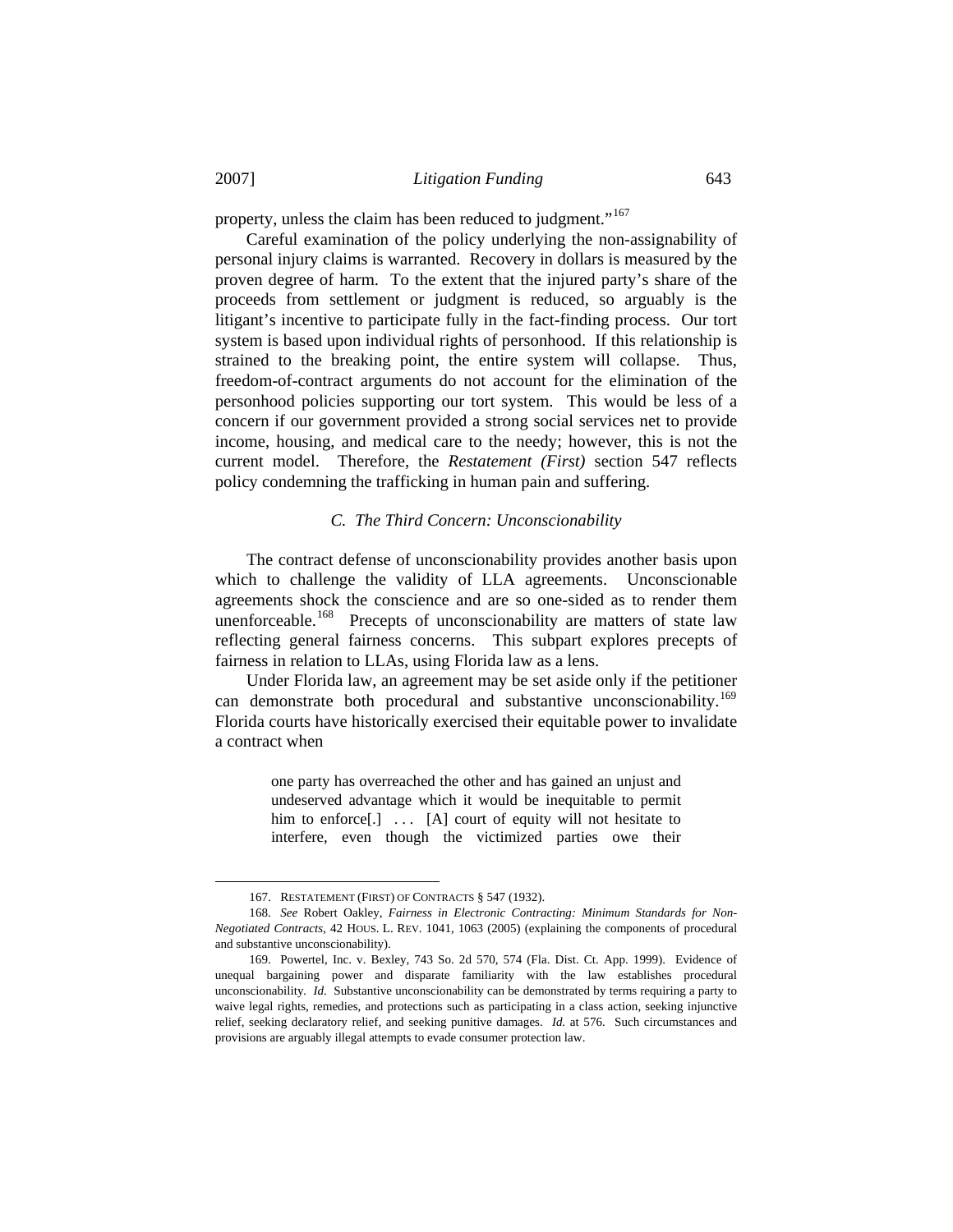# predicament largely to their own stupidity and carelessness."<sup>[170](#page-29-0)</sup>

 LLAs are often the product of overreaching LFCs and careless customers. The court recognized the potential presence of unconscionability factors in the *Fausone* case and observed: "The purchase agreement in this case is one-sided and designed to prevent a Florida citizen from having access to a local court or another local dispute resolution forum."<sup>[171](#page-29-1)</sup> Without expressly ruling LLAs to be unconscionable, the *Fausone* court focused in detail on the circumstances creating unequal bargaining positions, $172$  the one-sided nature of the LLAs, and the high profit reaped by USClaims.<sup>[173](#page-29-3)</sup> Seemingly, the court identified and dismissed yet another legal basis upon which to remand the case to the trial court for further review.<sup>[174](#page-29-4)</sup>

 One Florida court set aside an arbitration clause unilaterally inserted into the contracts of an LFC's existing customers.<sup>[175](#page-29-5)</sup> The contract was procedurally unconscionable because it was a contract of adhesion characterized as a "standardized contract form offered to consumers of goods and services on essentially [a] take it or leave it basis."[176](#page-29-6) The arbitration clause was deemed substantively unconscionable because the clause deprived the petitioner of relief equivalent to that available in court.[177](#page-29-7) Thus, the mandatory arbitration clause was deemed unenforceable

 <sup>170.</sup> Peacock Hotel, Inc. v. Shipman, 138 So. 44, 46 (Fla. 1931).

<span id="page-29-1"></span><span id="page-29-0"></span> <sup>171.</sup> Although often undefined at common law and highly fact specific, the general factors demonstrating unconscionability are present: disparate bargaining power, financial duress, and draconian substantive contract provisions. *See* Oakley, *supra* note 168, at 1063 (describing the elements of procedural and substantive unconscionability)*.*

<span id="page-29-2"></span> <sup>172.</sup> In contrast, when a sophisticated business entity contracts with an LFC to stave off bankruptcy and to continue litigation, the concerns of unequal bargaining power and overreaching are alleviated. *See* Anglo-Dutch Petroleum Int'l, Inc. v. Haskell, 193 S.W.3d 87, 91, 94, 105 (Tex. App. 2006) (affirming the trial court's decision to enforce Anglo-Dutch's duty to adhere to the LLA and pay Law Funds \$2,556,105.51, pursuant to the terms of the LLA, where LFC advanced \$560,000, and Anglo-Dutch recovered \$81,000,000).

<span id="page-29-3"></span> <sup>173.</sup> Fausone v. U.S. Claims, Inc., 915 So. 2d 626, 630 (Fla. Dist. Ct. App. 2005), *aff'd*, 931 So. 2d 899 (Fla. 2006).

<span id="page-29-4"></span> <sup>174.</sup> Florida courts enforce choice-of-law provisions in contracts so long as doing so does not violate its fundamental public policy. Mazzoni Farms, Inc. v. E.I. DuPont de Memours and Co., 761 So. 2d 306, 311 (Fla. 2000). Jurisdictions disagree about the validity of choice-of-law provisions contained in LLAs. In one federal case, the court invalidated a choice-of-law provision that would have permitted the enforceability of an LLA in violation of Maryland barratry law. Accrued Fin. Serv., Inc. v. Prime Retail, Inc., 298 F.3d 291, 297, 300 (4th Cir. 2002). *But see* Martin, *supra* note 10, at 100 ("Courts have held that 'usury laws are not so distinctive a part of a forum's public policy that a court, for public policy reasons, will not look to another jurisdiction's law which is sufficiently connected with a contract and will uphold the contract.'") (citation omitted).

<span id="page-29-5"></span> <sup>175.</sup> Powertel, Inc. v. Bexley, 743 So. 2d 570, 574, 577 (Fla. Dist. Ct. App. 1999).

<span id="page-29-6"></span> <sup>176.</sup> *Id.* at 574 (citation and internal quotation marks omitted).

<span id="page-29-7"></span> <sup>177.</sup> *Id.* at 576.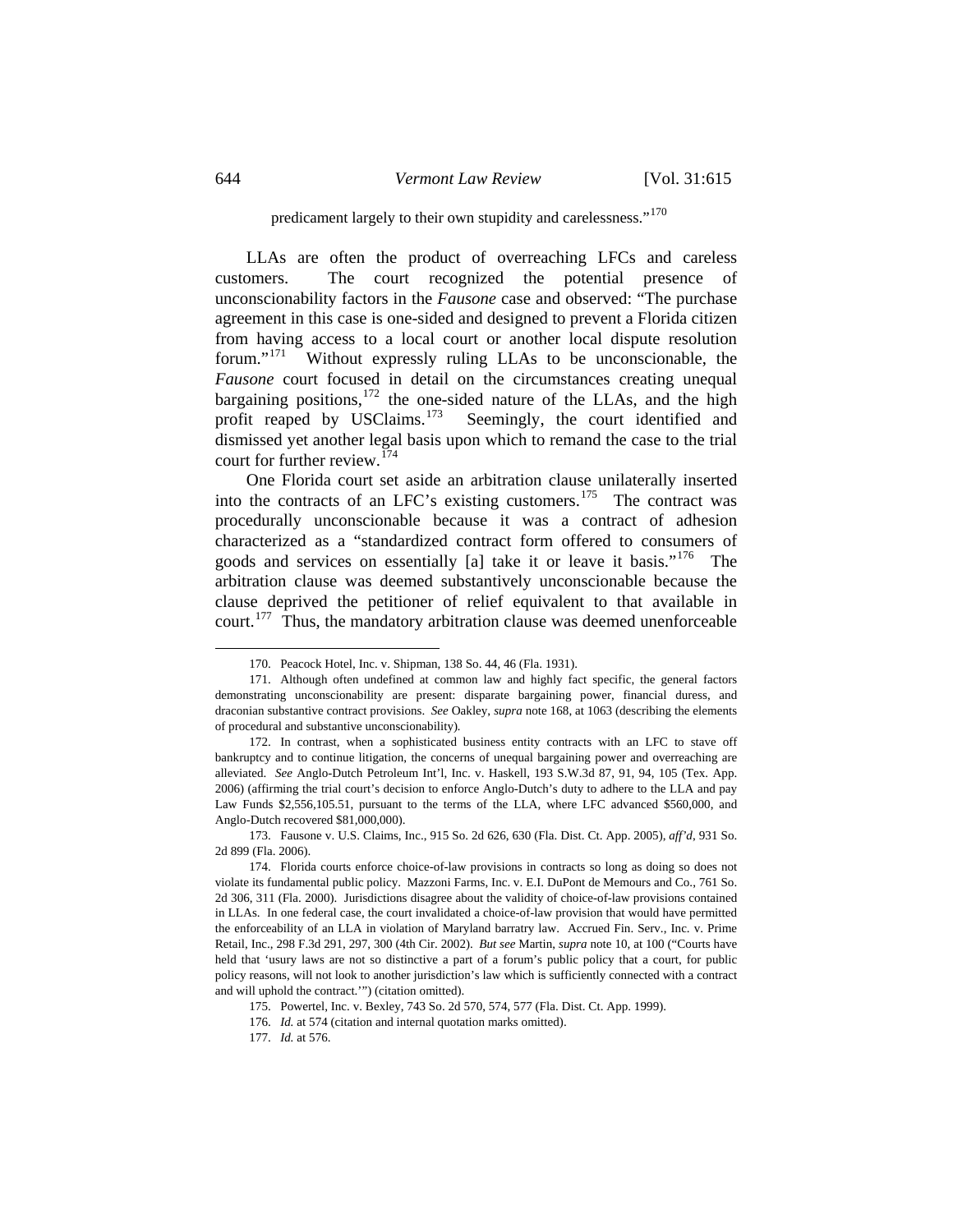because it was both procedurally and substantively unconscionable.<sup>[178](#page-30-0)</sup>

 Not only can mandatory arbitration clauses violate Florida law in matters related to lending, but because the unconscionability challenge was coupled with a usury claim, the trial court was required to determine the usury question *before* enforcing the mandatory arbitration clause.<sup>[179](#page-30-1)</sup> The Florida law, controlling at the time Ms. Fausone executed the assignment and litigated its enforceability, provided that the usury question cannot be determined by an arbitrator, and an arbitrator cannot require an individual to comply with an illegal agreement.<sup>[180](#page-30-2)</sup>

 Nevertheless, on February 21, 2006, the United States Supreme Court ruled, in *Buckeye Check Cashing, Inc. v. Cardegna*, that when parties challenge the legality of an agreement containing a mandatory arbitration provision under the Federal Arbitration Act, the arbitrator determines issues of validity and enforceability because the Act preempts state law.<sup>[181](#page-30-3)</sup> Under the new rule, state courts may exercise limited jurisdiction to hear challenges related directly to the validity of the arbitration provision itself, but do not have jurisdiction to determine the overall legality of the agreement in general.<sup>[182](#page-30-4)</sup> Assuming that the Federal Arbitration Act applies to the *Fausone* LLA, Ms. Fausone is, nevertheless, entitled to have all questions related to the LLAs determined by the law controlling at the time she executed them.<sup>[183](#page-30-5)</sup>

 Arguably, under Florida law existing at the time of execution, Ms. Fausone was entitled to have her challenge to the validity of the LLAs, including the mandatory arbitration clauses, determined by a Florida court, applying Florida law, before the LLAs became procedurally ripe for arbitration.[184](#page-30-6) Thus, the Florida Second District Court of Appeals could

 $\overline{\phantom{a}}$ 

<span id="page-30-0"></span> <sup>178.</sup> *Id.* at 577. *But see* Tropical Ford, Inc. v. Major, 882 So. 2d 476, 479 (Fla. Dist. Ct. App. 2004) (enforcing an arbitration clause absent evidence of procedural unconscionability).

<span id="page-30-1"></span> <sup>179.</sup> FastFunding the Company, Inc. v. Betts, 758 So. 2d 1143, 1144 (Fla. Dist. Ct. App. 2000) (invalidating a mandatory arbitration clause with no mention of the Federal Arbitration Act).

 <sup>180.</sup> *Id.*

<span id="page-30-3"></span><span id="page-30-2"></span> <sup>181.</sup> Buckeye Check Cashing, Inc. v. Cardegna, 126 S. Ct. 1204, 1208–10 (2006)*.* The Court enforced the mandatory arbitration clause and required parties to submit questions of legality of the underlying contract to the arbitrator for resolution. While the resolution of this issue, if applied to all pending cases, arguably forecloses the argument that Ms. Fausone is entitled to have a Florida court determine the validity of the contract, she is entitled, at a minimum, to have all of her legal defenses determined by the arbitrator.

 <sup>182.</sup> *Id.* at 1209.

<span id="page-30-6"></span><span id="page-30-5"></span><span id="page-30-4"></span> <sup>183.</sup> *See, e.g.*, State v. City of Coral Gables, 72 So. 2d 48, 49 (Fla. 1954) ("[T]he law in force at the time the contract is made forms part of the contract . . . ."); Southern Crane Rentals, Inc. v. City of Gainesville, 429 So. 2d 771, 773 (Fla. Dist. Ct. App. 1983) ("The laws which exist at the time and place of the making of a contract enter into and become a part of the contract made, as if they were expressly referred to and incorporated in its terms . . . .").

 <sup>184.</sup> Fausone v. U.S. Claims, Inc., 915 So. 2d 626, 629 (Fla. Dist. Ct. App. 2005), *aff'd*, 931 So.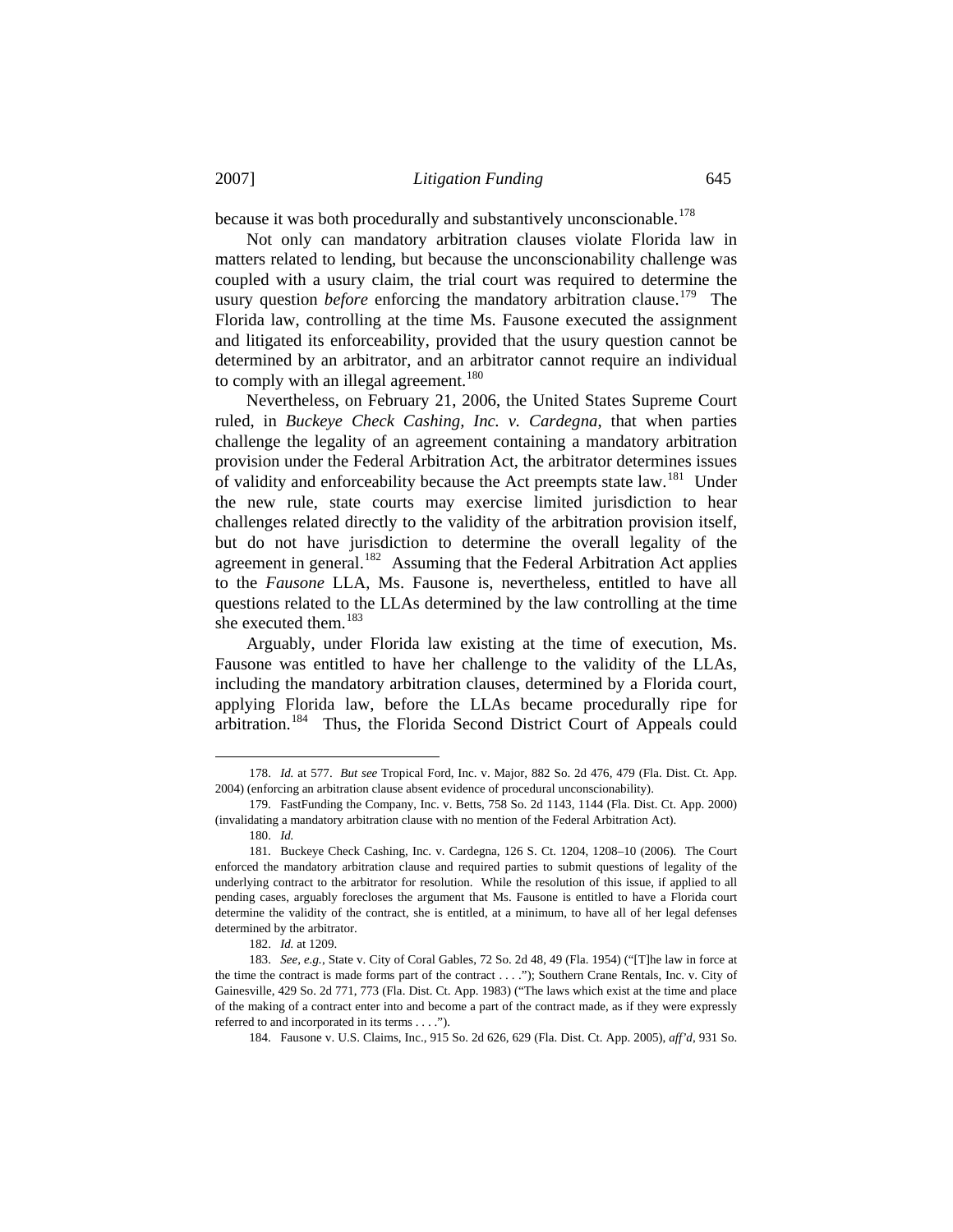have remanded and directed the trial court to decide the validity of the mandatory arbitration clause and her usury claim. It failed to do so.<sup>[185](#page-31-0)</sup> Even *Cardegna* permits courts to decide a limited and express challenge to the validity of a mandatory arbitration clause.<sup>[186](#page-31-1)</sup> At a very minimum, under *Cardegna*, Ms. Fausone is entitled to participate fully in the arbitration.<sup>[187](#page-31-2)</sup> Thus, the *Fausone* facts support claims of illegality, disparate bargaining power, overreaching, and absence of full financial disclosure: all substantive claims shielded from judicial review by the mandatory arbitration provision, a non-negotiable term of the deal.

 In summary, LLAs present weighty legal concerns related to usury, champerty, and unconscionability. Typified by illegal and usurious interest rates, the insertion of a disinterested third party into the attorney–client relationship arising out of personal injury litigation and the overreaching provisions typically included in LLAs, such as foreign choice-of-law and forum provisions, demand regulation. Because judicial review and application of traditional contract precepts are evaded by mandatory arbitration provisions, legislators need to pass laws prohibiting, or at least regulating, LLAs in relationship to personal injury claims to combat the ills of usury, champerty, and unconscionability.

# IV. OUTRUNNING THE CHOCK-A-BLOCK CONFLICTS OF CHARYBDIS: CLIENT CONFIDENTIALITY, LOYALTY, AND ECONOMIC INDEPENDENCE

 The advance of living expenses by attorneys to needy clients is prohibited under the Model Rules of Professional Conduct.<sup>[188](#page-31-3)</sup> Some state courts attempted to create limited judicial exceptions, which were not embodied in later revisions of ethics codes.<sup>[189](#page-31-4)</sup> Ethics experts remain hostile to the concept of attorneys advancing living expenses.<sup>[190](#page-31-5)</sup> This ethical prohibition, without viable commercial loan options, has created a demand for third-party funding. The demand has been satisfied by the unregulated LFC industry, creating another set of ethical challenges for lawyers and their impecunious clients.

<span id="page-31-1"></span><span id="page-31-0"></span><sup>2</sup>d 899 (Fla. 2006).

 <sup>185.</sup> *Id*. at 630.

 <sup>186.</sup> *Cardegna*, 126 S. Ct. at 1209.

 <sup>187.</sup> *See id*. (holding that any challenges should be considered by the arbitrator).

<span id="page-31-3"></span><span id="page-31-2"></span> <sup>188.</sup> *See* Moliterno, *supra* note 43, at 223 (citing Model Rule 1.8(i) in support of the proposition that "[b]lack letter lawyer ethics law prohibits lawyers from acquiring an interest in the subject of litigation").

<span id="page-31-4"></span> <sup>189.</sup> *See id.* at 233–34 (discussing cases where courts condoned the practice of lawyers advancing money to clients to pay living and medical expenses).

<span id="page-31-5"></span> <sup>190.</sup> *See* MODEL RULES OF PROF'L CONDUCT R. 1.8 (e) (2006) (stating that, with some exceptions, attorneys are not permitted to provide financial assistance to clients).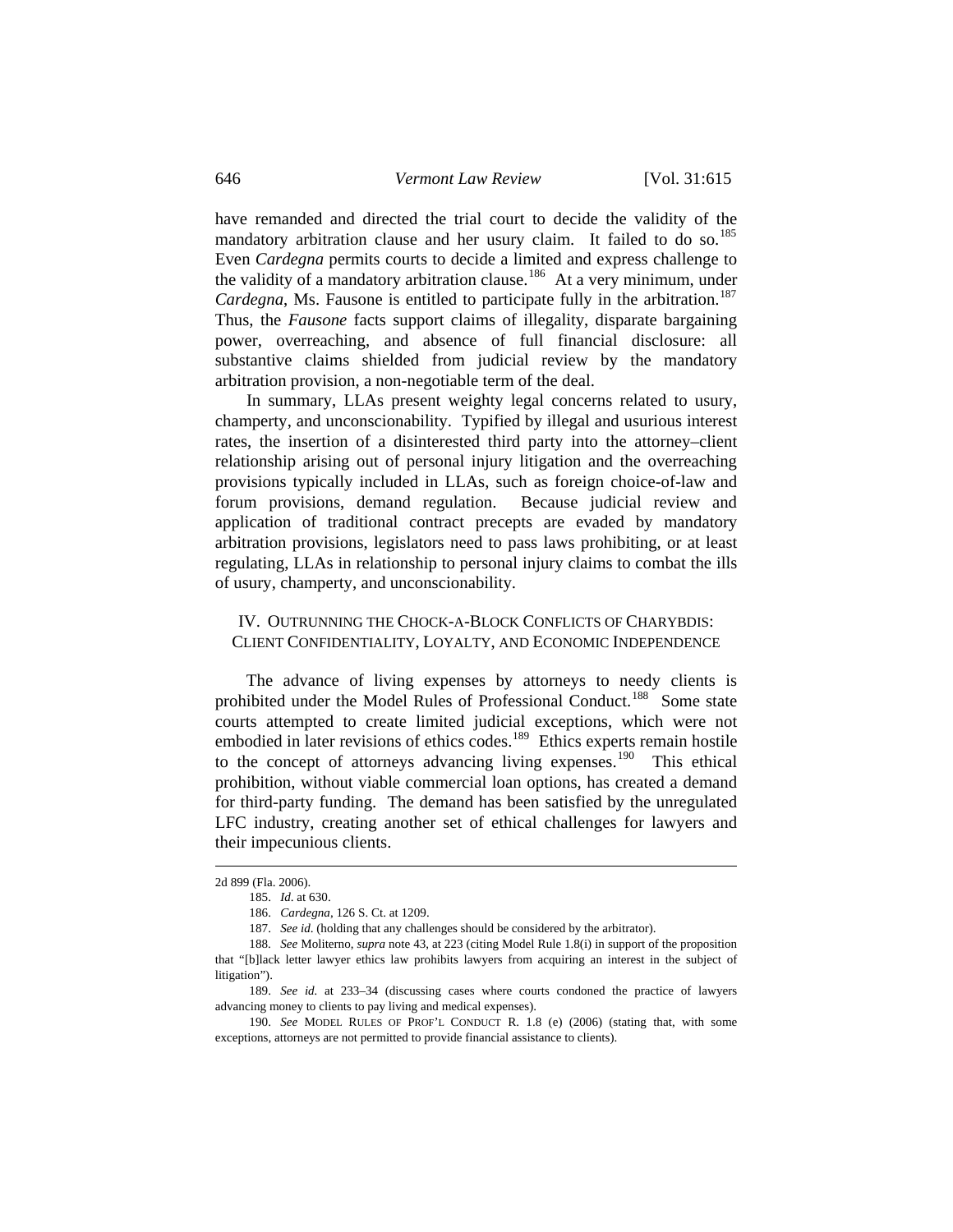In fact, while lawyers are bound by strict rules of ethics designed to protect their clients' legal and financial interests, LFCs are bound by no legal standards, much less ethical rules. Thus, LFCs engage in conduct that would result in disbarment of an attorney. In fact, it seems the LFC industry is a result of Darwinian evolution, fashioning itself to provide the specific financial aid attorneys are prohibited from providing: day-to-day living expenses. Consider the niche created by the rules of ethics and the striking fit of the LFC industry into this precise niche.

 First, compare the similarities between LFCs and attorneys working on a contingent fee: both depend upon a percentage share of personal injury proceeds to remain in business; both are third parties with an interest in the outcome of personal injury litigation. Now, contrast the differences: attorneys must fully explain the contingent fee arrangement to the client, and the arrangement must be knowingly approved. Additionally, it must be objectively fair and reasonable in relation to the services provided. LFCs face no similar constraints. Profit need not be itemized and knowingly approved by the client. Moreover, there is no independent objective overview of the profit garnered. There is no additional service rendered in exchange for an interest rate prohibited by usury law. Finally, attorneys are bound by strict rules related to advertising and client-getting. The attorney may not personally solicit clients by promising financial assistance during litigation, whereas LFCs target impoverished plaintiffs awaiting personal injury awards with the lure of quick cash.<sup>[191](#page-32-0)</sup> For example, one LFC went so far as to send \$50 bills, along with LFC information, to the families who lost loved ones in the plane crashes associated with  $9/11$ .<sup>[192](#page-32-1)</sup>

 LFCs seemingly studied the rules of ethics governing lawyers and engaged in the precise conduct identified as unprofessional and improper by state bar authorities. In addition to targeting tort victims to make a profit, the LFCs create ethical conflicts between attorneys and clients by requiring attorneys to release confidential information to third parties, acknowledging a duty to pay over settlement proceeds and asking attorneys to choose between a duty of loyalty owed to clients and a duty of fair dealing owed to third parties, notwithstanding the legal and ethical challenges embodied in LLAs.

 Although the ABA Ethics Committee has not issued any opinion to guide attorneys with respect to the ethics of LLAs, the state bar associations of numerous jurisdictions have issued opinions to guide attorneys through

 <sup>191.</sup> *Id.*

<span id="page-32-1"></span><span id="page-32-0"></span> <sup>192.</sup> Plaintiff's Response to Defendants' Motions for Summary Judgment, Plaintiff's Motion for Partial Summary Judgment at \*8, Weaver, Bennett & Bland v. Speedy Bucks, Inc., 162 F. Supp. 2d 448, No. 1:00CV249-C (W.D.N.C. 2001), 2002 WL 32730050.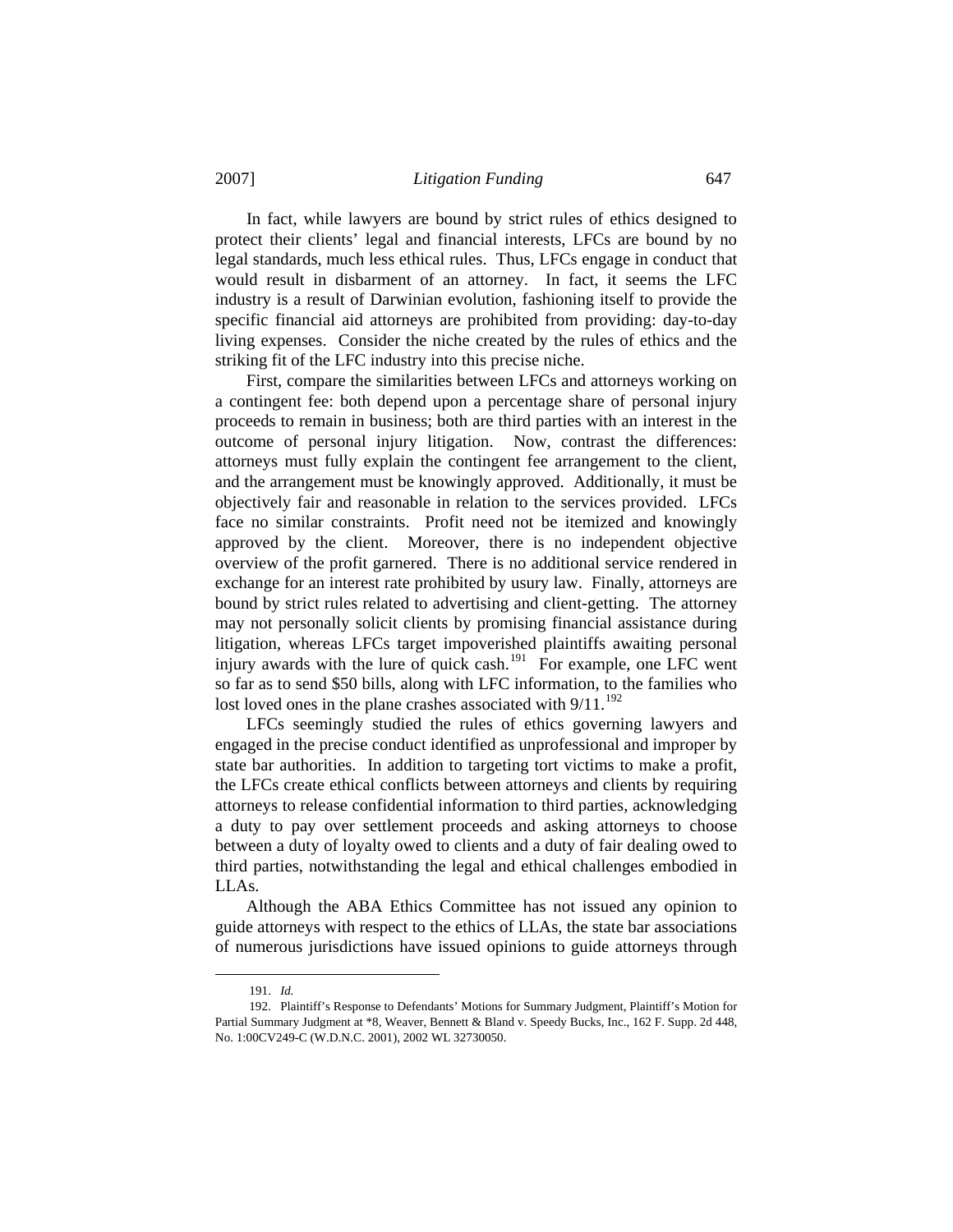the vexing ethical issues raised by LLAs. For example, Michigan Ethics Opinion RI-321 involved the review of a litigation advance agreement from a venture capital company. The agreement required the plaintiff's counsel to cooperate and sign an assignment which created "a conflict of interest by significantly interfering with the lawyer's relationship with the clients, with the lawyer's ability to advise the clients, with the clients' control of the litigation, with the clients' power and right to terminate the lawyer and/or to settle or abandon the claims."<sup>[193](#page-33-0)</sup> The Michigan Standing Committee on Professional and Judicial Ethics further observed that these conflicts were so severe that they could not be cured by client waiver or consent.<sup>[194](#page-33-1)</sup> The Michigan ethics opinion arguably prepared the way for the Michigan courts to invalidate LLAs.<sup>[195](#page-33-2)</sup>

 Even if ethically permissible, a study of the existing advisory opinion underscores the inherent threats LLAs pose to the attorney–client relationship and the malpractice traps these agreements present. For example, some state bar ethics committees, including those of Connecticut, New York, and Pennsylvania, have approved LLAs under express and limited conditions.<sup>[196](#page-33-3)</sup> In an attempt to clarify that the attorney's primary duty of loyalty is owed to the client, the Utah State Bar Advisory Opinion Committee issued an opinion indicating that attorneys must determine whether a third party asserting an interest in proceeds from a personal interest award has a mature legal or equitable claim.<sup>[197](#page-33-4)</sup> Such a claim would be sufficient to trigger the notice, release, and accounting duties.<sup>[198](#page-33-5)</sup> The court recognized that if the client asserts a good faith basis to dispute the third-party claim, the attorney must protect the funds until the dispute is resolved.[199](#page-33-6) Likewise, other jurisdictions have provided similar ethical

<span id="page-33-0"></span> $\overline{\phantom{a}}$ 

 <sup>193.</sup> Mich. Comm. on Prof'l and Judicial Ethics, Op. RI-321, 2000 WL 33716933 (2000).

 <sup>194.</sup> *Id.*

 <sup>195.</sup> *See id.* (discussing the difficulty of resolving conflicts).

<span id="page-33-3"></span><span id="page-33-2"></span><span id="page-33-1"></span> <sup>196.</sup> *See* Hudson, *supra* note 9, at 2 (citing Pa. Bar Ass'n, Formal Op. Regarding Litigation-Related Financing, No. 2005-100 (2005) and describing the opinion as stating that while no prohibition exists, attorney must explain the transaction, the risk of disclosure of protected information, avoid conflicts, disclose those that are unavoidable, and obtain waiver); N.Y. State Bar Ass'n, Comm. on Prof'l Ethics, Op. 769, at \*2–\*3, 2003 WL 23099781 (2003) (permitting the attorney to negotiate an agreement on behalf of the client with a litigation funding company so long as such agreements are determined to be legal under New York law and so long as the attorney discloses potential conflicts of interest, discloses threats to the attorney–client privilege, and establishes the terms of the attorney–client relationship in negotiating the LLA); Conn. Bar Ass'n, Informal Op. 99–42, 1999 WL 33115192 (1999) (finding no ethical bar to advising the client regarding litigation advance agreement but highlighting the fiduciary responsibility owed by the attorney to the client and the obligation to determine the legality of the transaction under state and federal law).

<span id="page-33-4"></span> <sup>197.</sup> Utah State Bar Ethics Advisory Op. Comm., Op 00-04, at \*1, 2000 WL 815564 (2000).

<span id="page-33-5"></span> <sup>198.</sup> *Id.*

<span id="page-33-6"></span> <sup>199.</sup> *Id.* This opinion was perhaps a response to attorney confusion like that exhibited by one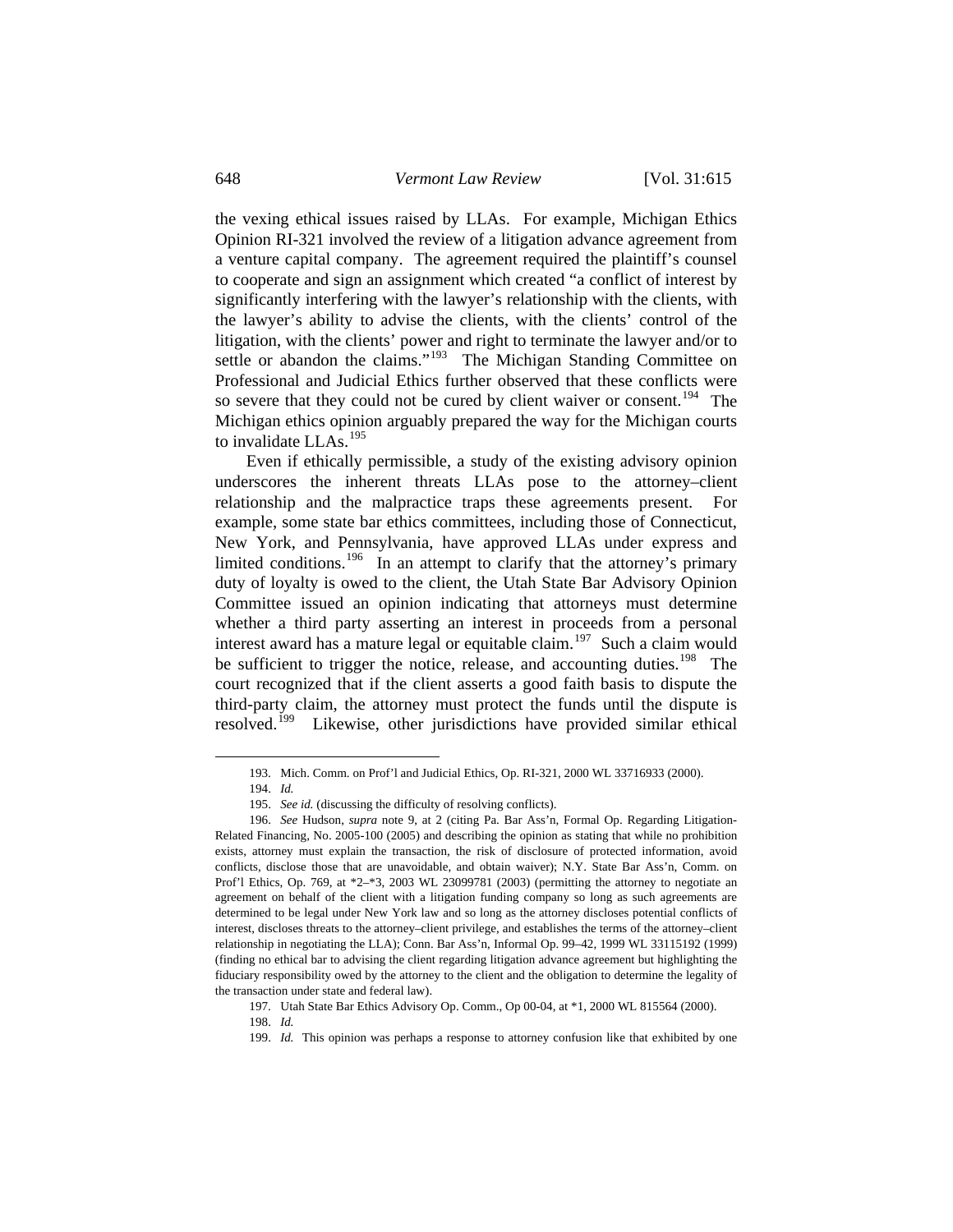advice to attorneys caught between client and third-party disputes over the disposition of tort recovery proceeds. In Alaska, when a client instructs an attorney to disregard the terms of an assignment, the attorney is obligated to deposit the funds with the court for disposition by a judge.<sup>[200](#page-34-0)</sup> Conflicts associated with LLAs fall into three general categories: (1) client confidentiality; (2) client loyalty; and (3) financial independence. Each will be addressed below.

#### *A. Duty of Client Confidentiality*

 LLAs raise serious questions relating to the duty of client confidentiality. Model Rule 1.6(a) provides that "[a] lawyer shall not reveal information relating to representation of a client unless the client gives informed consent."<sup>[201](#page-34-1)</sup> Under this rule, disclosure of confidential information is permitted only if the client gives informed consent. In order to obtain informed consent, the lawyer must advise the client concerning the wisdom of executing the LLA. The lawyer must explain the consequences of disclosure to a third party, including the potential waiver of attorney–client privilege regarding information disclosed to an LFC, a waiver that would render formerly-privileged information discoverable and potentially admissible at trial.<sup>[202](#page-34-2)</sup> If the client chooses to execute the agreement in contravention of the lawyer's advice, disclosure of otherwise confidential information is mandated, and the lawyer–client relationship is strained by the introduction of a third party with an economic interest in prolonging litigation to increase the third party's profit. A final concern is raised if the LFC expects to participate in case management decisions.<sup>[203](#page-34-3)</sup> When an attorney makes any representations regarding the likelihood of recovery to an LFC, the attorney arguably creates a reliance interest

*Id.* at \*3.

<span id="page-34-2"></span><span id="page-34-1"></span><span id="page-34-0"></span>attorney who released personal injury proceeds to a client despite a third party claim to the proceeds based upon an assignment. *See* Achrem v. Expressway Plaza Ltd., 917 P.2d 447, 448 (Nev. 1996) (holding that the attorney violated contract law by releasing all settlement funds to the client over the express objection of the assignee).

 <sup>200.</sup> Alaska Bar Ass'n Ethics Comm., Op. 92-3, 1992 WL 809155 (1992).

 <sup>201.</sup> MODEL RULES OF PROF'L CONDUCT R. 1.6(a) (2002).

 <sup>202.</sup> N.C. State Bar, Formal Op. 4, 2001 WL 473974 (2001).

A lawyer may disclose confidential client information, such as an opinion as to the value of a claim, with a client's consent. Rule 1.6(d)(2). However, given the potential risk that disclosure to a third party, such as Finance Company, may waive the client-lawyer privilege with regard to the information, Attorney should counsel Plaintiff about the potential risk in order that the client's consent to disclosure will be informed.

<span id="page-34-3"></span> <sup>203.</sup> *See id.* at \*1 (stating that an attorney may cooperate with a finance company provided that the financing agreement does not give the finance company control over the litigation).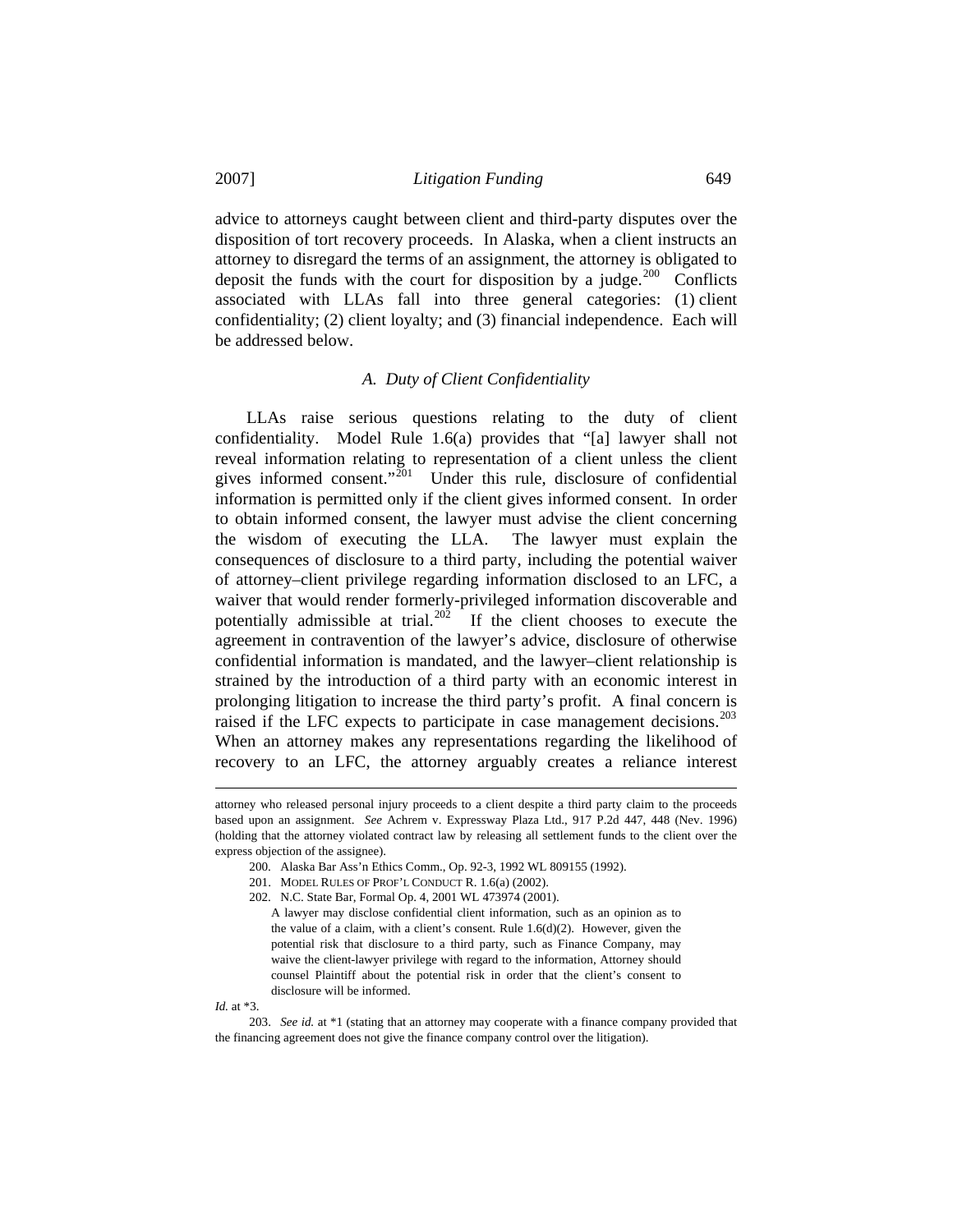between the attorney and the LFC, further complicating the relationship between LFC, client, and attorney.

# *B. Duty of Client Loyalty*

 LLAs threaten to undermine the duty of loyalty owed to a client by creating a contractual relationship with a third party, potentially creating a conflict of interest between the duty of loyalty the attorney owes to the client and the duty of fair dealing the attorney owes to third parties. Model Rule 1.7(a) states:

> (a) Except as provided in paragraph (b), a lawyer shall not represent a client if the representation involves a concurrent conflict of interest. A concurrent conflict of interest exists if:

> (1) the representation of one client will be directly adverse to another client; or

> (2) there is a significant risk that the representation of one or more clients will be materially limited by the lawyer's responsibilities to another client, a former client or a third person or by a personal interest of the lawyer.<sup>[204](#page-35-0)</sup>

When LFCs require attorneys to sign LLAs, a contractual duty to a third party is created, thus potentially creating a conflict between the duty owed to the client and the duty owed to the third party.<sup>[205](#page-35-1)</sup> This conflict undermines the attorney's duty to maintain independent professional judgment in cases in which attorneys sign acknowledgments, successfully conclude the case, and are instructed by the client not to release the assigned funds to the LFC. Additionally, the client may infer that signing the agreement is in his or her best interest because the lawyer referred the client to the LLA provider.

 Some advisory opinions attempt to eliminate pressure on the attorney's duty of confidentiality without prohibiting LLAs.<sup>[206](#page-35-2)</sup> For example, the Florida advisory opinion expressly prohibits attorneys from signing acknowledgements. This may be the strongest deterrent to LFCs who can

 $\overline{\phantom{a}}$ 

 <sup>204.</sup> MODEL RULES OF PROF'L CONDUCT R. 1.7(a) (2006).

<span id="page-35-1"></span><span id="page-35-0"></span> <sup>205.</sup> *See* Fla. State Bar Ass'n, Advisory Op. 00-3, at \*2, 2002 WL 463991 (2002) (citing a Florida Supreme Court decision that held that allowing attorney involvement in litigation funding "will result in inevitable conflicts of interest among lawyer, client, and lending institution").

<span id="page-35-2"></span><sup>206.</sup> *See id.* at \*6 ("The attorney may not ... provide a letter of protection to the funding company signed by the attorney.").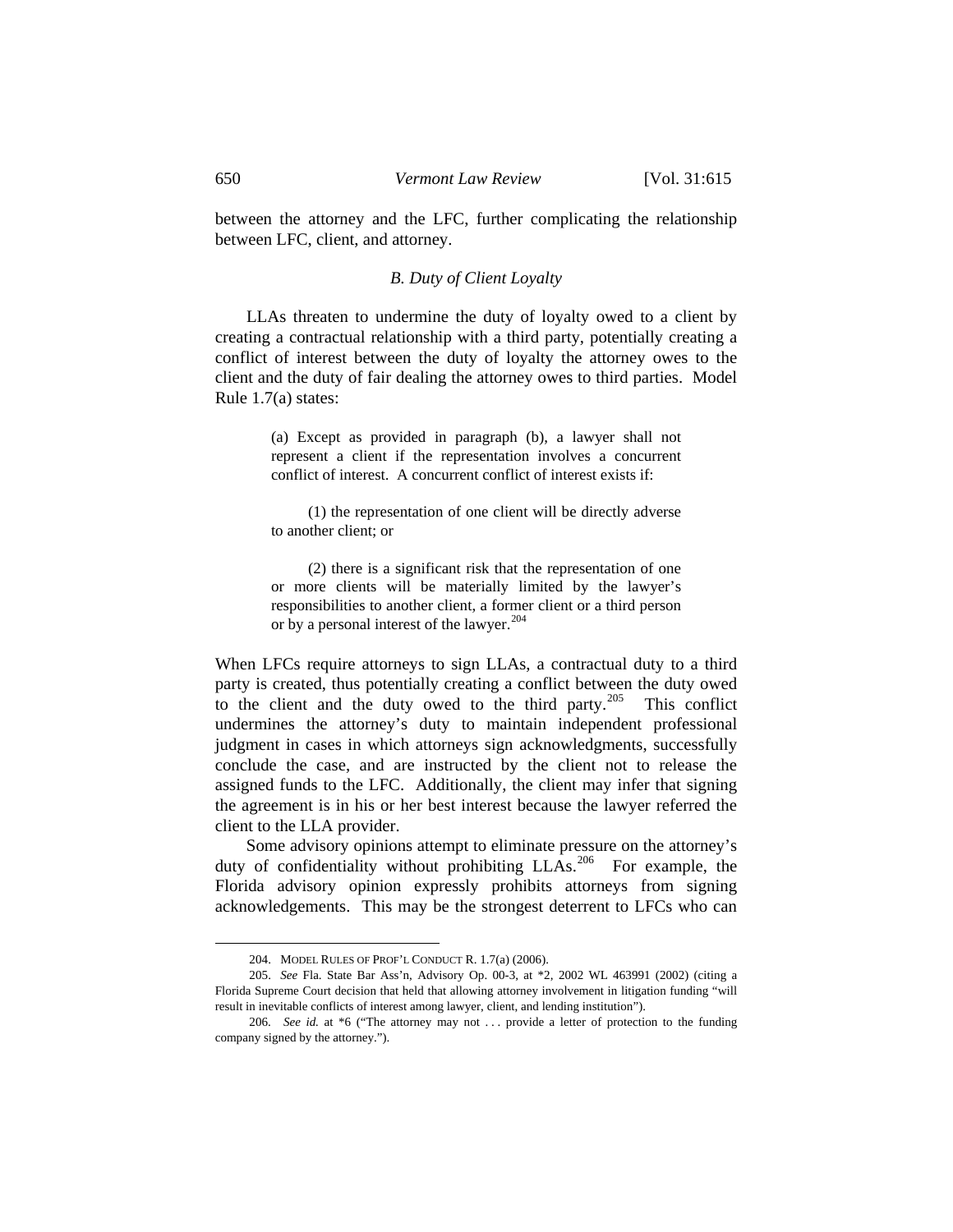choose to do business with plaintiffs represented by counsel in states where executing acknowledgments is not unethical. Other state advisory boards require attorneys to expressly reserve the right to reevaluate the legality and propriety of an acknowledgment under the circumstances existing when payment is requested by the LFC.<sup>[207](#page-36-0)</sup>

### *C. Duty to Maintain Financial Independence*

 LLAs create confusion concerning the party who actually owns the claim, who controls the lawsuit, and how to resolve a conflict between a client's directive, an LFC's economic expectations, and an attorney's assessment of a client's best interests. For example, it is possible that the amount owed to the LFC, comprised of the amount advanced plus the accrued interest, may make it practically impossible for the attorney to settle the case, thus forcing the uncertainties associated with trial.<sup>[208](#page-36-1)</sup> One advisory opinion expressly required attorneys to maintain independence from LFCs in case management decisions<sup> $209$ </sup> but did little to protect the attorney–client privilege related to confidential information disclosed to the LFC during the application process. Nor did it provide guidance to attorneys who believe the LLA is not in the best interests of the client.

 Not only does the acknowledgement potentially create a conflict of interest between the duty of loyalty owed to a client and the duty of fair dealing owed to third parties, but financial conflicts of interest can arise if attorneys own a financial interest in or receive a referral fee from the LFCs they deal with. Under Model Rule of Professional Conduct 1.8(e), only two exceptions exist to the prohibition that attorneys shall not provide financial assistance to clients:

> (e) A lawyer shall not provide financial assistance to a client in connection with pending or contemplated litigation, except that:

<span id="page-36-0"></span> $\overline{\phantom{a}}$ 

 <sup>207.</sup> N.C. State Bar, Formal Op. 4, at \*2, 2001 WL 473974 (2002).

A lawyer must exercise independent professional judgment on behalf of the client. See Rule 1.7 and comment. If Attorney's ability to represent Plaintiff will be compromised by the extent of Finance Company's interest in the outcome of the case, Attorney should not participate in the arrangement and he should counsel the client on the risks to the representation. Attorney must also preserve the right to re-examine the legality and enforceability of the assignment.

*Id.* 

<span id="page-36-2"></span><span id="page-36-1"></span> <sup>208.</sup> *See, e.g.*, Weaver, Bennett & Bland v. Speedy Bucks, Inc., 162 F. Supp. 2d. 448, 451 (W.D. N.C. 2001) (noting that the client's unwillingness to settle was due to the undisclosed agreement concerning litigation funding).

 <sup>209.</sup> Fla. State Bar Ass'n, Advisory Op. 00-3 (2002), 2002 WL 463991.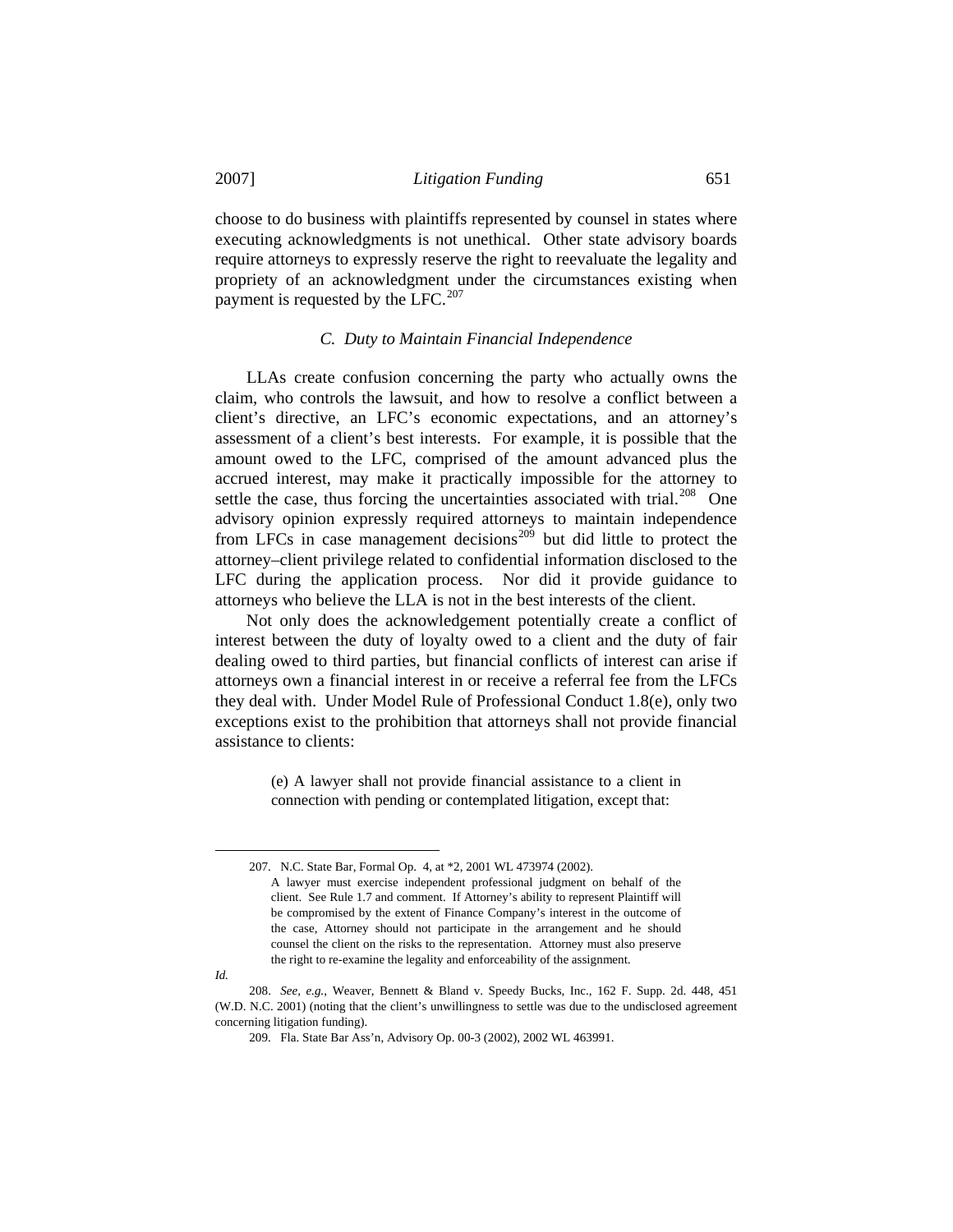(1) a lawyer may advance court costs and expenses of litigation, the repayment of which may be contingent on the outcome of the matter; and

 (2) a lawyer representing an indigent client may pay court costs and expenses of litigation on behalf of the client . . . .

 (i) A lawyer shall not acquire a proprietary interest in the cause of action or subject matter of litigation the lawyer is conducting for a client  $\ldots$ <sup>[210](#page-37-0)</sup>

One scholar traces the rule that attorneys may not provide financial assistance to a client in connection with pending litigation to the power exercised by the civil defense bar.<sup>[211](#page-37-1)</sup> Lawyers representing defendants in civil litigation advanced an agenda favoring corporations and opposing economic aid that might postpone settlement and increase litigation costs.<sup>[212](#page-37-2)</sup> Additionally, while the rules expressly permit attorneys to enter contingent fee agreements, attorneys may not acquire any additional financial interest in a client's claim.<sup>[213](#page-37-3)</sup> One advisory opinion expressly prohibits the attorney from acquiring a financial interest in the finance company.<sup>[214](#page-37-4)</sup> Presumably this refers to the LFC doing business with the attorney's client. It leaves open the attorney's right to invest in LFCs or make compensated referrals of non-clients, so long as the attorney's clients are not among those doing business with the LFC.<sup>[215](#page-37-5)</sup> Thus, whether

 <sup>210.</sup> MODEL RULES OF PROF'L CONDUCT R. 1.8(e), (i) (2006).

 <sup>211.</sup> *See* Moliterno, *supra* note 43, at 226.

<span id="page-37-2"></span><span id="page-37-1"></span><span id="page-37-0"></span> <sup>212.</sup> *See id.* at 230 (stating that the bar's early opposition to contingency fees came from members who represented wealthy clients likely to be sued).

 <sup>213.</sup> MODEL RULES OF PROF'L CONDUCT R. 1.5(c) (2006).

<span id="page-37-4"></span><span id="page-37-3"></span> <sup>214.</sup> *See* N.C. State Bar, Formal Op. 4, at \*3, 2001 WL 473974 (2001) (stating that an attorney may refer a client to a finance company only where the "arrangement is legal, [and] Attorney receives no consideration from Finance Company for making the referral").

<span id="page-37-5"></span> <sup>215.</sup> When referrals to litigation support firms are made, irrespective of referral fees, an aura of impropriety follows. A recent article in the Wall Street Journal bearing the headline "Boies Office Sent Clients to 3rd Firm With Family Ties" reported that the firm referred two large companies, Tyco and Adelphi, to LSAG, an expert witness and research company, and to Amici, a document management firm. Between 2001 and 2002, LSAG's revenues grew from \$800,000 to \$17 million. In making the referral, the firm failed to disclose that Mr. Boies's children owned shares in a holding company that benefited from LSAG's increased profits. Adelphia, now in bankruptcy, is seeking the return of more than \$20 million in fees paid to Boies, along with the \$7 million it paid to Amici, hired based upon the Boies firm's recommendation. Adelphia seeks the return of funds because the Boies firm failed to disclose that Amici was partly owned by the Boies children. Though perhaps legal, the financial gain to Boies family members through legal referrals of substantial value and the failure to disclose the family ties has angered clients and caused litigation. Robert Frank & Nathan Koppel, *Boies Office Sent Clients to 3rd Firm With Family Ties*, WALL ST. J., Oct. 11, 2005, at C1. Similar profits through referral relationships are inherent in LLAs.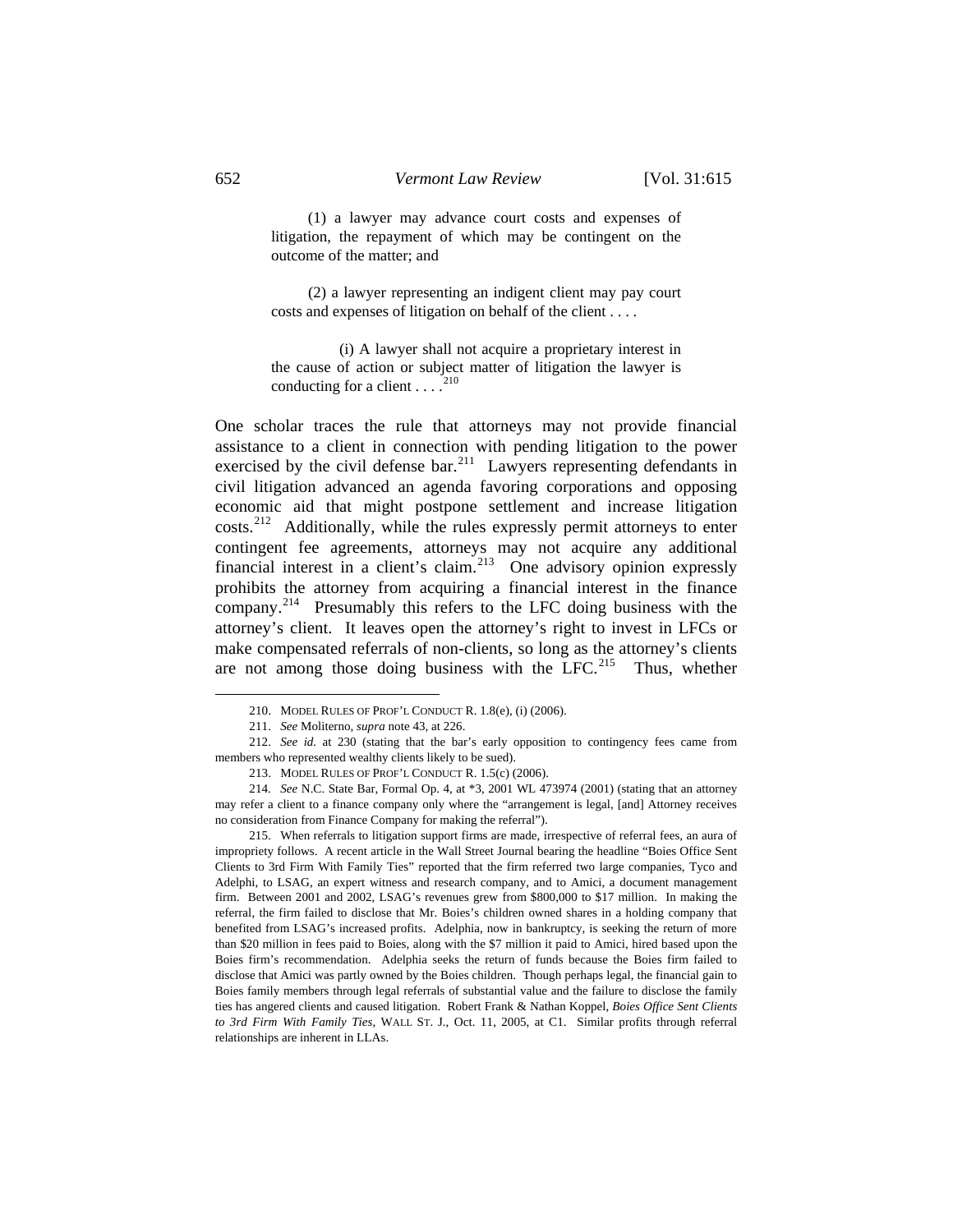impermissible under the North Carolina advisory opinion.<sup>216</sup> attorneys may invest in LFCs or make compensated referrals of non-clients to LFCs without violating the advisory opinion remain open questions. Clearly, direct pecuniary profit from the LLA executed by a client is

 The separation of the LFC industry from the legal community is particularly important because the attorney representing the client in a personal injury case, in all probability, has accepted representation on a contingent fee basis. Thus, any additional profit through an LLA would arguably conflict with the fee agreement and the fiduciary relationship between the client and the attorney. In fact, contingent fee agreements have been characterized as partial assignments.<sup>[217](#page-38-0)</sup> Thus, attorneys should be particularly careful to avoid financial investment in LFCs. This is because LFCs pose a serious threat to the attorney–client relationship and present a serious threat to the public's perception of the independence of the legal profession from profiteering from the client's injury.

# V. UNCHARTED TERRITORY: LEGISLATION AND STIPULATIONS PROVIDE BREECHES BUOYS

 Thus far, only six states, Ohio, Michigan, New York, Massachusetts, North Carolina, and South Carolina, have relied upon common law or state usury law to invalidate  $LLAs.<sup>218</sup>$  $LLAs.<sup>218</sup>$  $LLAs.<sup>218</sup>$  New York is poised to debate the appropriate role of LFCs. This Part examines the New York structured settlement statute<sup>[219](#page-38-2)</sup> and the New York Attorney General's attempt to regulate LFCs absent legislation.<sup>[220](#page-38-3)</sup>

 The New York legislature responded to the threat posed to plaintiffs by the unregulated speculation in litigation proceeds following settlement.<sup>[221](#page-38-4)</sup> It passed a Structured Settlement Protection Act (SSPA) to oversee an industry of "factoring" in which lenders advanced sharply discounted cash advances to an injury victim in exchange for the victim's future stream of

 <sup>216.</sup> N.C. State Bar, Formal Op. 4, at \*3, 2001 WL 473974 (2001).

<span id="page-38-0"></span> <sup>217.</sup> Richard W. Painter, *Litigating on a Contingency: A Monopoly of Champions or a Market for Champerty?*, 71 CHI.-KENT L. REV. 625, 640–41 (1995) ("Assignment of part of an action is a risksharing device where part of the potential award from a lawsuit is exchanged for money or services. Such a partial assignment of course occurs when a lawyer charges a contingent fee, and this assignment is permitted despite the prohibition on many other assignments of tort claims and despite the fact that a lawyer is prohibited from otherwise acquiring an interest in the subject matter of her litigation.").

 <sup>218.</sup> *See supra* notes 80–133 and accompanying text.

 <sup>219.</sup> N.Y. GEN. OBLIG. LAW § 5-1706(b) (McKinney 2007).

 <sup>220.</sup> *See supra* notes 166–71 and accompanying text.

<span id="page-38-4"></span><span id="page-38-3"></span><span id="page-38-2"></span><span id="page-38-1"></span> <sup>221.</sup> This legislation does not apply to LLAs prior to initial judgment or settlement, but only to jury verdicts subject to appeal or final settlements, situations in which the risk assumed by the lender is even further reduced. N.Y. GEN. OBLIG. LAW § 5-1706 (McKinney 2007).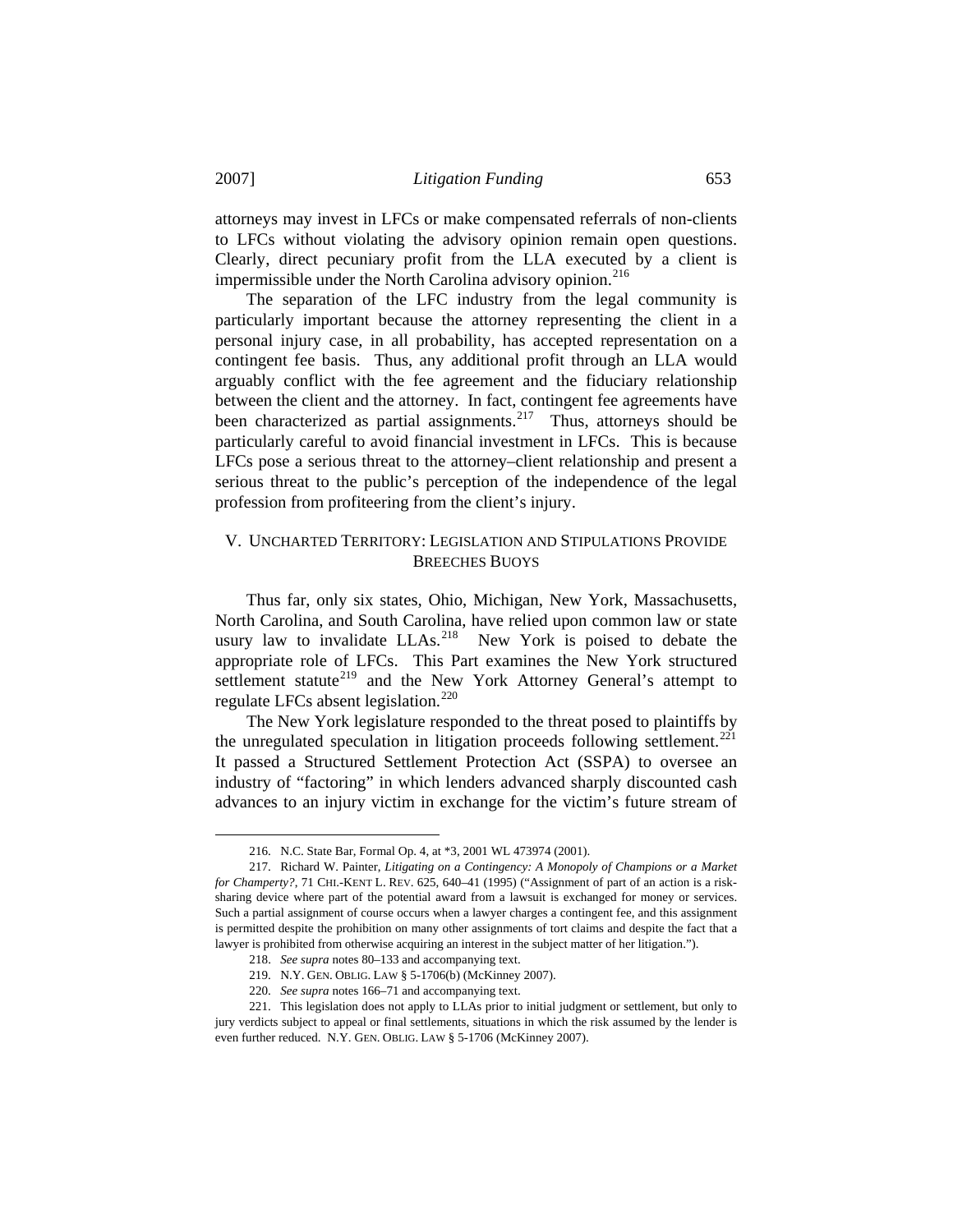payments arising out of a litigation structured settlement.<sup>[222](#page-39-0)</sup> Like LLAs, factoring resulted in inequity because the injured parties could receive far less than the present value of the future stream of payments, in some cases as little as one-third of the amount owed to them.<sup> $223$ </sup> To curb the abuse, in 2002, the New York Legislature passed a statute requiring independent court approval of a "buy-out" based upon a judicial determination that the transfer is in the best interests of the payee and that "the discount rate used to determine the gross advance amount" is "fair and reasonable."[224](#page-39-2) In *In re Settlement Funding of New York*, the court denied a petition to approve a transfer of the payee's right to receive future payments in the aggregate amount of \$60,000 in exchange for a net advance of \$14,000 because it was not in the payee's best interests, nor were the terms of the transfer fair and reasonable. $^{225}$  $^{225}$  $^{225}$ 

 On February 17, 2005, nine LFCs doing business in New York executed an Assurance of Discontinuance Pursuant to Executive Law §63(15) ("Stipulation") to address a variety of concerns raised by the New York Attorney General.<sup>[226](#page-39-4)</sup> The Stipulation describes the companies as "in the business of providing cash advance[s]" to consumers in exchange for a subsequent payment "significantly in excess" of the amount advanced, paid from the proceeds recovered from the consumer's personal injury claim.<sup>[227](#page-39-5)</sup> As of the date of the Stipulation, the attorney general stated the LFCs had "entered into thousands of [LLAs] with New York consumers."<sup>[228](#page-39-6)</sup> The Stipulation further identified and addressed a variety of concerns about LLAs. The signatories to the Stipulation agreed: (1) to provide a large print disclosure page stating "the total amount to be advanced to the consumer;" (2) to itemize "one-time fees"; (3) to provide an annualized percentage statement of return and the frequency of compounding; (4) to provide a 36 month forecast of the total repayment schedule; (5) to inform the consumer

 $\overline{\phantom{a}}$ 

<span id="page-39-1"></span><span id="page-39-0"></span> <sup>222.</sup> *See In re* Petition of Settlement Funding of N.Y., LLC, 2003 N.Y. Misc. LEXIS 1693, at \*1 (N.Y. Sup. Ct. Dec. 30, 2003) ("New York . . . enact[ed the] . . . SSPA in response to abuses of a practice known as 'factoring,' in which finance companies . . . purchase an injury victim's future payments with sharply-discounted cash advances.").

 <sup>223.</sup> *See id.* at \*1–2 (noting cases that describe factoring abuse).

 <sup>224.</sup> *Id.* at \*2 (*citing* N.Y. GEN. OBLIG. LAW § 5-1706(b) (McKinney 2007)).

 <sup>225.</sup> *Id.* at \*4–\*5.

 <sup>226.</sup> Am. Legal Fin. Ass'n, ALFA Agreement,

<span id="page-39-6"></span><span id="page-39-5"></span><span id="page-39-4"></span><span id="page-39-3"></span><span id="page-39-2"></span>http://www.americanlegalfin.com/alfasite2/documents/ALFAAgreementWithAttorneyGeneral.pdf. In addition to the New York State Attorney General, signatories to the Stipulation included Plaintiff Support Services, Pre-Settlement Finance, QuickCash, Magnolia Funding, BridgeFunds Limited, Plaintiff Funding Corp. d/b/a/ LawCash, Oasis Legal Finance, The Whitehaven Group, and New Amsterdam Capital Partners. *Id.*

 <sup>227.</sup> *Id.* at 2.

 <sup>228.</sup> *Id.* at 2–3.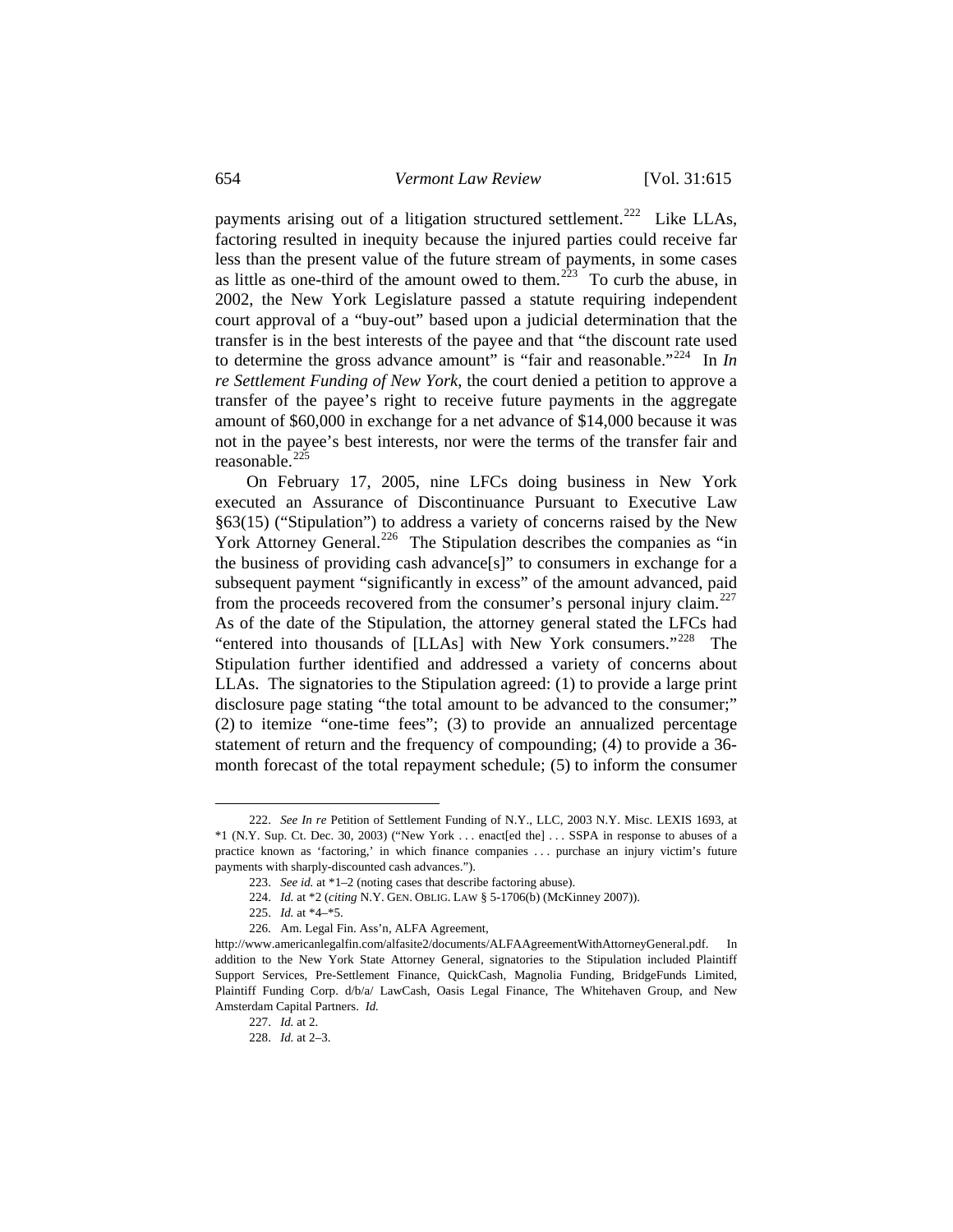of the right to have an independent attorney review the agreement on the consumer's behalf; and (6) to warn the consumer, in writing, not to sign the agreement if it has any blank terms in it.<sup>[229](#page-40-0)</sup> Additionally, the agreement must have an attorney certification verifying that the consumer's lawyer explained the LLA to the consumer, "including the annual[] rate of return."[230](#page-40-1) Finally, the Stipulation expressly provided that LLAs may not "require mandatory arbitration" to resolve any dispute.<sup>[231](#page-40-2)</sup>

 The Stipulation addresses issues related to voluntariness by insuring adequate disclosure; however, the Stipulation does not address concerns relating to usury or ethical conflicts. The voluntary execution of the Stipulation by the ALFA member LFCs may forestall, but should not replace, legislation to protect the consumer. One New York court has questioned the utility of the Stipulation because it provides implicit state approval of LLAs, a decision that should be made by the legislature, not the attorney general.<sup>[232](#page-40-3)</sup> Thus, New York is poised to debate and legislate the role of LLAs in relationship to personal injury claims.

#### VI. CHARTING A SAFE COURSE: FOLLOW THE POLESTAR OF FAIRNESS

 Legislative action is necessary, given the public interest in maintaining the legitimacy of the legal justice system, implementing cost savings, promoting settlement, and affording to individuals fair hearings. According to the U.S. Department of Justice, expenditures to operate the justice system in the United States "increased from almost \$36 billion in 1982 to over \$185 billion in 2003, an increase of  $418\%$ .<sup> $233$ </sup> The per capita expenditure ranged from a low of \$147 per person in Nevada, to a high of \$621 in Alaska, with a national average of  $$228<sup>234</sup>$  $$228<sup>234</sup>$  $$228<sup>234</sup>$  Given the cost of operating the civil justice system, promoting settlement makes sense. LLAs have a potentially dilatory impact upon settlement by forcing litigation, they also impact the public risk by forcing plaintiffs to rely prematurely upon social welfare because damages designed to replace lost wages are diverted to

 $\overline{\phantom{a}}$ 

234. *Id.* at 5.

 <sup>229.</sup> *Id.* at 4–5.

 <sup>230.</sup> *Id.* at 5.

<span id="page-40-2"></span><span id="page-40-1"></span><span id="page-40-0"></span> <sup>231.</sup> *Id.* at 6. The provision in the Stipulation prohibiting mandatory arbitration highlights the New York Attorney General's concerns regarding the fairness of such provisions. Ms. Fausone has asked the Florida Supreme Court to consider the validity of the mandatory arbitration provision contained in the LLAs she signed. *See* Fausone v. U.S. Claims, Inc., 915 So. 2d 626, 627 (Fla. Dist. Ct. App. 2005), *aff'd*, 931 So. 2d 899 (Fla. 2006).

<span id="page-40-3"></span> <sup>232.</sup> Echeverria v. Estate of Marvin L. Lindner, No. 018666, 2005 WL 1083704, at \*8 (N.Y. Sup. Mar. 2, 2005).

<span id="page-40-5"></span><span id="page-40-4"></span> <sup>233.</sup> KRISTEN A. HUGHES, JUSTICE EXPENDITURE AND EMPLOYMENT IN THE UNITED STATES, 2003 (2006), *available at* http:www.ojp.usdoj.gov/bjs/pub/pdf/jeeus03.pdf.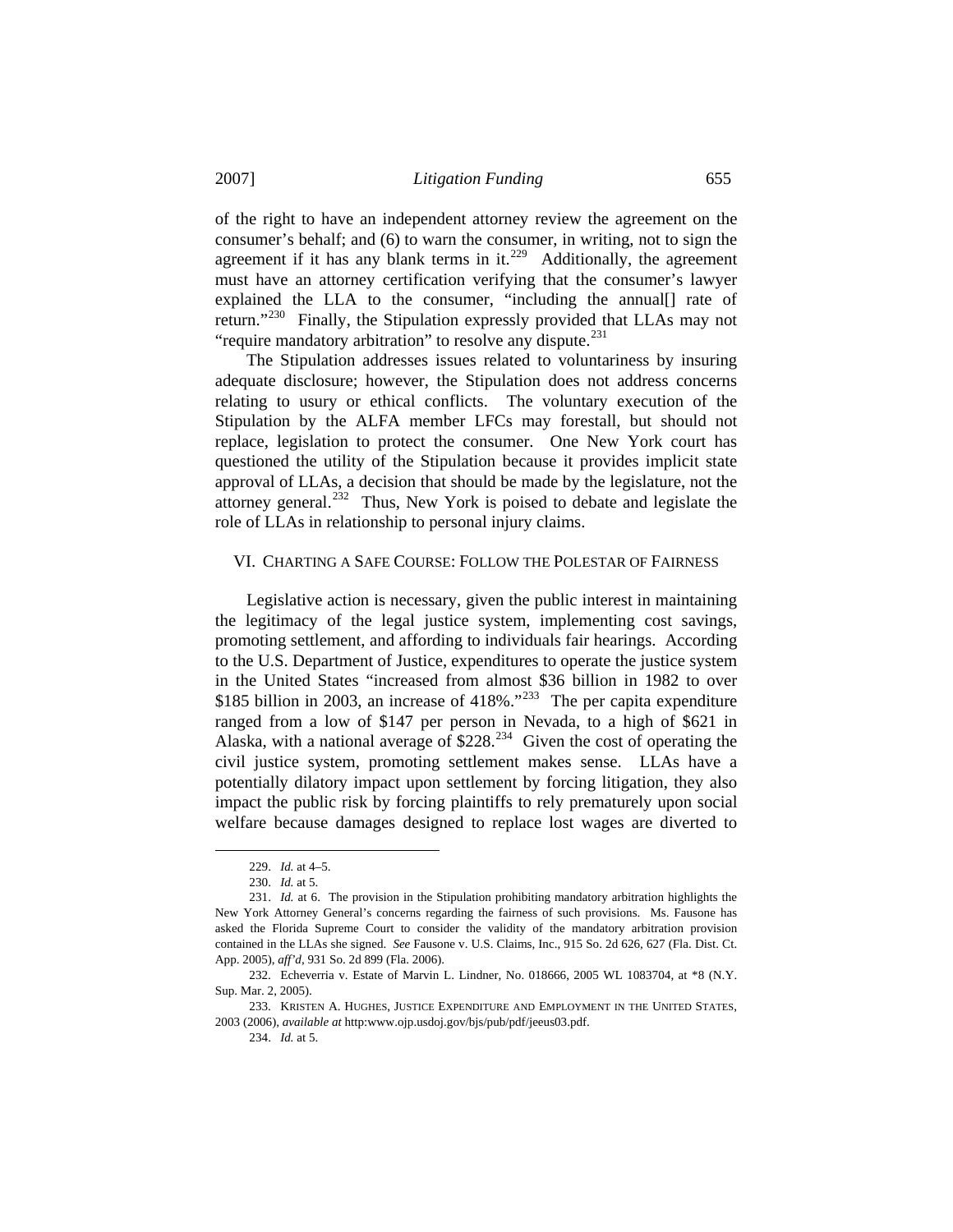LFCs. Ultimately, the plaintiffs could be forced into bankruptcy when they run out of cash. The costs of administering our civil justice system are steep, thus creating a public interest favoring settlement of civil claims. Given the legal and ethical quagmires associated with LLAs and LFCs, regulation is needed to protect consumer litigants. Additionally, lawyers need guidance from rules of ethics, similar to those accompanying contingent fee agreements.<sup>[235](#page-41-0)</sup> This Part outlines possible legislative and ethical rules to address the inequities related to LLAs.

# *A. Legislatures Should Regulate the LLA Industry in Order to Bar Profiteering*

 Legislation is needed to prohibit LLAs associated with personal injury claims to protect litigants from further victimization "by loan companies charging interest rates that are higher than the risks associated with the transaction" when the loans are secured "by high-grade personal injury claims."[236](#page-41-1) Nothing short of prohibition of LLAs in tort cases can cure the ills associated with these deals. The passage of time without legislative response has created an epidemic of major proportions with LFCs engaging in unregulated lending to vulnerable plaintiffs with personal injury claims. This crisis requires legislation prohibiting third-party loans secured by potential personal injury proceeds.

 Absolute prohibition is justified, given the recent United States Supreme Court decision broadly interpreting the arbitrator's authority to determine the validity of contracts without regard to the public policy concerns of the jurisdiction in which the agreements were executed and where the plaintiffs lived.<sup>[237](#page-41-2)</sup> Thus, consumer litigants are deprived of the protections afforded by state courts. The *Buckeye* decision undermines the Tenth Amendment, which expressly protects the states' retention of all powers not expressly delegated to the federal government. In addition to the federal and state court systems, *Buckeye* creates a third legal system comprised of claims subject to mandatory arbitration. In so doing, the United States Supreme Court effectively eliminated the role of state courts in applying principles of usury and unconscionability to govern business conducted within state borders. The *Buckeye* decision, relying on principles of preemption, arguably invades state sovereignty and demands specific

 <sup>235.</sup> *See generally* FLA. STAT. ANN. BAR RULE 4-1.5 (2006).

 <sup>236.</sup> *Fausone*, 915 So. 2d at 630.

<span id="page-41-2"></span><span id="page-41-1"></span><span id="page-41-0"></span> <sup>237.</sup> *See* Buckeye Check Cashing, Inc. v. Cardegna, 26 S. Ct. 1204, 1204, 1209 (2006) (holding that a challenge to the validity of a contract containing an arbitration clause should "be considered by an arbitrator, not a court").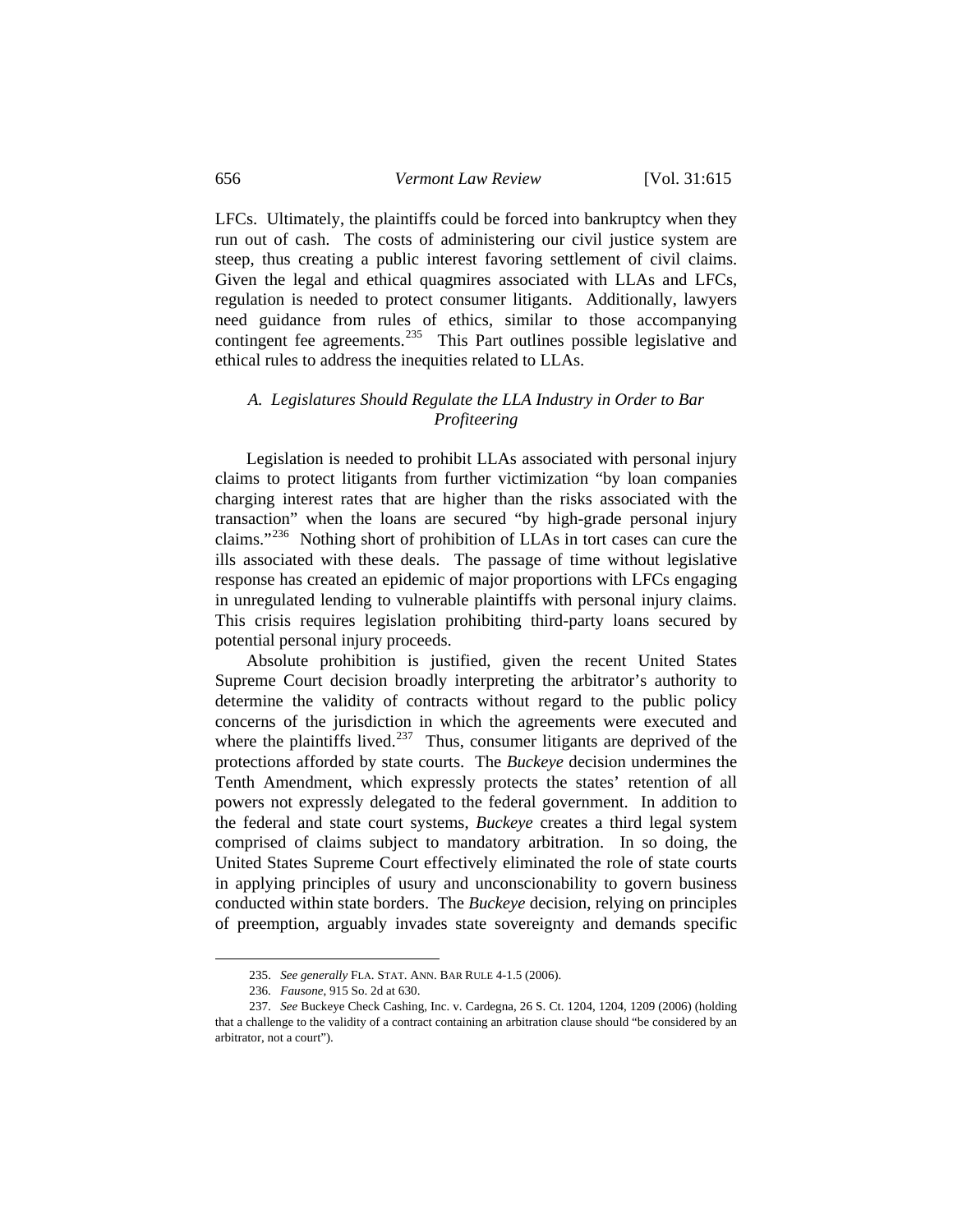LLA legislation.

## *B. Short of Prohibition*

 Another legislative response is to render all assignments related to speculation in litigation proceeds subject to one rule: the assignee may recover the amount paid to purchase the interest in the litigation, along with interest subject to the statutory usury rate.<sup>[238](#page-42-0)</sup> For example, Delaware's usury rate is tied to the federal discount rate.<sup>[239](#page-42-1)</sup>

 If these straightforward approaches lack sufficient finesse, a model act has already been proposed by Yifat Shaltiel and John Cofresi in the form of the "Litigation Lending and Personal Needs Act" (LLPNA).<sup>[240](#page-42-2)</sup> The LLPNA is not comprehensive; however, it "creates some contours and boundaries" for courts to flexibly develop law. $^{241}$  $^{241}$  $^{241}$ 

 Arguably, LLAs create economic threats to the plaintiff's recovery of proceeds that are even more severe than those created by contingent fee agreements, which are subject to strict legal and ethical oversight due to the fiduciary relationship between the client and the attorney.<sup>[242](#page-42-4)</sup> Any statutory reform permitting LLAs should address the legal concerns of usury, champerty, and procedural and substantive unconscionability, informed by existing law and scholarship. Usury concerns could be addressed by expressly providing that LLAs be subject to the same usury interest rates applicable to consumer loans within the jurisdiction and prohibiting the application of any other law to control the legality of the profit from LLAs.

 There is a need to further the public policy interests of champerty and to prevent officious intermeddling and frivolous law suits. In order to accomplish both of these interests, legislation should require that a valid LLA exist following execution of the agreement, when communication

 $\overline{\phantom{a}}$ 

<span id="page-42-0"></span> <sup>238.</sup> *See* P.R. LAWS ANN. tit. 31, § 3950 (1991) ("When litigated credit is sold, the debtor shall have the right to extinguish the same by reimbursing the assignee for the price the latter paid for it, the judicial costs incurred by him, and the interest on the price from the day on which the same was paid."); *see also* Consejo de Titulares del Condominio Orquídeas A, B, and C v. Urban Renewal and Housing Corporation, 132 P.R. Dec. 707 (P.R. 1993) (enforcing § 3950 to avoid speculation in pain and suffering claims). Such a statute could set the maximum profit based on a percentage of the funds advanced not to exceed the legal usury rate of the state in which the agreement is executed.

<span id="page-42-1"></span> <sup>239.</sup> Delaware usury law permits an annual interest rate of no more than 5% over the federal discount rate. DEL. CODE ANN. tit. 6, § 2301(a) (2005).

<span id="page-42-2"></span> <sup>240.</sup> Shaltiel & Cofresi, *supra* note 132, at 349. Shaltiel and Cofresi favor requiring the litigation loan industry to "level the playing field between the vulnerable consumer and the usually wellheeled defendant." *Id.*

 <sup>241.</sup> *Id.* at 356.

<span id="page-42-4"></span><span id="page-42-3"></span> <sup>242.</sup> *See* Brickman, *supra* note 44, at 44–54 (discussing the legal and ethical limits on contingent fee arrangements).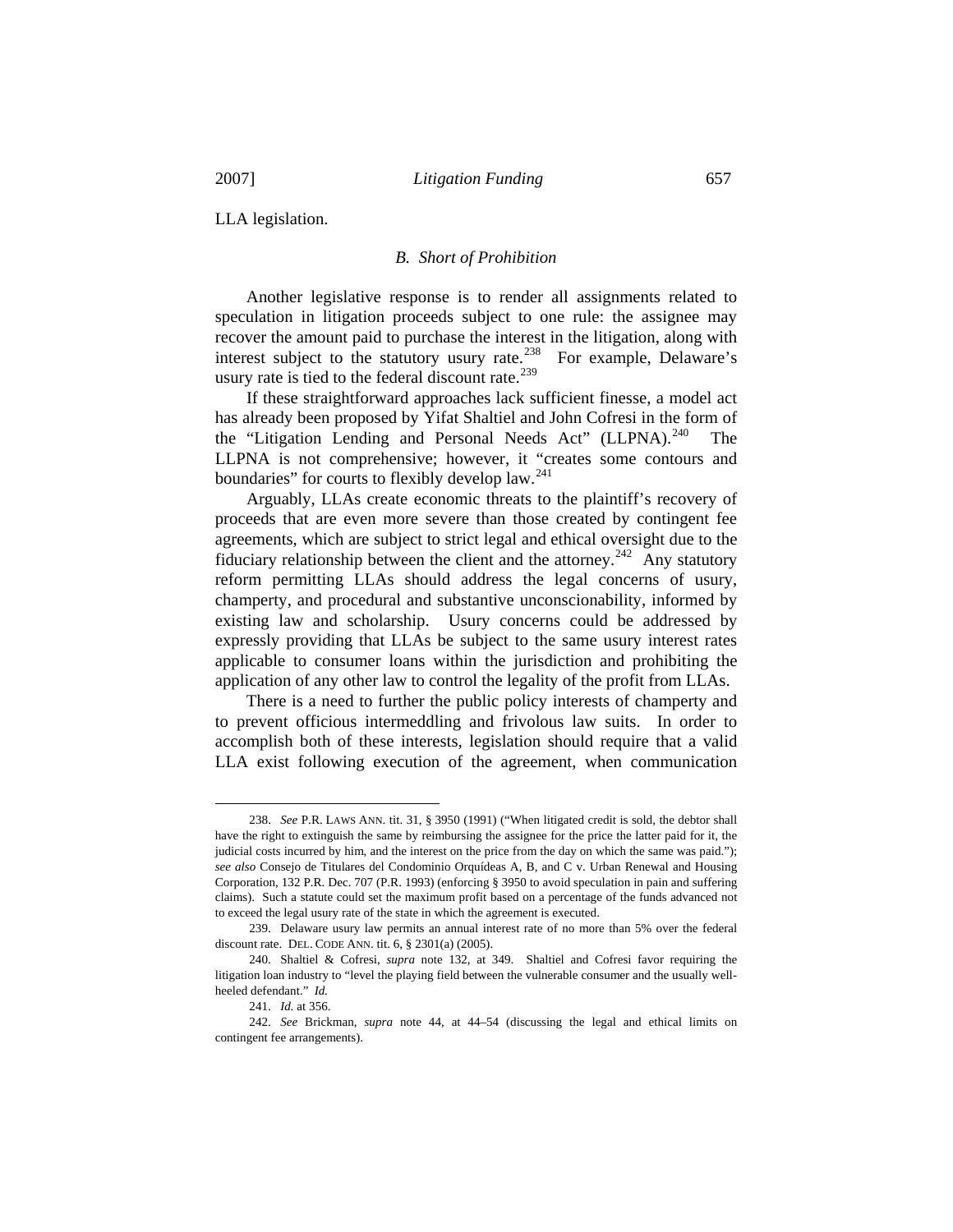between the LFC, the claimant, and the claimant's attorney ceases. This enables the attorney and client to make all decisions relating to the litigation after consultation, thus insulating the attorney–client relationship from third-party intrusion.

 In order to guard against procedural unconscionability, the consumer's ability to prosecute and defend actions arising out of the LLA in a convenient forum should be protected. Thus, the forum should be defined as the domicile of the consumer at the time the litigation is commenced. Additionally, given the disparate bargaining power of the economically secure lender and the needy borrower, there should be a cooling-off period during which the consumer can abrogate the agreement without consequence. Only after this waiting period should the money be advanced. Finally, mandatory arbitration clauses shield LLAs from review by state courts, subject to public policy concerns unique to each state. Thus they should be prohibited.

 In order to guard against substantive unconscionability, the terms specifying the degree of risk and the degree of profit to the LFC must be clearly articulated. One way to do this is to require the LFC to reveal the risk analysis it employed in agreeing to advance funds and in determining the amount of profit upon settlement, judgment, or verdict. One formula would require the LFC to identify the percentage likelihood of prevailing at trial and a range of anticipated recovery, and the impact of delay upon the repayment terms. This risk analysis should accompany a clear explanation of how passage of time affects the amount owed. For example, the amount owed could increase with the degree of risk assumed up to the maximum rate of return allowed under the applicable usury rates. Additionally, the LFC could be required to itemize the amount of money advanced to the consumer, the one-time fees (including any referral fees charged for the service), the rate of return on an annualized basis, and the total amount owed to the LFC by the consumer in six-month intervals should the consumer prevail.<sup>[243](#page-43-0)</sup>

 The impact of LLAs on the settlement process is uncertain. Arguably, defendants pay inflated settlement amounts because plaintiffs no longer experience the financial pressure to settle early in the litigation process. Alternatively, the settlement amount could be characterized as a fair result based on a more level economic playing field. Society ultimately bears the social-welfare costs associated with successful, yet cash-poor, litigants whose settlement proceeds line the pockets of venture capitalists. The

<span id="page-43-0"></span> <sup>243.</sup> This formula is based upon that devised by the New York Attorney General's Office, as set forth in the Stipulation. *See sup*ra Part IV.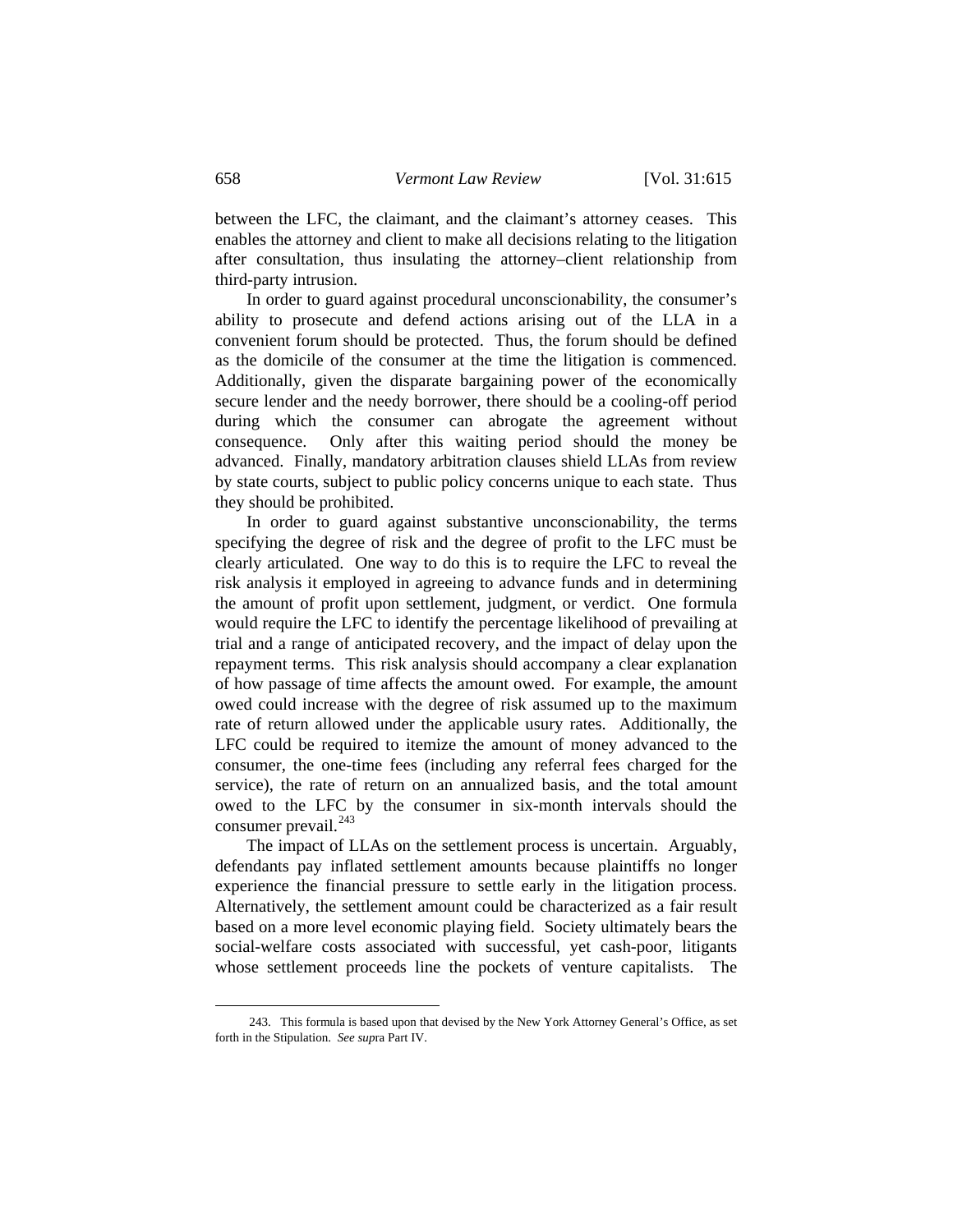concern is heightened when the LLA relates to personal injury claims, suggesting a market in the pain and suffering of others. When damages include compensation for lost future wages, a concern arises that the remaining proceeds will not sufficiently compensate an individual who can never regain economic independence. This creates a financial burden on the public and undermines one of the policy pillars upholding the tort recovery system—the need for individuals and entities to compensate the injured when liability exists.

 After paying attorney's fees and the amount required under an LLA, a real threat arises that the remaining proceeds will be insufficient to meet the day-to-day living expenses of the injured plaintiff, the evidence upon which the tort action and damages award was purportedly based. The added financial constraints created by LLAs also interfere with the settlement process by increasing the minimum dollar amount for which the plaintiff can approve a settlement, given the competing claims to the same damages pie.

 Finally, the amount of the funds to be repaid should be capped at no more than  $25\%$  of the overall recovery.<sup>[244](#page-44-0)</sup> This would protect the injured party who may have to pay a portion of court costs, has to pay all of the litigation costs, has to pay the attorney, and must satisfy the LLA. This would also preserve a portion of the recovery for its intended purpose, which is to compensate the injured party.

 In summary, it is time for legislators to draft, debate, and pass legislation prohibiting LLAs or at least regulating them to redress issues related to usury, champerty, and unconscionability to protect the clientconsumer and maintain the legitimacy of the justice system.

# *C. Ethics Organizations Should Revise the Rules of Professional Conduct to Expressly Limit the Lawyer's Role in LLAs*

 In addition to legislative reform, the *Fausone* case highlights the need for express ethical rules to guide lawyers and judges as they navigate the channel between the client's right to contract and the numerous ethical concerns created by LLAs. Given the ethics opinions of Michigan, North Carolina, and Florida, there is a clear need for attorneys to study and propose appropriate ethical rules that would provide clear guidance regarding the best way to insulate the attorney–client relationship from the

<span id="page-44-0"></span> <sup>244.</sup> *See* Marcushamer, *supra* note 18, at 1545–46. This may in fact be impossible to achieve given the current research indication that the plaintiff in a tort system receives only 20% of the "total system cost." The remaining 80% covers transactional costs in a tort system that costs approximately \$180 billion to operate on an annual basis. *Id.*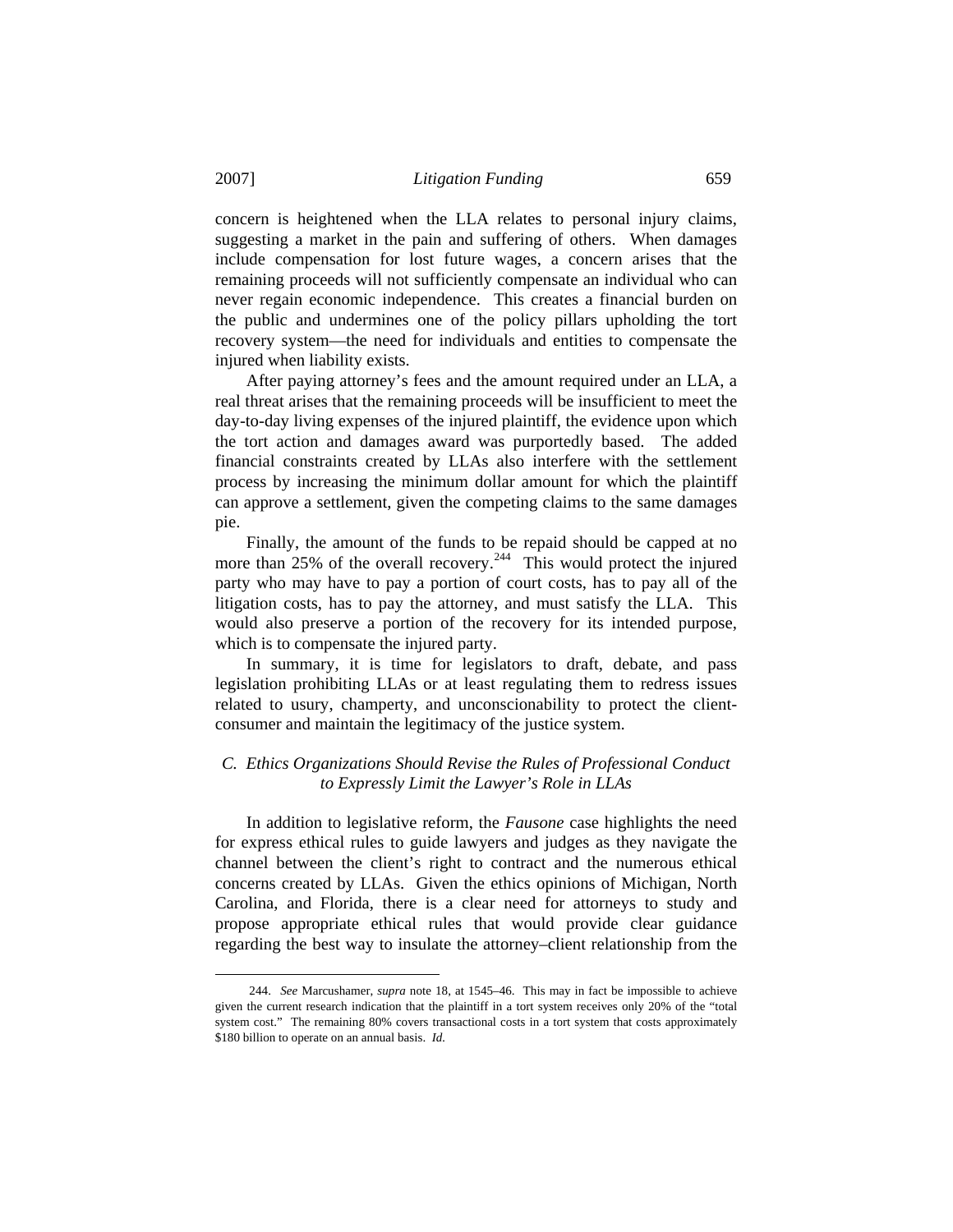potential taint associated with LLAs.

# 1. Prohibition

 The attorney's duty to protect client confidentiality is threatened by both the degree of disclosure required and the degree of control over settlement that is lost. Client confidentiality can best be preserved by controlling the circumstances surrounding the LFC's review of confidential client communications and work product and by conditioning release of the privileged information on the attorney–client shield.<sup>[245](#page-45-0)</sup>

 LLAs also threaten the duty of client loyalty when attorneys are required to execute assignments, thus creating a potential conflict of interest between the duty owed to the client and the duty owed to the third party. Any dispute between an LFC and a customer related to litigation proceeds should be resolved by a court. The proceeds in dispute should be escrowed pending resolution of the conflict. Under no circumstances should a lawyer be required to release funds to an LFC over the client's objection. Thus, no contractual relationship between an LFC and the consumer's attorney should be permitted. Additionally, decisions related to strategy, parameters of settlement, and when to abandon litigation should remain entirely within the control of the lawyer and client.<sup>[246](#page-45-1)</sup> Thus, there should be no continued contact between a client and an LFC or the attorney and an LFC.<sup>[247](#page-45-2)</sup>

 Finally, LLAs can create ethical concerns related to an attorney's duty to maintain financial independence from a client. It is vital to protect from erosion the express and detailed rules developed by the ethics organizations of each state. Thus, lawyers should be prohibited from investing in LFCs, referring clients to family-owned LFCs, or receiving referral fees from LFCs. In this way, the LFC industry is segregated as a consumer-lending business, and the law of loans remains separate from the ethics of lawyering.

#### 2. Bar Association Funding

Given the numerous conflicts created between the lawyer and client by

<span id="page-45-0"></span> <sup>245.</sup> *See* Shaltiel & Cofresi, *supra* note 132, at 352–55 (describing how the LLPNA protects sensitive information by extending the attorney–client privilege to the lender).

<span id="page-45-1"></span> <sup>246.</sup> *See id.* at 354 (explaining that section 4 of the LLPNA limits communication between lenders and consumers, while also prohibiting consumers' attorneys from referring clients to specific lenders in order to limit lenders' influence in the litigation).

<span id="page-45-2"></span> <sup>247.</sup> *Id.*; *see also* Paul Bond, Comment, *Making Champerty Work: An Invitation to State Action*, 150 U. PA. L. REV. 1297, 1331–32 (2002) (the "purchaser of a judgment" should not interfere with the case in which it holds a stake).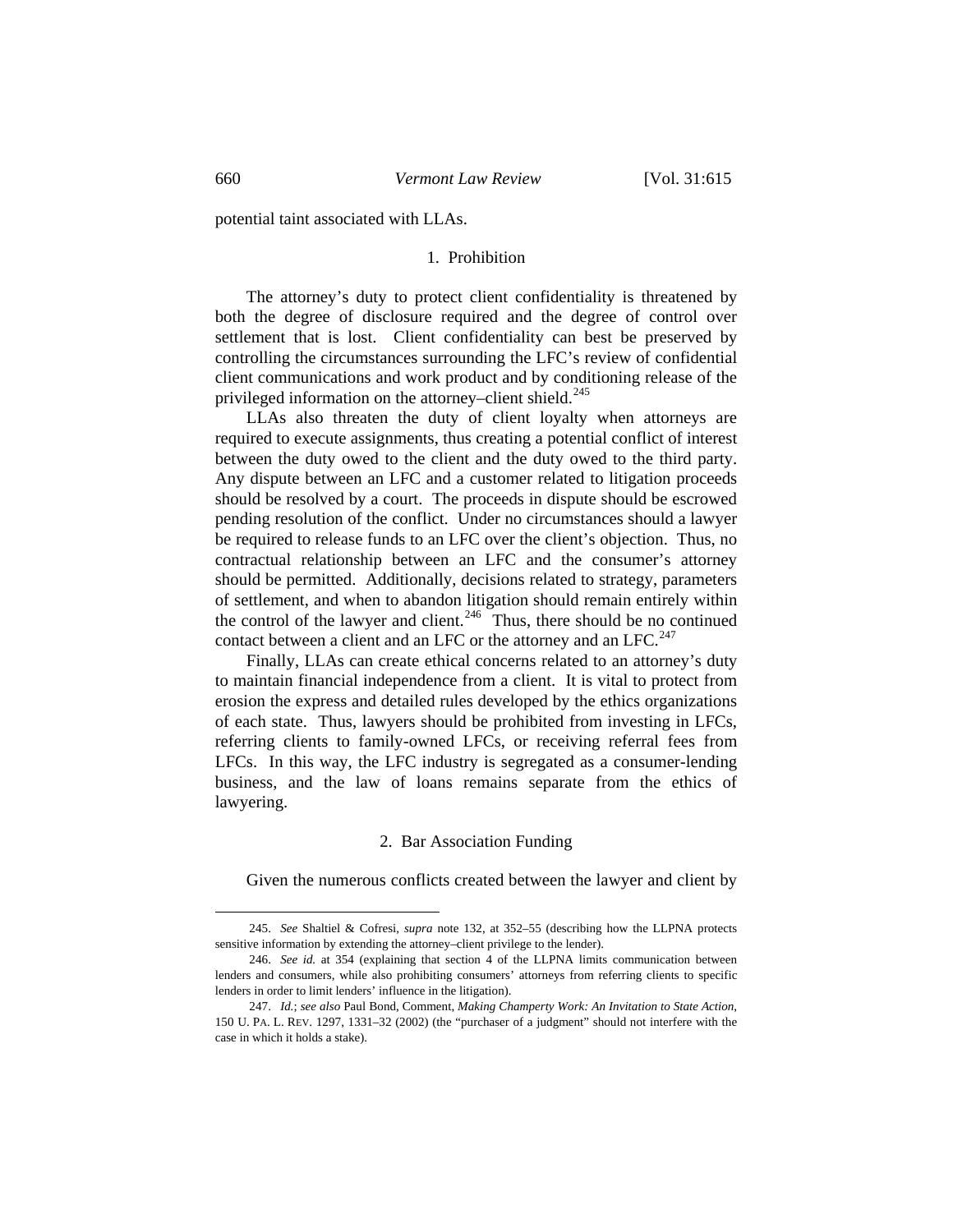LFCs, one alternative may be to permit day-to-day living expense advances within the parameters of the ethical rules for attorneys. Thus, such advances would be permissible so long as they do not: (1) create a conflict of interest; (2) stir up litigation; or (3) violate client-getting rules.<sup>[248](#page-46-0)</sup> This regime permits LLAs within the ethical guidelines of the practice of law. This is arguably preferable to the current regime of unregulated thirdparties.

 These goals can be achieved through state bar association action. Ethics boards should explore the possibility of establishing a litigationfunding account for plaintiffs asserting personal injury claims to advance  $d$ ay-to-day living expenses.<sup>[249](#page-46-1)</sup> The fund could be created and maintained via mandatory contributions from personal injury awards resulting from litigation or settlement. A percentage of every award could be contributed to the fund, thus creating a lending pool that is free from the taint of profiteering. For any claimant unable to meet living expenses during the pendency of a claim, a loan at a competitive interest rate could be made available based upon need on a non-profit basis, which is administered through the state bar associations.<sup>[250](#page-46-2)</sup> Like LLAs, the advances would be repayable only if the plaintiff recovers.

 Bar associations should act expeditiously to address the proposed revisions and consider any additional rules needed to protect clients and attorneys in relation to LLAs.

### **CONCLUSION**

 In closing, issues related to one LLA present perils as numerous as those Odysseus encountered on his return journey to his home and his wife Penelope. It is only prudent for lawyers to pause, research, reflect, and seek guidance regarding LLAs. One alternative is to outlaw LLAs. However, if we do so, have we prevented an economically vulnerable class from pursuing and collecting personal injury compensation? The question remains: Scylla or Charybdis? When Odysseus charted his course, he followed Circe's advice and avoided the sure doom of the monster Charybdis, who swallowed great gulps of the sea and all its contents,

 <sup>248.</sup> Moliterno, *supra* note 43, at 243–55.

<span id="page-46-1"></span><span id="page-46-0"></span> <sup>249.</sup> For example, the New Jersey Bar Association assessed a fee from all practicing attorneys in the state to assist doctors in paying for medical malpractice insurance. *See* [N.J. Bar Ass'n v. State,](http://web2.westlaw.com/find/default.wl?rp=%2ffind%2fdefault.wl&vc=0&DB=0000999&SerialNum=2009613973&FindType=Y&AP=&fn=_top&rs=WLW7.02&mt=LawSchoolPractitioner&vr=2.0&sv=Split)  [902 A.2d 944, 954 \(N.J. Super. Ct. App. Div. 2006\)](http://web2.westlaw.com/find/default.wl?rp=%2ffind%2fdefault.wl&vc=0&DB=0000999&SerialNum=2009613973&FindType=Y&AP=&fn=_top&rs=WLW7.02&mt=LawSchoolPractitioner&vr=2.0&sv=Split) (holding that a New Jersey law assessing the state's practicing attorneys a \$75 annual fee for a medical malpractice insurance fund to ease the burden of rising insurance premiums on the state's doctors is constitutional).

<span id="page-46-2"></span> <sup>250.</sup> *See* Martin, *supra* note 41, at 79 (describing a Hong Kong legal aid fund that supports litigants with meritorious claims through a contingency system).